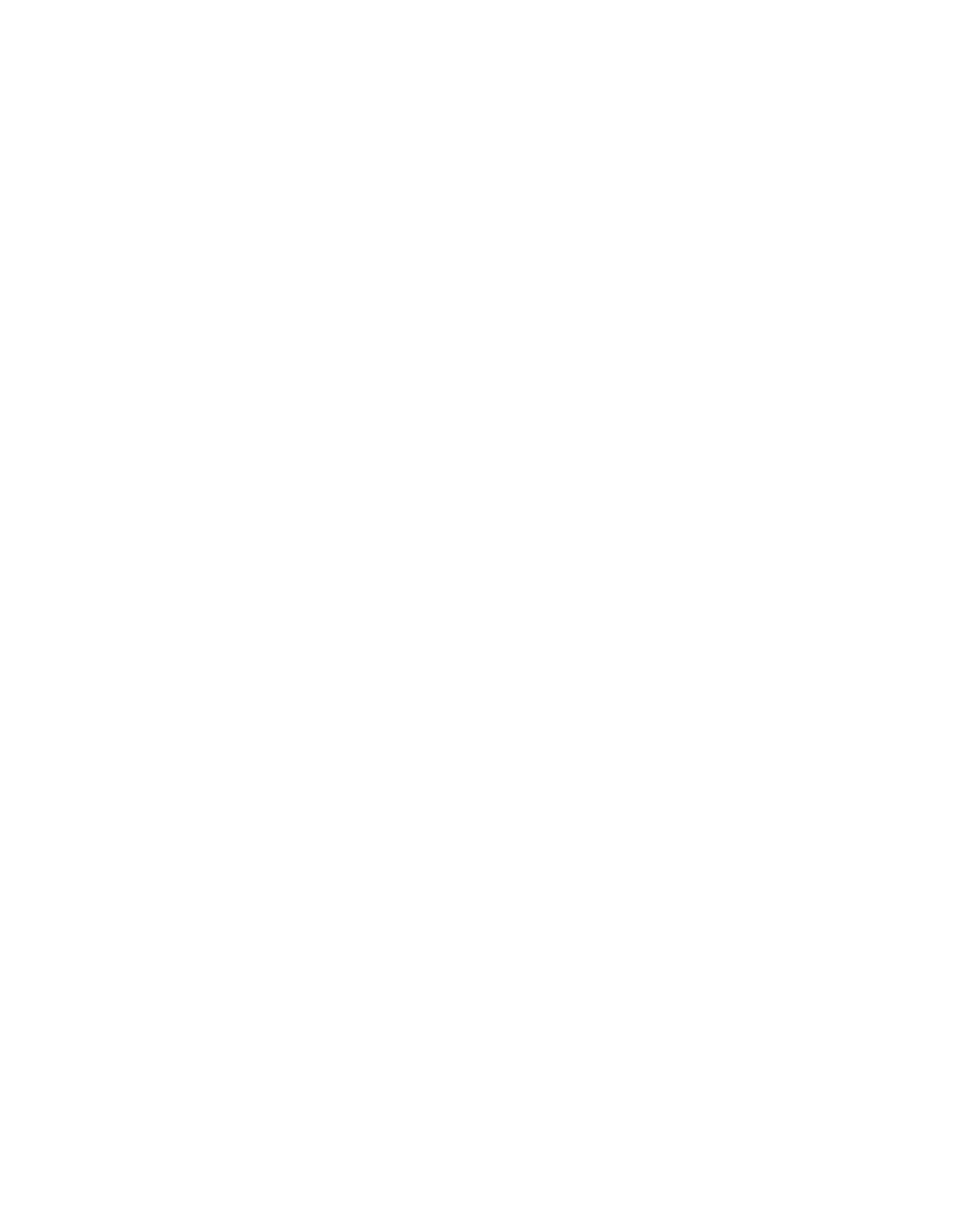# **TABLE OF CONTENTS**

| NON-CLINICAL PIP-CONSUMER NON-ADHERENCE TO MENTAL HEALTH OUTPATIENT CLINIC APPOINTMENTS30 |  |
|-------------------------------------------------------------------------------------------|--|
|                                                                                           |  |
|                                                                                           |  |
|                                                                                           |  |
|                                                                                           |  |
|                                                                                           |  |
|                                                                                           |  |
|                                                                                           |  |
|                                                                                           |  |
|                                                                                           |  |
|                                                                                           |  |
|                                                                                           |  |
|                                                                                           |  |
|                                                                                           |  |
|                                                                                           |  |
|                                                                                           |  |
|                                                                                           |  |
|                                                                                           |  |
|                                                                                           |  |
|                                                                                           |  |
|                                                                                           |  |
|                                                                                           |  |
|                                                                                           |  |
|                                                                                           |  |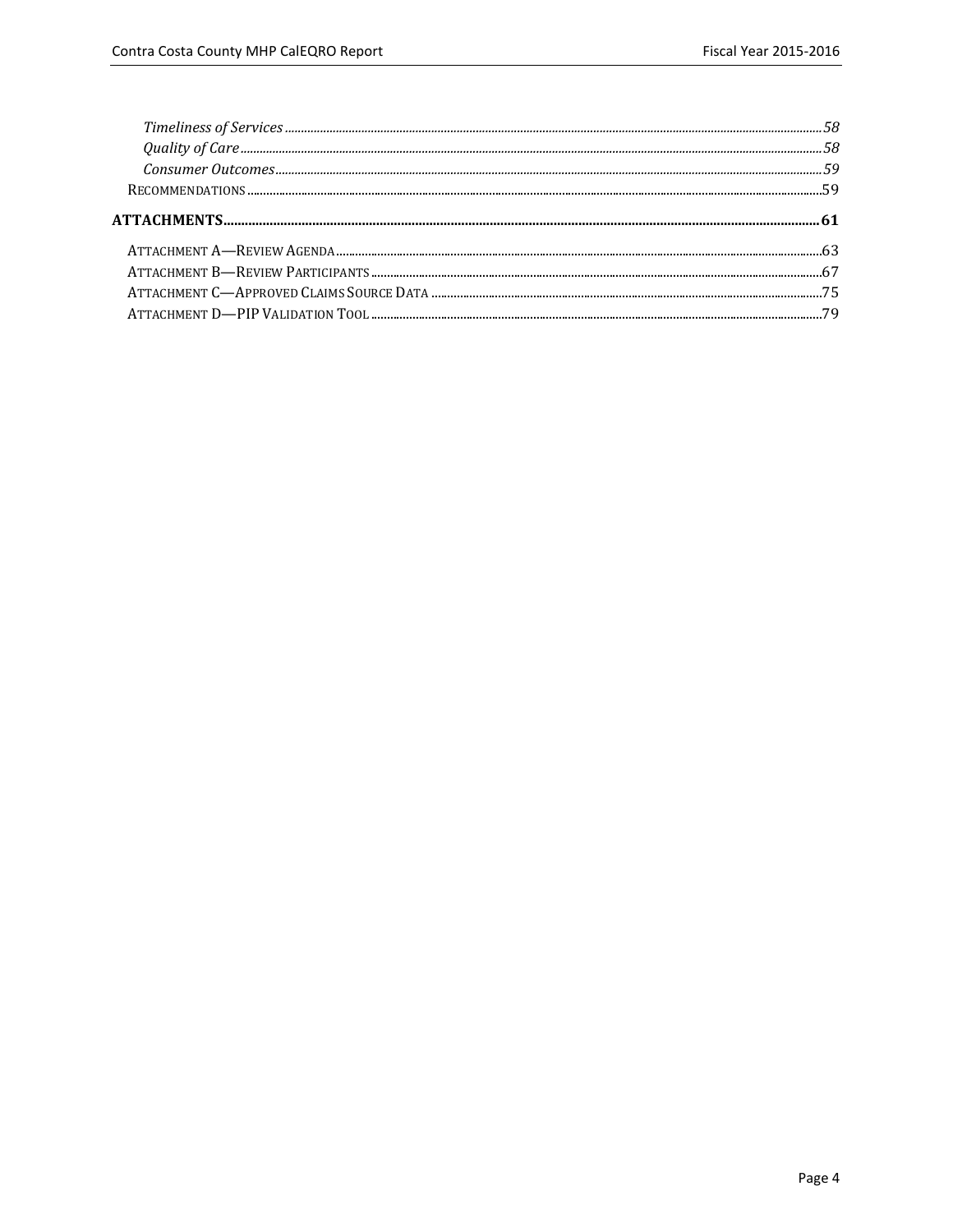# **INTRODUCTION**

<span id="page-4-0"></span>The United States Department of Health and Human Services (DHHS), Centers for Medicare and Medicaid Services (CMS) requires an annual, independent external evaluation of State Medicaid Managed Care programs by an External Quality Review Organization (EQRO). External Quality Review (EQR) is the analysis and evaluation by an approved EQRO of aggregate information on quality, timeliness, and access to health care services furnished by Prepaid Inpatient Health Plans (PIHPs) and their contractors to recipients of Managed Care services. The CMS (42 CFR §438; Medicaid Program, External Quality Review of Medicaid Managed Care Organizations) rules specify the requirements for evaluation of Medicaid Managed Care programs. These rules require an onsite review or a desk review of each Medi-Cal Mental Health Plan (MHP).

The State of California Department of Health Care Services (DHCS) contracts with fifty-six (56) county Medi-Cal MHPs to provide Medi-Cal covered specialty mental health services to Medi-Cal beneficiaries under the provisions of Title XIX of the federal Social Security Act.

- MHP information:
	- o Beneficiaries served in CY14—13,786
	- o MHP Size—Large
	- o MHP Region—Bay Area
	- o MHP Threshold Languages—Spanish
	- o MHP Location—Martinez

This report presents the fiscal year 2015-2016 (FY 15-16) findings of an external quality review of the Contra Costa mental health plan (MHP) by the California External Quality Review Organization (CalEQRO), Behavioral Health Concepts, Inc. (BHC).

The EQR technical report analyzes and aggregates data from the EQR activities as described below:

### **(1) VALIDATING PERFORMANCE MEASURES [1](#page-4-1)**

This report contains the results of the EQRO's validation of **seven (7) Mandatory Performance Measures** as defined by DHCS. The seven performance measures include:

- Total Beneficiaries Served by each county MHP
- Total Costs per Beneficiary Served by each county MHP
- Penetration Rates in each county MHP

j

<span id="page-4-1"></span><sup>1</sup> Department of Health and Human Services. Centers for Medicare and Medicaid Services (2012). Validation of Performance Measures Reported by the MCO: A Mandatory Protocol for External Quality Review (EQR), Protocol 2, Version 2.0, September, 2012. Washington, DC: Author.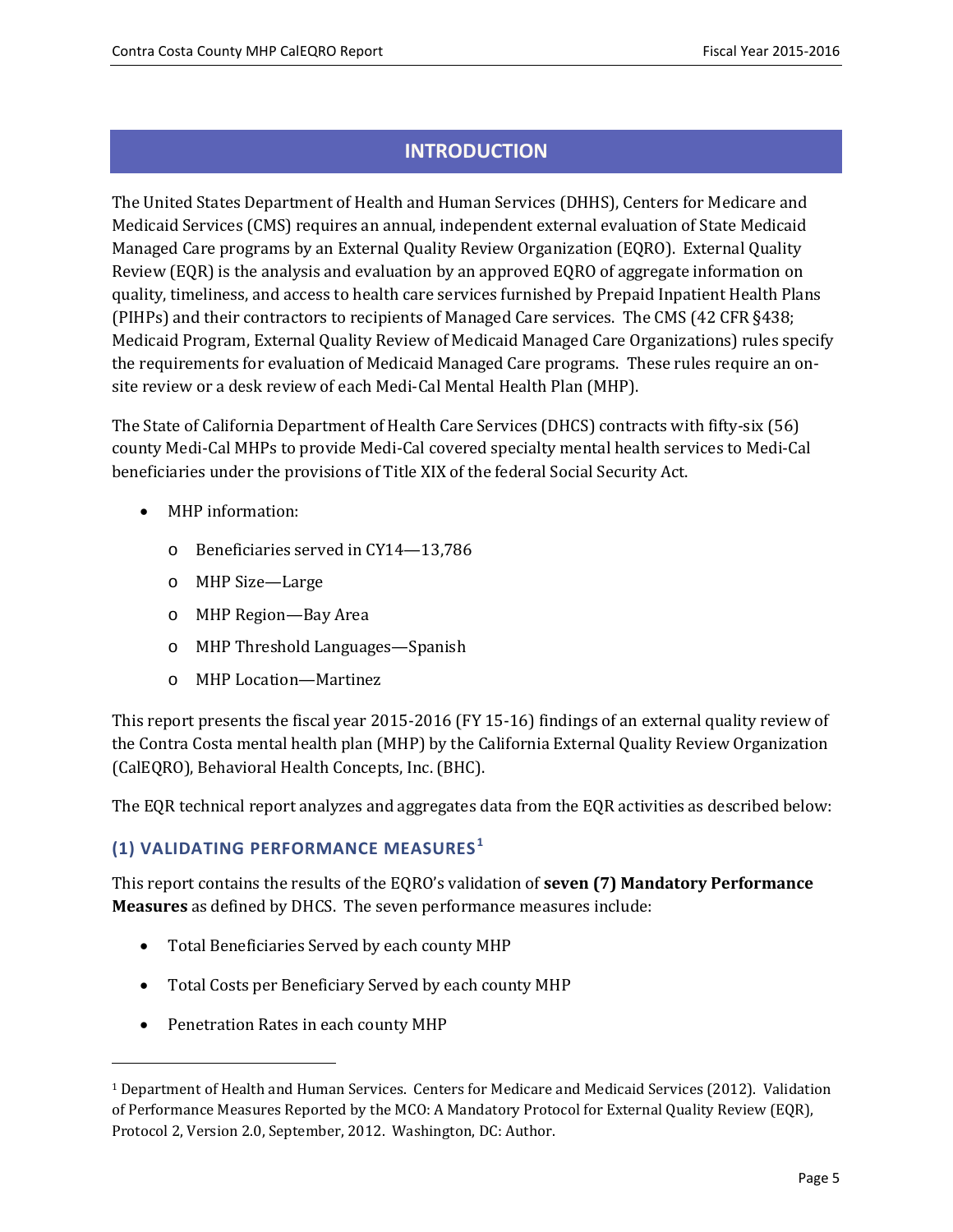l

- Count of Therapeutic Behavioral Services (TBS) Beneficiaries Served Compared to the four percent (4%) Emily Q. Benchmark (not included in MHP reports; a separate report will be submitted to DHCS)
- Total Psychiatric Inpatient Hospital Episodes, Costs, and Average Length of Stay
- Psychiatric Inpatient Hospital 7-Day and 30-Day Recidivism Rates
- Post-Psychiatric Inpatient Hospital 7-Day and 30-Day Specialty Mental Health Services (SMHS) Follow-Up Service Rates

# **(2) VALIDATING PERFORMANCE IMPROVEMENT PROJECTS [2](#page-5-0)**

Each MHP is required to conduct two performance improvement projects (PIPs) during the 12 months preceding the review; Contra Costa MHP submitted two PIPs for validation through the EQRO review. The PIP(s) are discussed in detail later in this report.

### **(3) MHP HEALTH INFORMATION SYSTEM (HIS) CAPABILITIES [3](#page-5-1)**

Utilizing the Information Systems Capabilities Assessment (ISCA) protocol, the EQRO reviewed and analyzed the extent to which the MHP meets federal data integrity requirement for Health Information Systems (HIS), as identified in 42 CFR §438.242. This evaluation included review of the MHP's reporting systems and methodologies for calculating Performance Measures (PM).

#### **(4) VALIDATION OF STATE AND COUNTY CONSUMER SATISFACTION SURVEYS**

The EQRO examined available consumer satisfaction surveys conducted by DHCS, the MHP or its subcontractors.

CalEQRO also conducted two 90-minute focus groups with beneficiaries and family members to obtain direct qualitative evidence from beneficiaries.

# **(5) KEY COMPONENTS, SIGNIFICANT CHANGES, ASSESSMENT OF STRENGTHS, OPPORTUNITIES FOR IMPROVEMENT, RECOMMENDATIONS**

The CalEQRO review draws upon prior year's findings, including sustained strengths, opportunities for improvement, and actions in response to recommendations. Other findings in this report include:

<span id="page-5-0"></span><sup>2</sup> Department of Health and Human Services. Centers for Medicare and Medicaid Services (2012). Validating Performance Improvement Projects: Mandatory Protocol for External Quality Review (EQR), Protocol 3, Version 2.0, September 2012. Washington, DC: Author.

<span id="page-5-1"></span><sup>3</sup>Department of Health and Human Services. Centers for Medicare and Medicaid Services (2012). EQR Protocol 1: Assessment of Compliance with Medicaid Managed Care Regulations: A Mandatory Protocol for External Quality Review (EQR), Protocol 1, Version 2.0, September 1, 2012. Washington, DC: Author.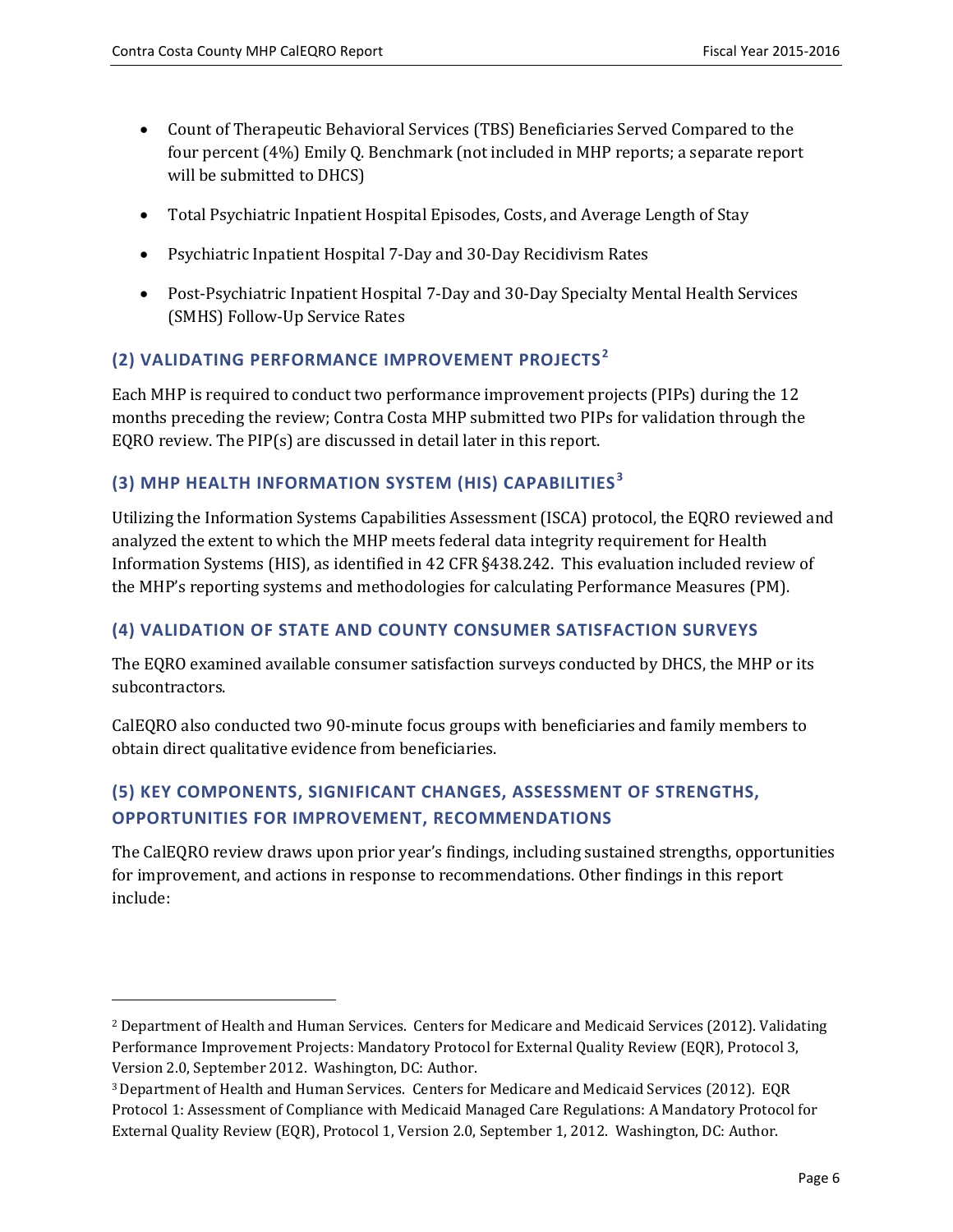- Changes, progress, or milestones in the MHP's approach to performance management emphasizing utilization of data, specific reports, and activities designed to manage and improve quality.
- Ratings for Key Components associated with the following three domains: access, timeliness, and quality. Submitted documentation as well as interviews with a variety of key staff, contracted providers, advisory groups, beneficiaries, and other stakeholders serve to inform the evaluation of MHP's performance within these domains. Detailed definitions for each of the review criteria can be found on the CalEQRO Website [www.caleqro.com](http://www.caleqro.com/).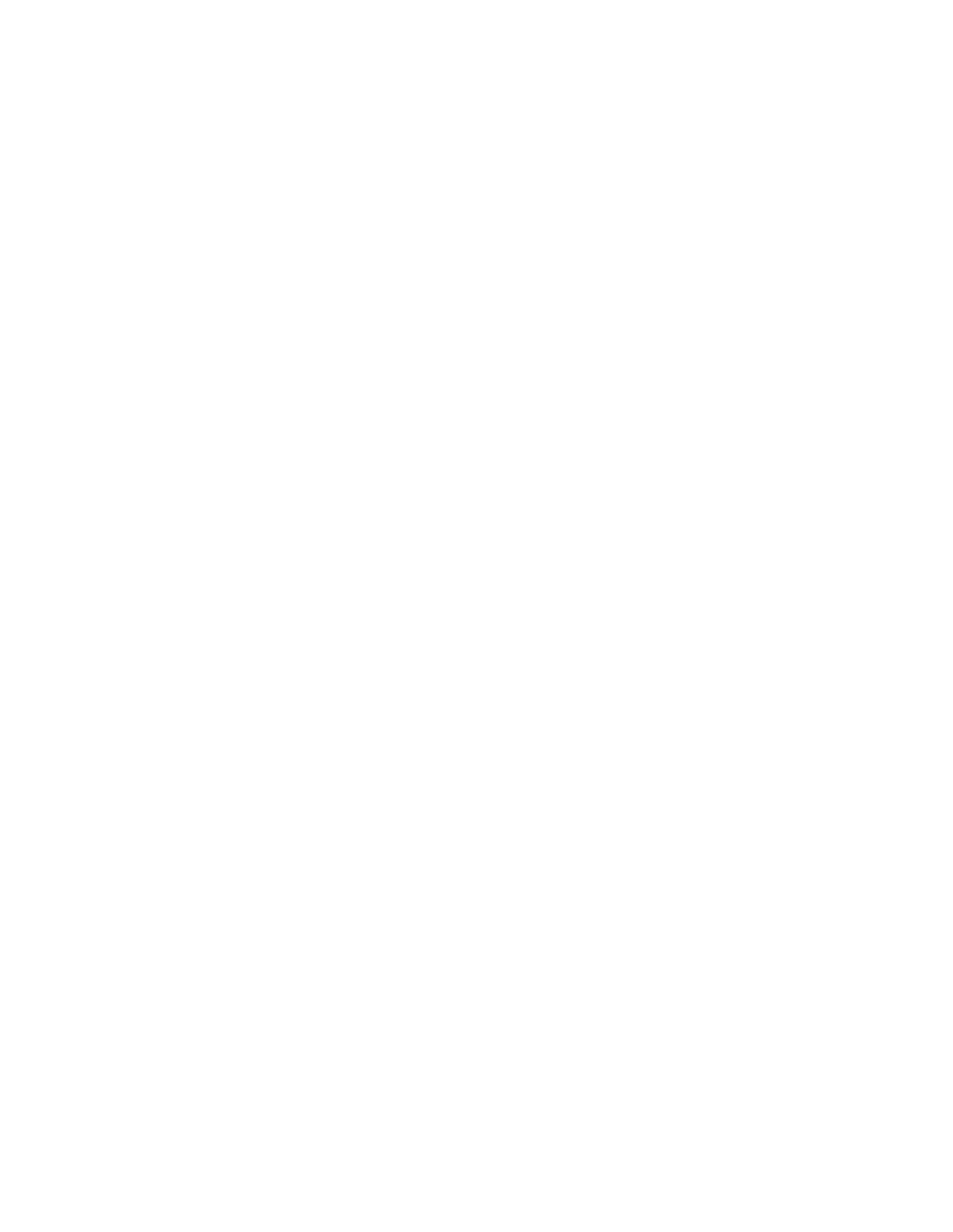# **PRIOR YEAR REVIEW FINDINGS, FY14-15**

<span id="page-8-0"></span>In this section we first discuss the status of last year's (FY 14-15) recommendations, as well as changes within the MHP's environment since its last review.

#### <span id="page-8-1"></span>**STATUS OF FY 14-15 REVIEW RECOMMENDATIONS**

In the FY 14-15 site review report, the prior EQRO made a number of recommendations for improvements in the MHP's programmatic and/or operational areas. During the FY 15-16 site visit, CalEQRO and MHP staff discussed the status of those FY 14-15 recommendations, which are summarized below.

#### <span id="page-8-2"></span>**Assignment of Ratings**

- Fully addressed
	- o resolved the identified issue
- Partially addressed—Though not fully addressed, this rating reflects that the MHP has either:
	- o made clear plans and is in the early stages of initiating activities to address the recommendation
	- o addressed some but not all aspects of the recommendation or related issues
- Not addressed—The MHP performed no meaningful activities to address the recommendation or associated issues.

#### <span id="page-8-3"></span>**Key Recommendations from FY14-15**

• Recommendation #1: Examine the leadership processes and adjust for improved communications and stakeholder input.

 $\Box$  Fully addressed  $\Box$  Partially addressed  $\Box$  Not addressed

- o The MHP indicated that its communication audience spans internal, external with community, and within the larger Health Services Department under which it functions.
- o The MHP is considering adding another executive staff meeting; the new meeting consists of executive staff and program managers across the Behavioral Health system of care. This platform of communication will allow program managers and mid management the opportunity to share initiatives and discuss changes. In addition, it will be an opportunity to invite management from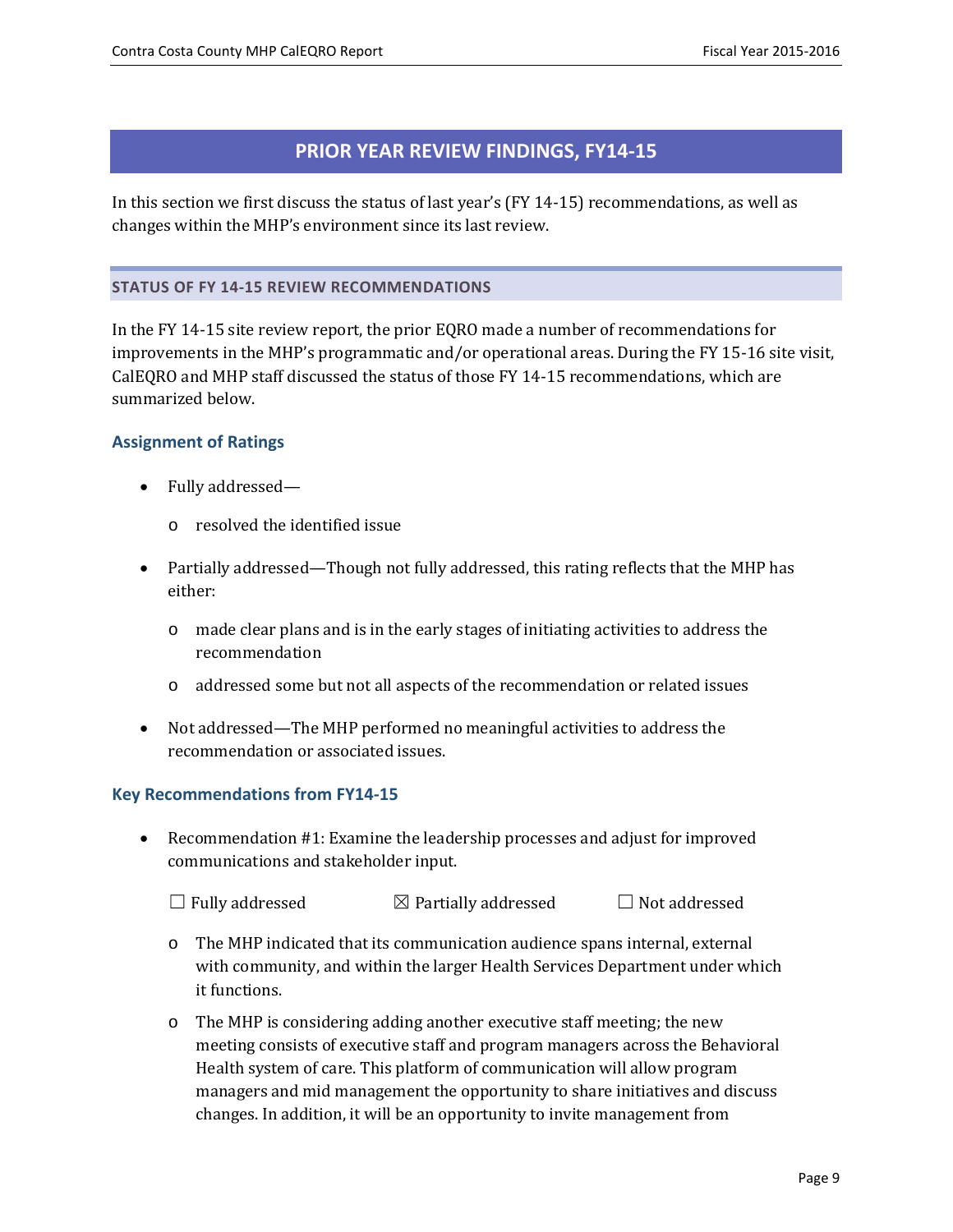primary care and the Contra Costa Health Plan to discuss integration and how each system works together in serving mutual consumers.

- o In an effort to foster greater communication, improve collaboration with the stakeholder groups, and ensure consistent messaging, the executive staff are providing regular division wide updates to various stakeholder groups such as the Specialty Mental Health clinics, Mental Health Commission, the MHSA Consolidated Planning Advisory Workgroup, Quality Management, and National Alliance on Mental Illness (NAMI).
- o While many of the efforts cited are to be commended and are notably worthwhile, many of the activities highlighted by the MHP are customary business practices and not far reaching into the system of care.
- o The MHP was encouraged to think in more expansive terms and to implement activities which would cut across all elements of the system, reaching the consumer level. The idea is to put on the "face" of the MHP leadership as a welcoming source for all stakeholder groups.
- o It is prudent for the MHP executive team to expedite the efforts it has outlined to infuse the stakeholders with the vision it intends to manifest. The leadership was receptive to consideration of further activities as discussed on site, such as attendance at consumer groups and line staff meetings, all staff meetings, newspaper inserts, media reports, brown bag lunches, suggestion box, and speaker's bureau.
- Recommendation #2: Select and implement an EHR system immediately to meet standards and regulatory mandates.
	- $\Box$  Fully addressed  $\Box$  Partially addressed  $\Box$  Not addressed
	- o While the MHP has worked with its county information system (IS) department to meet operational demands on some of its management information systems (MIS) it has made little or no significant progress on meeting the clinical quality improvement demands of a contemporary, data-informed, consumer-centric outpatient system of care.
	- o The MHP has made some progress in remediating the legacy NetPro system for its network service providers however, this system has yet to become operational.
	- o The MHP has also made progress in crafting a consumer relations management (CRM) system for its ACCESS team. This system, when fully implemented, will allow the MHP to have the data points necessary to do actual timeliness to service calculations for a broader segment of its system of care. MHP staff are already examining the practical utility brought of this system's (TAPESTRY) reporting paradigm.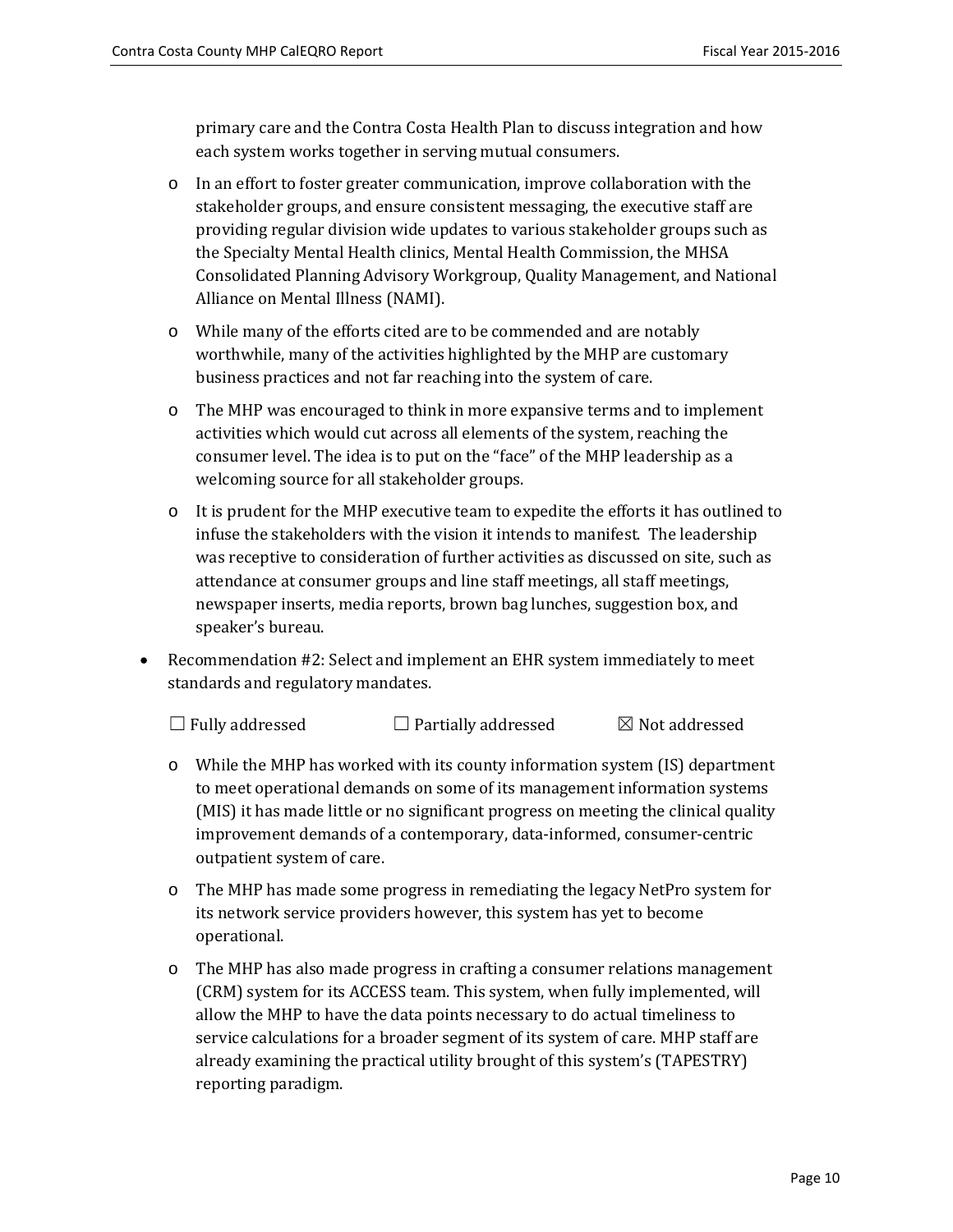• Recommendation #3: Select and implement system wide use of an outcome tool to inform the MHP of consumer progress.

 $\Box$  Fully addressed  $\Box$  Partially addressed  $\Box$  Not addressed

- o The MHP is utilizing the LOCUS/CALOCUS suite of Level of Service/Level of Care instruments across its entire System of Care including its contract providers. These tools are primarily being used to provide immediate clinical intelligence to line staff for individual treatment needs.
- o While the MHP has been amassing a substantial longitudinal database (greater than 10,000 records according to its evaluation team) the MHP is only now examining this data in an organized manner to obtain administrative intelligence. The evaluations team expects to have made significant progress in this area by the next reporting period.
- o It is worth considering collecting and analyzing this data more timely in the future to inform the MHP consumers of progress in real-time and to analyze the data to inform effective program delivery.
- o The MHP has convened an Outcomes Workgroup consisting of key management staff, started communication with other counties about lessons learned in implementing an outcomes measure, and is at the beginning stages of considering other outcome tools/measures for implementation.
- Recommendation #4: Examine current barriers and complete the hiring process to fill the QM Program Coordinator position.

 $\boxtimes$  Fully addressed  $\Box$  Partially addressed  $\Box$  Not addressed

- o The Quality Management (QM) Program Coordinator position became vacant on July 10, 2014 and the position posted in April 6, 2015. The Quality Management Program Coordinator was filled July 2015.
- o While the MHP did complete the hiring process to fill the QM Program Coordinator position, the other senior position within the QI team, the Quality Improvement Coordinator continues to be an interim staff person. This person appears to have done due diligence to maintain appropriate stewardship of this function.

It was suggested that the MHP review its staffing for this unit in the era of new mandates and emerging standards, given the Drug Medi-Cal Waiver submission plans the MHP has underway and the accompanying workload.

• Recommendation #5: Address PIP topics to include a method to measure consumer benefits

 $\boxtimes$  Fully addressed  $\Box$  Partially addressed  $\Box$  Not addressed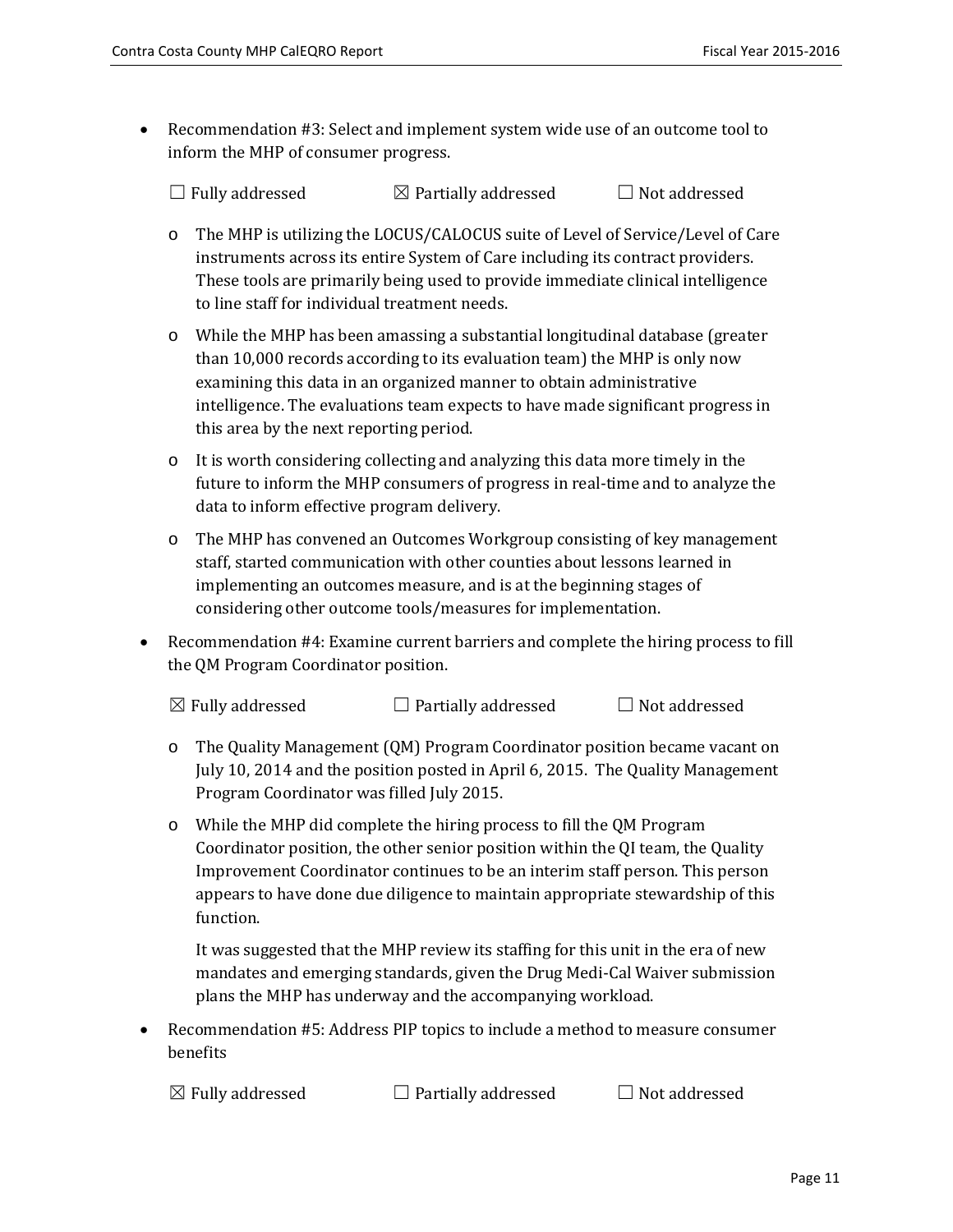- o This year the MHP incorporated satisfaction surveys in both of its performance improvement projects (PIPs). In addition, the clinical PIP includes pre and post surveys which measure consumer benefits such as perceived recovery, functioning, and quality of life. The non-clinical PIP survey queries the benefits of the new Televox reminder call system to consumers.
- o Additionally, for the clinical PIP, consumers will be asked to self-rate their physical and mental health at each visit. Vital signs will be collected and both physical health and mental health levels of functioning will be assessed by project staff at each visit, and clients attendance and referrals made will be tracked.
- o Satisfaction and achievement on self-identified wellness goals will be recorded at post-program. Standardized forms have been created internally to capture data.
- o Other indicators that will be tracked in the Insyst/PSP billing system and Epic system include appointment attendance, PES visits, and in-patient hospitalizations.

#### <span id="page-11-0"></span>**CHANGES IN THE MHP ENVIRONMENT AND WITHIN THE MHP—IMPACT AND IMPLICATIONS**

Changes since the last CalEQRO review, identified as having a significant effect on service provision or management of those services are discussed below. This section emphasizes systemic changes that affect access, timeliness, and quality, including those changes that provide context to areas discussed later in this report.

- Access to Care
	- o The MHP has been working in conjunction with clinical and county IT staff to appropriately configure and implement Epic TAPESTRY system and its Consumer Relations Management (CRM), acuity screening, and provider modules at its centralized access call in center. This functionality should provide a number of immediate benefits to the ACCESS team as well as remediate some timeliness tracking issues to provide enhanced functionality for service metrics.
- Timeliness of Services
	- o The MHP continues to experience significant barriers to hiring enough medical staff (psychiatrists, nurses, nurse practitioner) to fulfill its need to provide timely access to psychiatric service. In spite of a reportedly successful venture into tele-psychiatry, the MHP has yet to expand the use of tele-psychiatry to alleviate the current extended wait times to see a psychiatrist.
- Quality of Care
	- o Stakeholders report a freeze on hiring that has been implemented at the county level. This barrier has created an impediment to timely hiring of staff needed to fill allocated positions within the MHP. The executive team acknowledges that it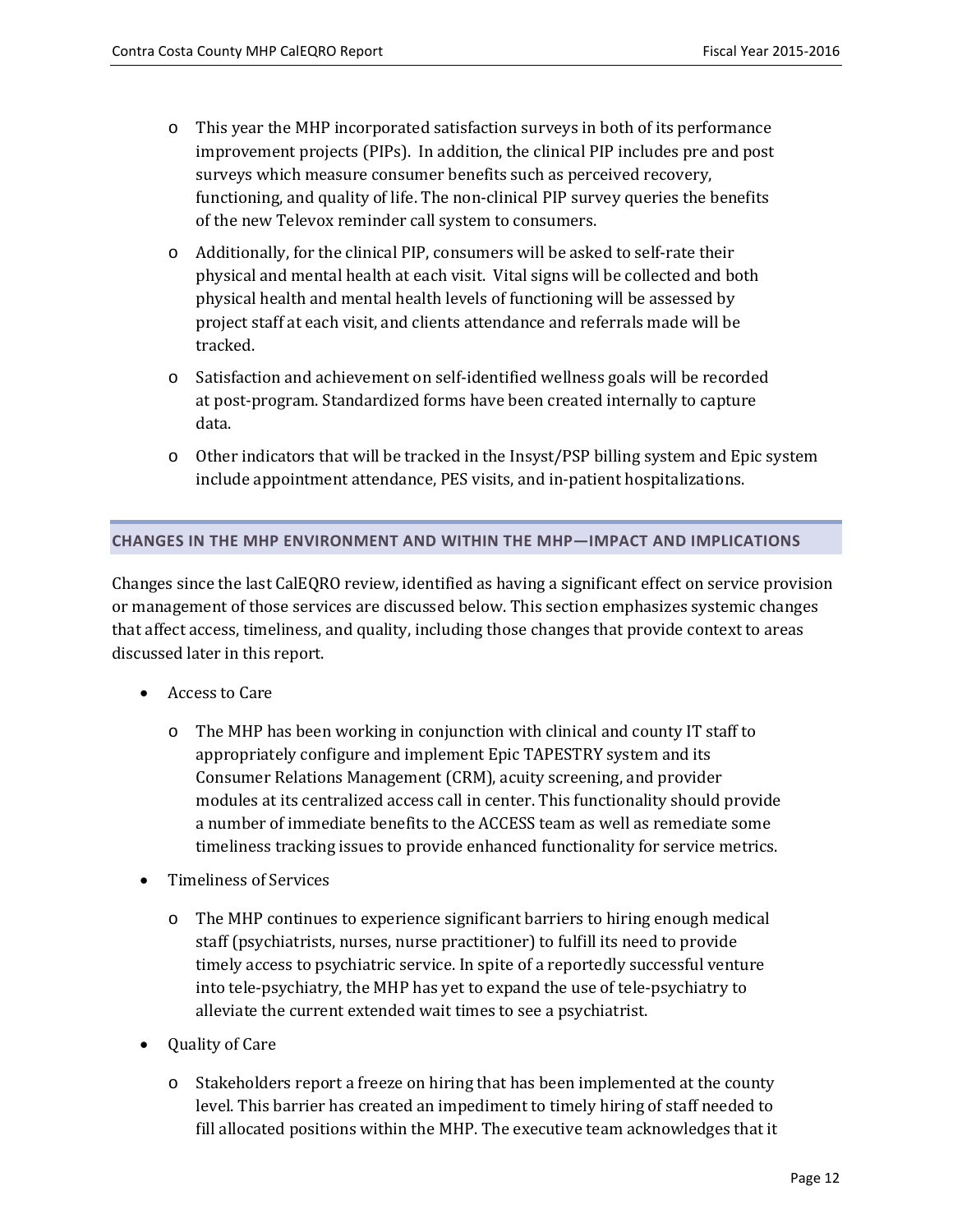will need to work diligently to modify this situation. This situation is creating an impediment to the delivery of quality and cost effective services to consumers.

- Consumer Outcomes
	- o The Research and Evaluations team has embarked on a longitudinal study of LOCUS/CALOCUS data to provide the executive team with knowledge to help them craft and tailor service provision for improved consumer outcomes.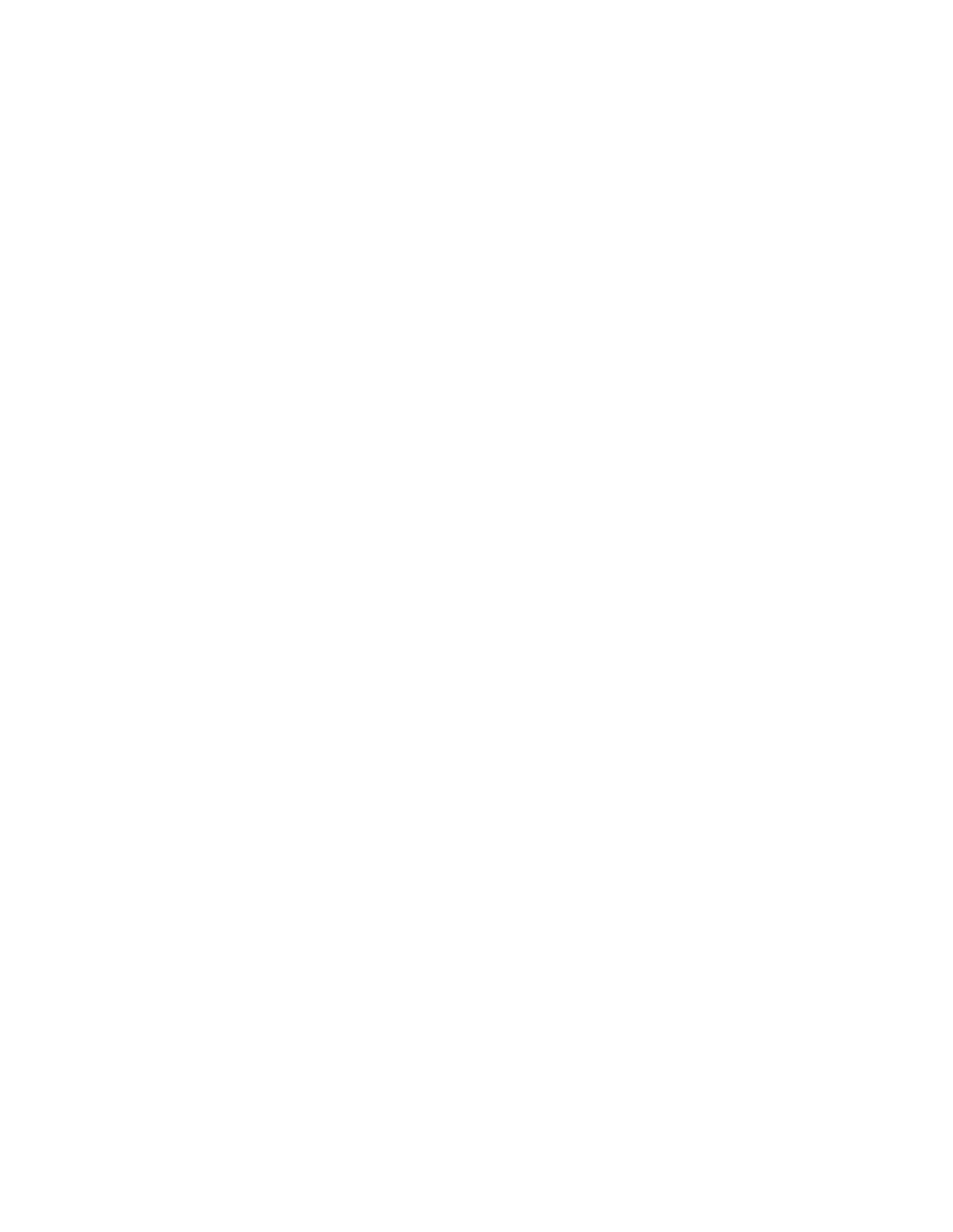## **PERFORMANCE MEASUREMENT**

<span id="page-14-0"></span>CalEQRO is required to validate the following seven (7) Mandatory Performance Measures (PMs) as defined by DHCS:

- Total Beneficiaries Served by each county MHP
- Total Costs per Beneficiary Served by each county MHP
- Penetration Rates in each county MHP
- Count of Therapeutic Behavioral Services (TBS) Beneficiaries Served Compared to the four percent (4%) Emily Q. Benchmark (not included in MHP reports; a separate report will be submitted to DHCS)
- Total Psychiatric Inpatient Hospital Episodes, Costs, and Average Length of Stay
- Psychiatric Inpatient Hospital 7-Day and 30-Day Recidivism Rates
- Post-Psychiatric Inpatient Hospital 7-Day and 30-Day Specialty Mental Health Services (SMHS) Follow-Up Service Rates

In addition to the seven PMs above, CalEQRO will include evaluation of five (5) additional PMs in the Annual Statewide Report, which will apply to all MHPs; this report will be provided to DHCS by August 31, 2016.

#### <span id="page-14-1"></span>**TOTAL BENEFICIARIES SERVED**

| Table 1-Contra Costa MHP Medi-Cal Enrollees and Beneficiaries Served in<br><b>CY14 by Race/Ethnicity</b> |                                                     |                                                             |  |  |
|----------------------------------------------------------------------------------------------------------|-----------------------------------------------------|-------------------------------------------------------------|--|--|
| Race/Ethnicity                                                                                           | Average Monthly Unduplicated<br>Medi-Cal Enrollees* | Unduplicated Annual Count of<br><b>Beneficiaries Served</b> |  |  |
| White                                                                                                    | 36,237                                              | 4,211                                                       |  |  |
| <b>Hispanic</b>                                                                                          | 72,635                                              | 3,251                                                       |  |  |
| African-American                                                                                         | 32,534                                              | 3,366                                                       |  |  |
| Asian/Pacific Islander<br>844<br>23,393                                                                  |                                                     |                                                             |  |  |
| Native American                                                                                          | 75<br>566                                           |                                                             |  |  |
| <b>Other</b>                                                                                             | 27,322                                              | 2,039                                                       |  |  |
| Total                                                                                                    | 192,684                                             | 13,786                                                      |  |  |
| *The total is not a direct sum of the averages above it. The averages are calculated separately.         |                                                     |                                                             |  |  |

Table 1 provides detail on beneficiaries served by race/ethnicity.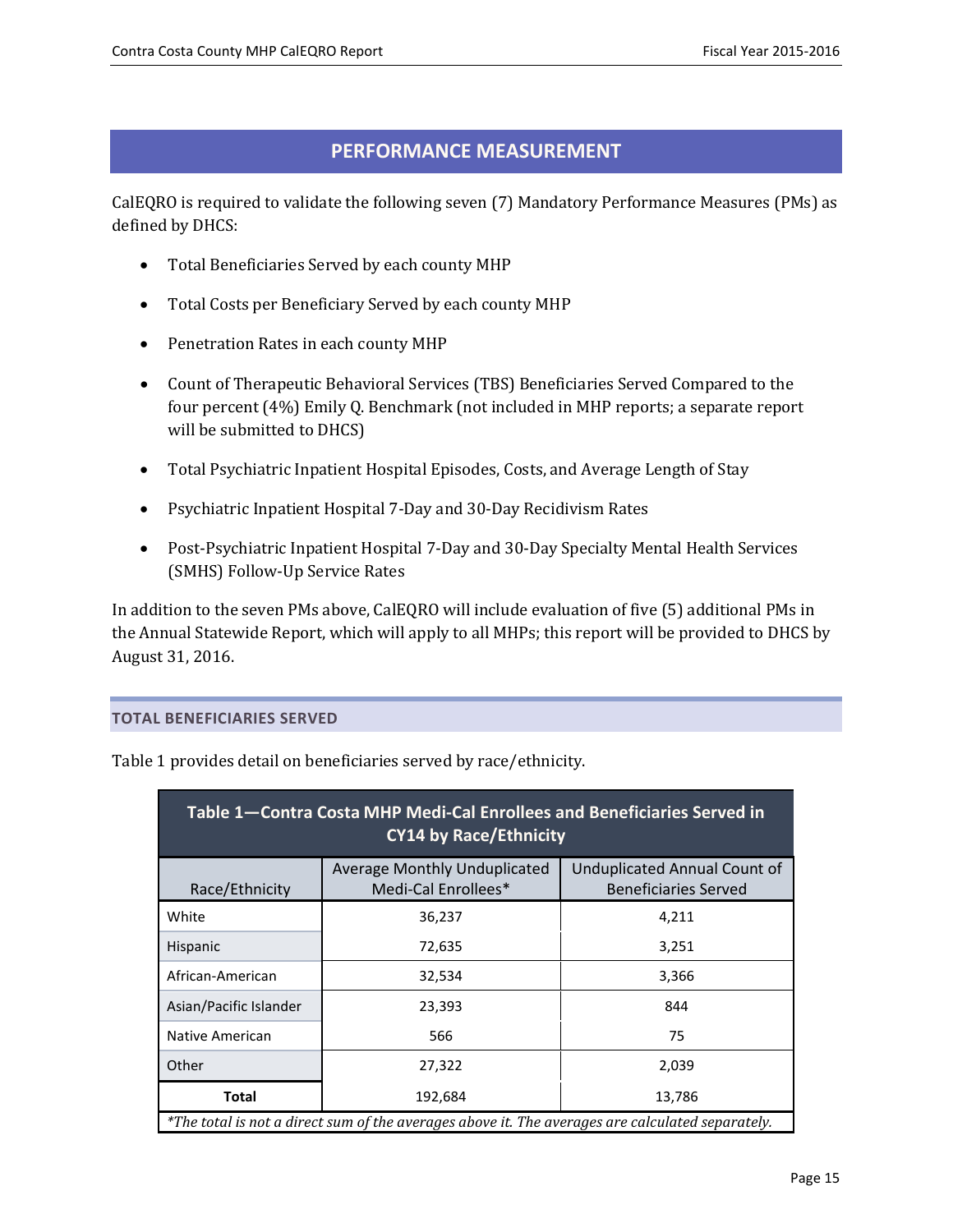#### <span id="page-15-0"></span>**PENETRATION RATES AND APPROVED CLAIM DOLLARS PER BENEFICIARY**

The penetration rate is calculated by dividing the number of unduplicated beneficiaries served by the monthly average enrollee count. The average approved claims per beneficiary served per year is calculated by dividing the total annual dollar amount of Medi-Cal approved claims by the unduplicated number of Medi-Cal beneficiaries served per year.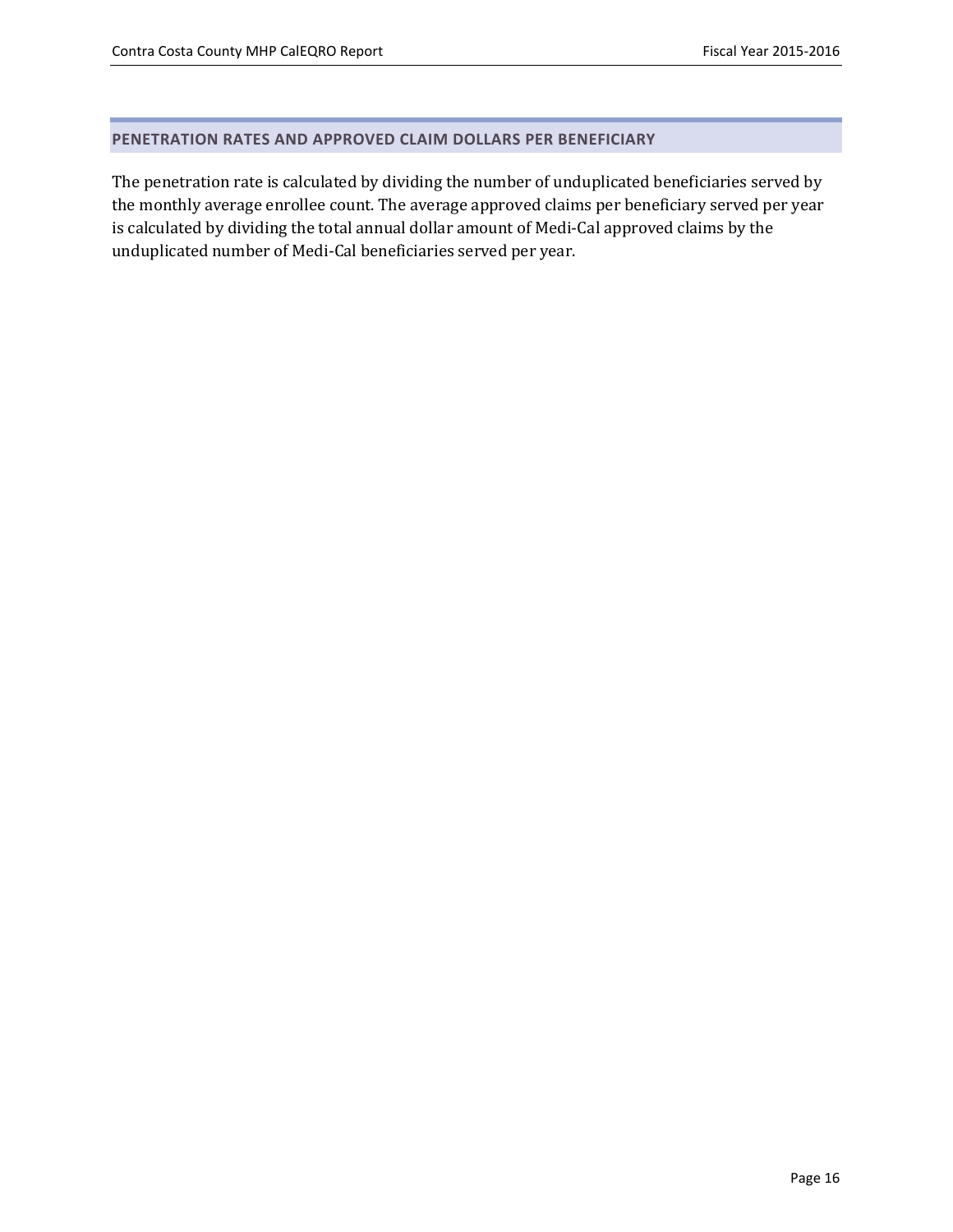Figures 1A and 1B show 3-year trends of the MHP's overall approved claims per beneficiary and penetration rates, compared to both the statewide average and the average for large MHPs.



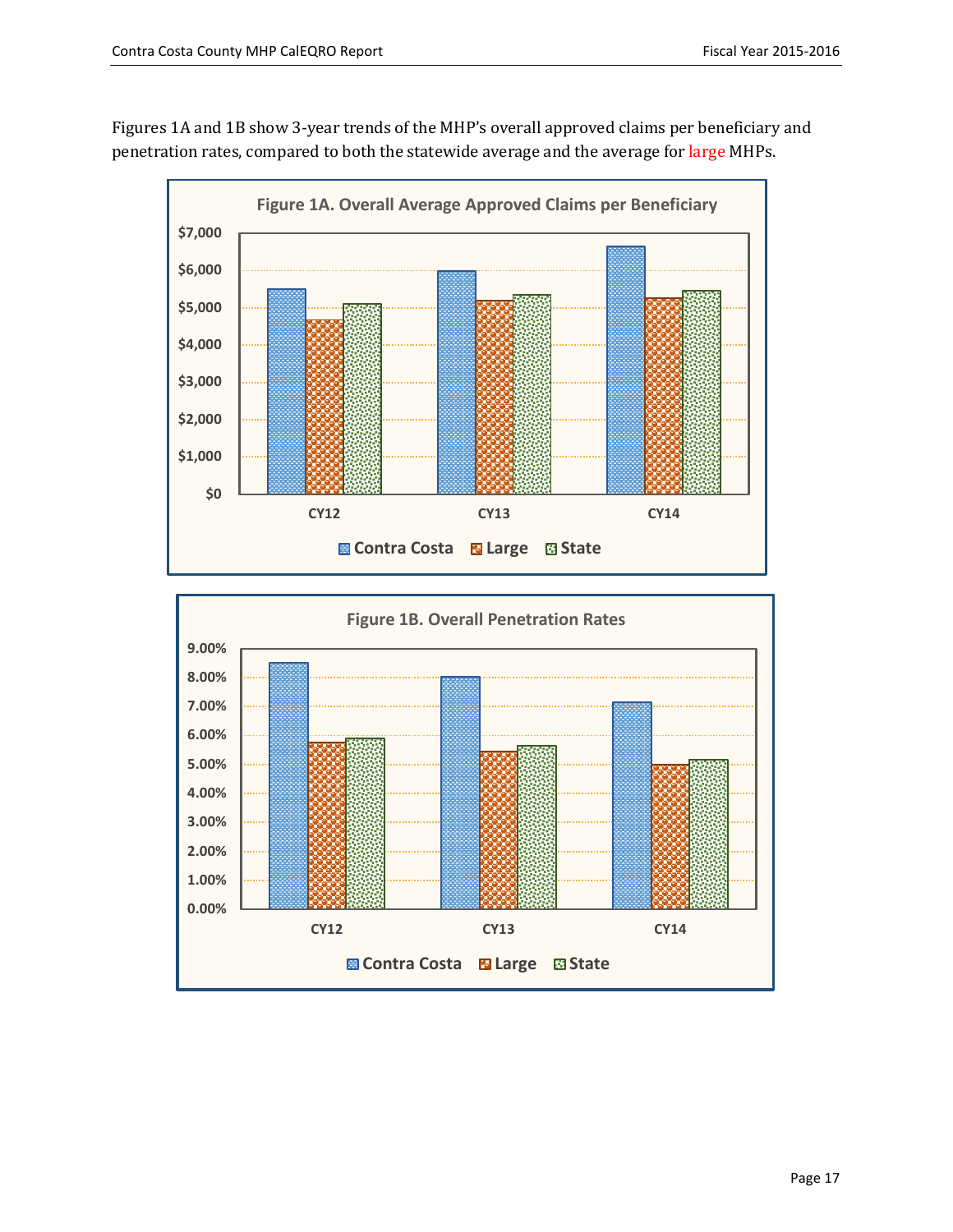Figures 2A and 2B show 3-year trends of the MHP's foster care (FC) approved claims per beneficiary and penetration rates, compared to both the statewide average and the average for large MHPs.



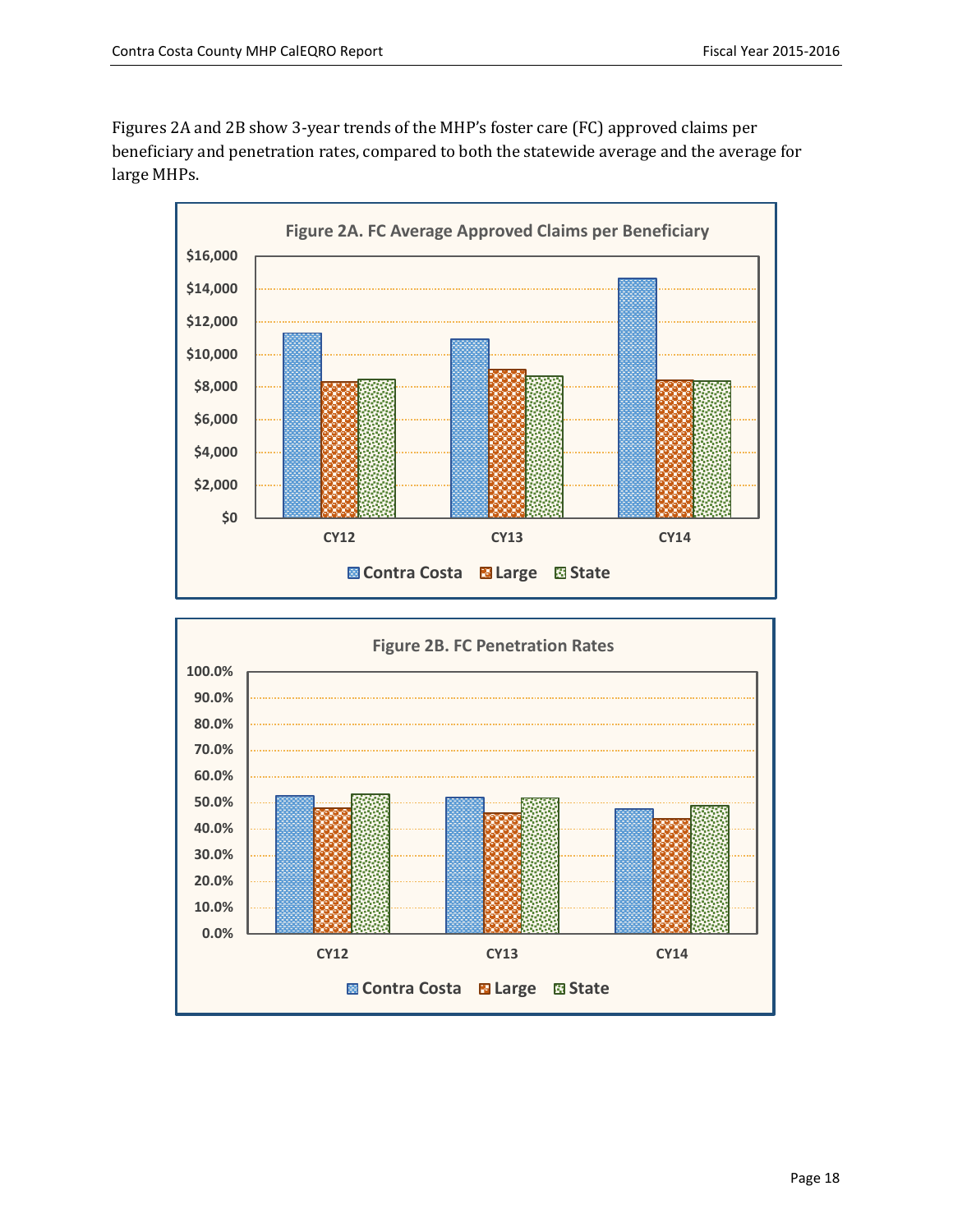Figures 3A and 3B show 3-year trends of the MHP's Hispanic approved claims per beneficiary and penetration rates, compared to both the statewide average and the average for large MHPs.



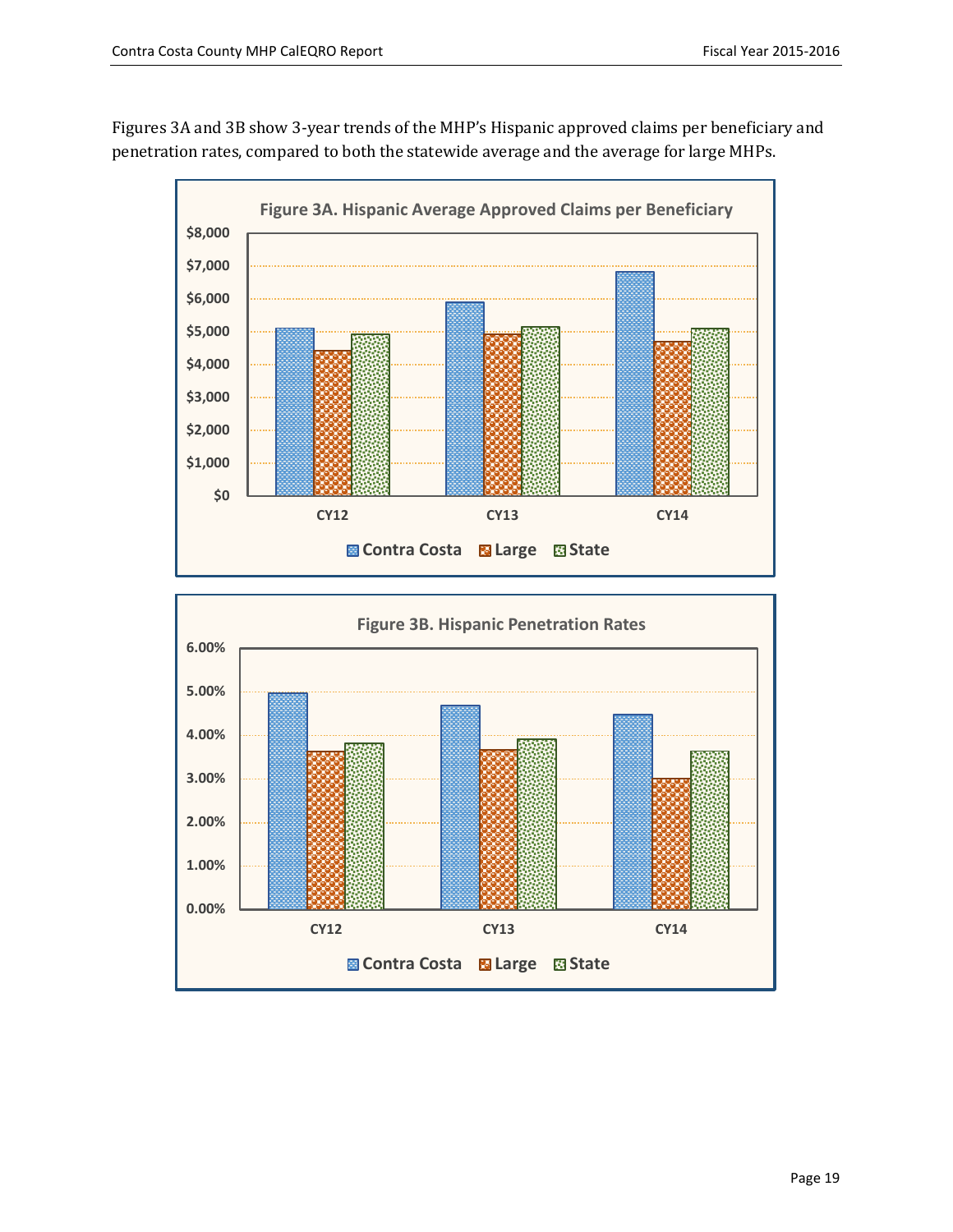#### <span id="page-19-0"></span>**HIGH-COST BENEFICIARIES**

Table 2 compares the statewide data for high-cost beneficiaries (HCB) for CY14 with the MHP's data for CY14, as well as the prior 2 years. High-cost beneficiaries in this table are identified as those with approved claims of more than \$30,000 in a year.

| Table 2-High-Cost Beneficiaries |             |            |             |                  |          |                  |          |
|---------------------------------|-------------|------------|-------------|------------------|----------|------------------|----------|
|                                 |             |            |             |                  | Average  |                  |          |
|                                 |             |            | Total       | HCB <sub>%</sub> | Approved |                  | HCB % by |
|                                 |             | <b>HCB</b> | Beneficiary | by               | Claims   | <b>HCB Total</b> | Approved |
| <b>MHP</b>                      | Year        | Count      | Count       | Count            | per HCB  | Claims           | Claims   |
| Statewide                       | <b>CY14</b> | 12,258     | 494,435     | 2.48%            | \$50,358 | \$617,293,169    | 24.41%   |
|                                 | <b>CY14</b> | 660        | 13,772      | 4.79%            | \$54,866 | \$36,211,807     | 40.89%   |
| Contra Costa                    | CY13        | 556        | 13,170      | 4.22%            | \$54,069 | \$30,062,163     | 38.17%   |
|                                 | <b>CY12</b> | 501        | 12,877      | 3.89%            | \$52,080 | \$26,091,910     | 36.82%   |

#### <span id="page-19-1"></span>**TIMELY FOLLOW-UP AFTER PSYCHIATRIC INPATIENT DISCHARGE**

Figures 4A and 4B show the statewide and MHP 7-day and 30-day outpatient follow-up and rehospitalization rates for CY13 and CY14.

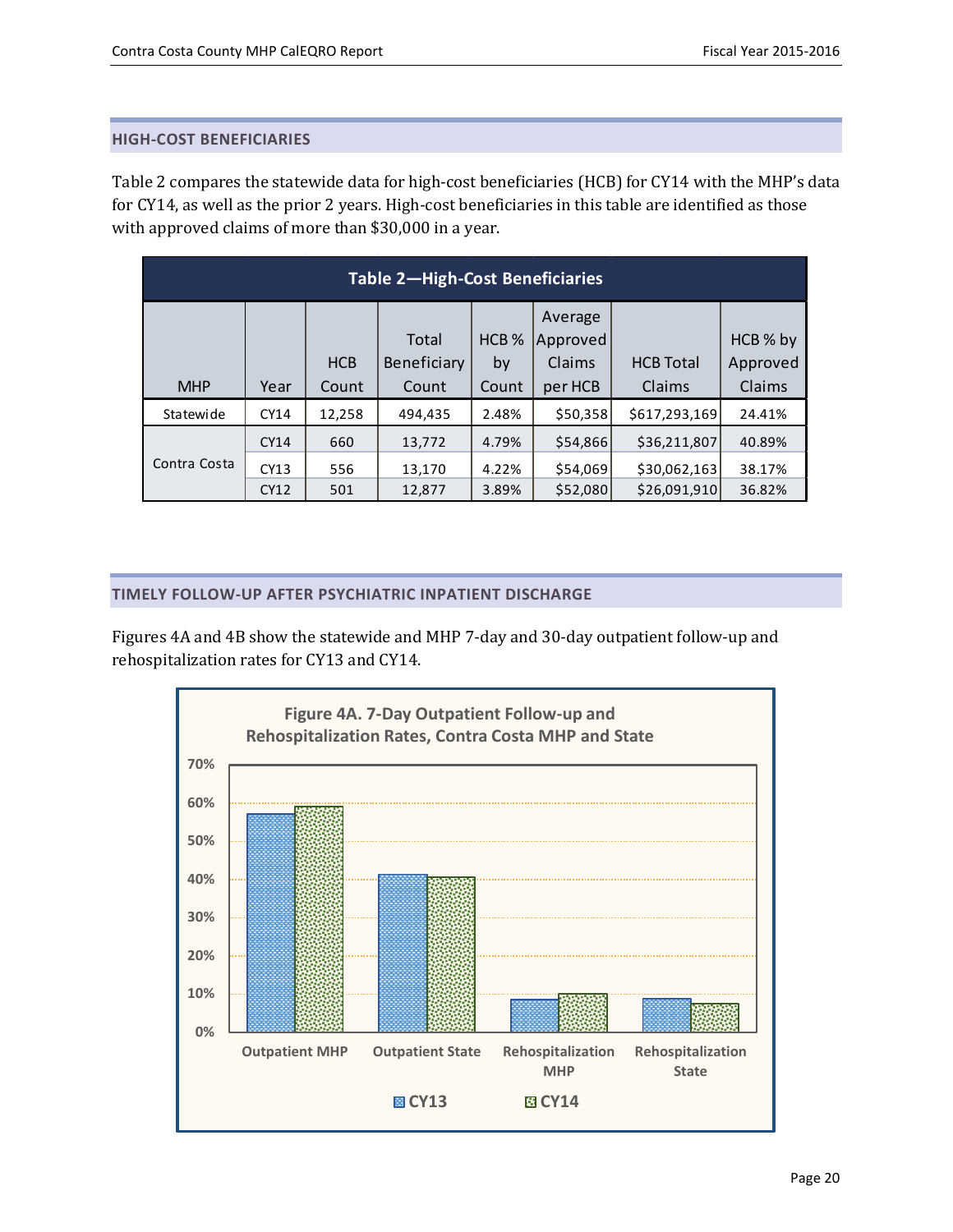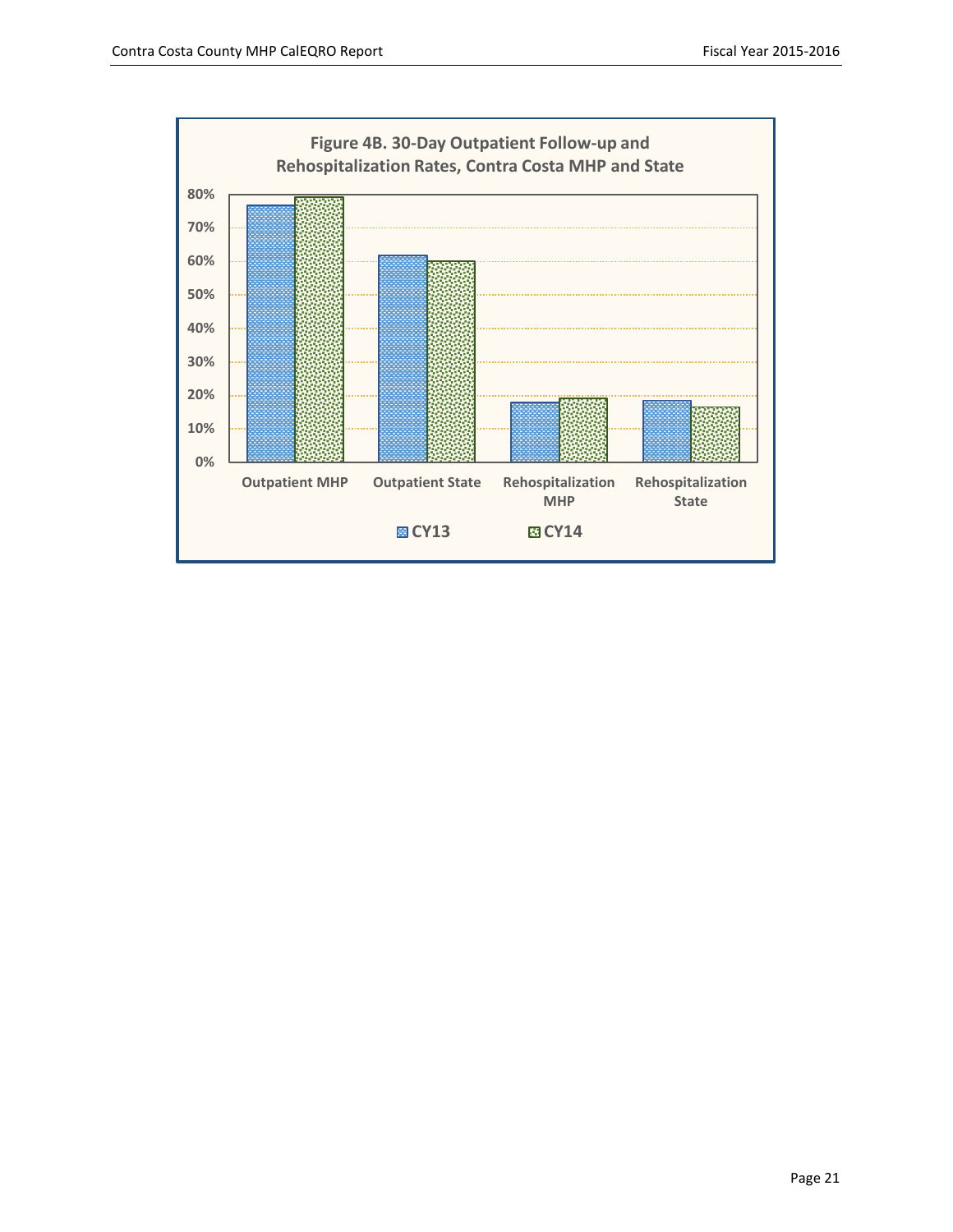#### <span id="page-21-0"></span>**DIAGNOSTIC CATEGORIES**



Figures 5A and 5B compare the breakdown by diagnostic category of the statewide and MHP number of beneficiaries served and total approved claims amount, respectively, for CY14.

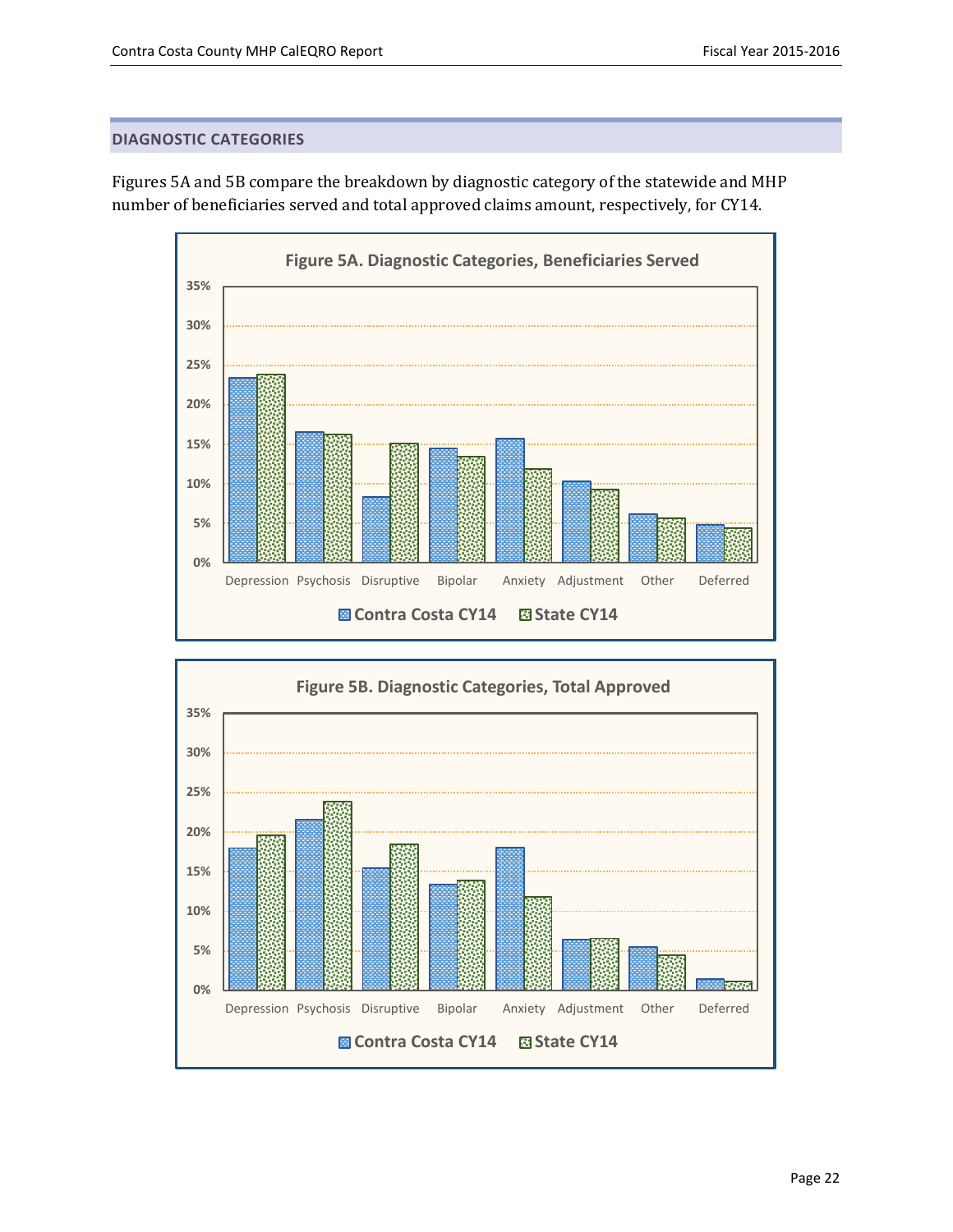#### <span id="page-22-0"></span>**PERFORMANCE MEASURES FINDINGS—IMPACT AND IMPLICATIONS**

- Access to Care
	- o The MHP continues a trend of declining penetration rates across the majority of categories from CY12 through CY14. These declines are very similar to those experienced statewide for the same period.
	- o The MHP's foster care penetration rate, while slightly down, is very comparable to the state's experience but somewhat higher than other large MHPs.
	- o The MHP's Hispanic penetration rate is more than a percentage point higher than other large MHPs across the state.
- Timeliness of Services
	- o The MHP's 7 and 30 day outpatient follow-up rates after discharge from inpatient episodes were slightly higher than the statewide experience and similar to its experience in CY13.
- Quality of Care
	- o The MHP's percentage of high cost beneficiaries (HCB) was slightly less than twice the statewide rate. The HCB percentage has shown a steady and significant increase from CY12-14 increasing almost a full percentage point. The MHP's average approved claim per HCB is also well above the statewide experience.
	- o The average approved claim per beneficiary served (AACBS) has been steadily increasing from CY12-14 and is also well above both large MHP and statewide experience.
	- o The MHP's AACBS for foster care youth is 176% of the statewide experience for this group.
	- $\circ$  Except for disruptive and anxiety disorder diagnoses (disruptive = lower, anxiety = higher) the MHP's diagnostic categories were very similar to statewide distribution.
	- o The MHP's total approved claim per diagnostic category was near the state experience in all categories except anxiety where it was significantly higher than the state.
- Consumer Outcomes
	- o The MHP's high percentage of HCB approved claims (40.89%) and increasing beneficiaries in this category diverts a significant budget portion from the system of care to a relatively tiny (4.8%) fraction of consumers.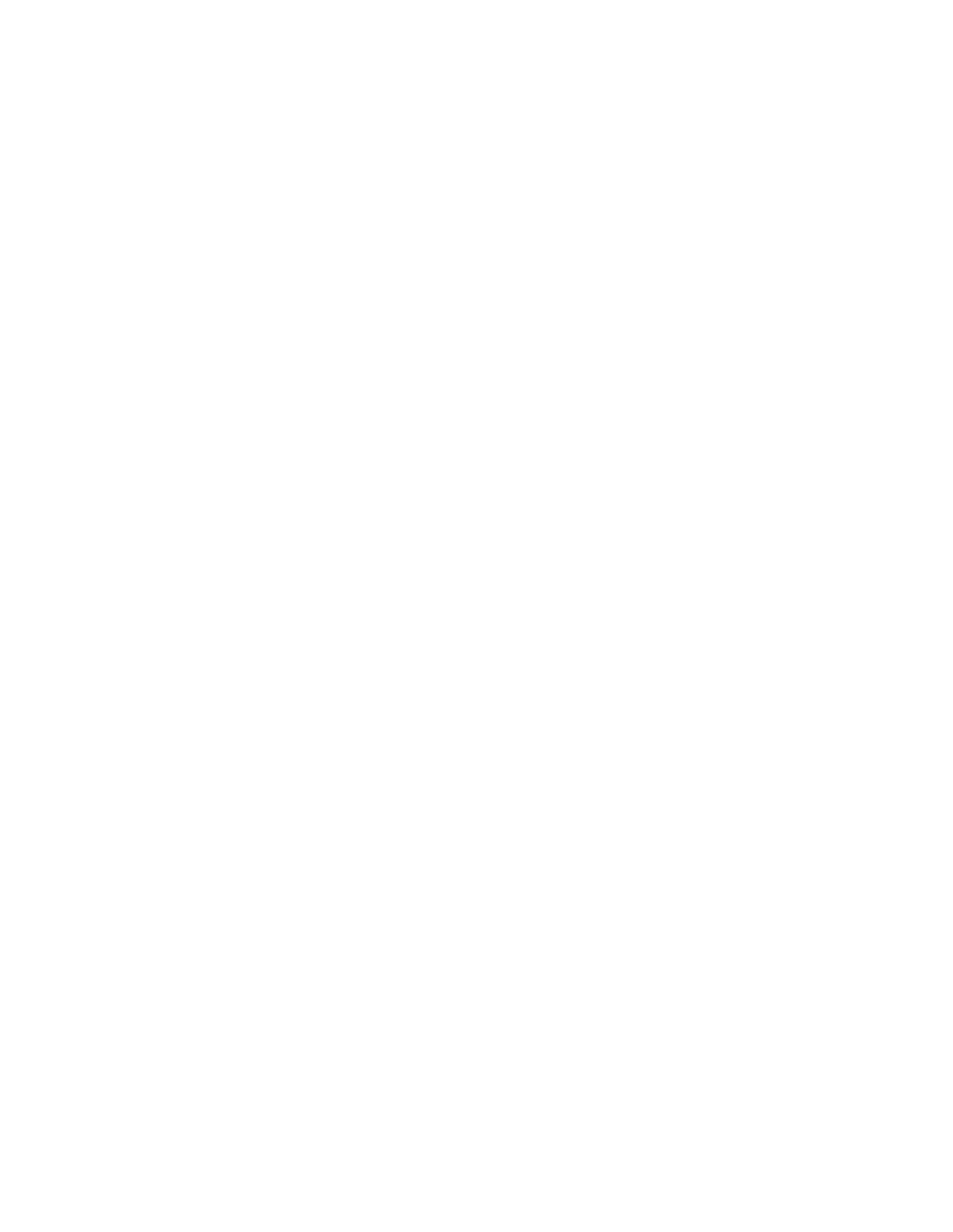j

## **PERFORMANCE IMPROVEMENT PROJECT VALIDATION**

<span id="page-24-0"></span>A Performance Improvement Project (PIP) is defined by the Centers for Medicare and Medicaid Services (CMS) as "a project designed to assess and improve processes, and outcomes of care that is designed, conducted and reported in a methodologically sound manner." The *Validating Performance Improvement Projects Protocol* specifies that the EQRO validate two PIPs at each MHP that have been initiated, are underway, were completed during the reporting year, or some combination of these three stages. DHCS elected to examine projects that were underway during the preceding calendar year 2014.

#### <span id="page-24-1"></span>**CONTRA COSTA MHP PIPS IDENTIFIED FOR VALIDATION**

Each MHP is required to conduct two performance improvement projects (PIPs) during the 12 months preceding the review. Contra Costa MHP submitted two PIPs for validation through the EQRO review, as shown below.

| <b>PIPs for Validation</b> | <b>PIP Titles</b>                                                      |  |
|----------------------------|------------------------------------------------------------------------|--|
| <b>Clinical PIP</b>        | Coaching to Wellness                                                   |  |
| Non-Clinical PIP           | Consumer Non-Adherence to Mental Health Outpatient Clinic Appointments |  |

Table 3A lists the findings for each section of the evaluation of the PIPs, as required by the PIP Protocols: Validation of Performance Improvement Projects.[4](#page-24-2)

<span id="page-24-2"></span><sup>4</sup> 2012 Department of Health and Human Services, Centers for Medicare and Medicaid Service Protocol 3 Version 2.0, September 2012. EQR Protocol 3: Validating Performance Improvement Projects.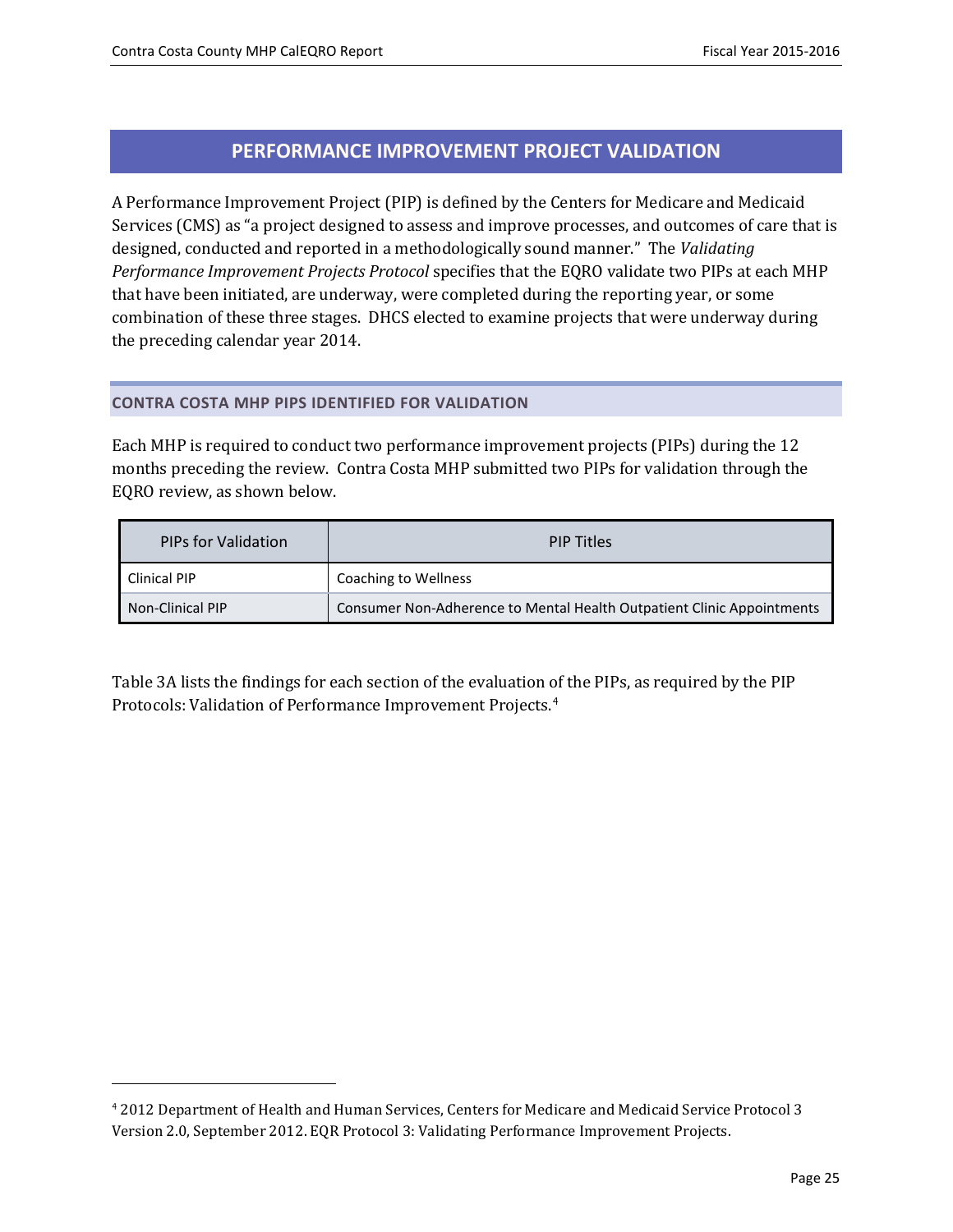| Table 3A-PIP Validation Review |                                      |              |                                                                                             |                 |                         |
|--------------------------------|--------------------------------------|--------------|---------------------------------------------------------------------------------------------|-----------------|-------------------------|
|                                |                                      | Item Rating* |                                                                                             |                 |                         |
| <b>Step</b>                    | <b>PIP Section</b>                   |              | <b>Validation Item</b>                                                                      | Clinical<br>PIP | Non-<br>Clinical<br>PIP |
|                                |                                      | 1.1          | Stakeholder input/multi-functional team                                                     | M               | м                       |
|                                | Selected Study                       | 1.2          | Analysis of comprehensive aspects of enrollee<br>needs, care, and services                  | м               | м                       |
| $\mathbf{1}$                   | Topics                               | 1.3          | Broad spectrum of key aspects of enrollee<br>care and services                              | м               | M                       |
|                                |                                      | 1.4          | All enrolled populations                                                                    | м               | M                       |
| $\overline{2}$                 | <b>Study Question</b>                | 2.1          | Clearly stated                                                                              | M               | M                       |
|                                |                                      | 3.1          | Clear definition of study population                                                        | м               | M                       |
| 3                              | <b>Study Population</b>              | 3.2          | Inclusion of the entire study population                                                    | PM              | м                       |
| <b>Study Indicators</b><br>4   |                                      | 4.1          | Objective, clearly defined, measurable<br>indicators                                        | M               | м                       |
|                                |                                      | 4.2          | Changes in health status, functional status,<br>enrollee satisfaction, or processes of care | M               | M                       |
| 5                              | Improvement<br><b>Strategies</b>     | 5.1          | Address causes/barriers identified through<br>data analysis and QI processes                | м               | м                       |
|                                |                                      | 6.1          | Clear specification of data                                                                 | M               | M                       |
|                                |                                      |              | Clear specification of sources of data                                                      | M               | M                       |
|                                |                                      | 6.3          | Systematic collection of reliable and valid data<br>for the study population                | PM              | M                       |
| 6                              | <b>Data Collection</b><br>Procedures | 6.4          | Plan for consistent and accurate data<br>collection                                         | PM              | M                       |
|                                |                                      | 6.5          | Prospective data analysis plan including<br>contingencies                                   | <b>PM</b>       | M                       |
|                                |                                      | 6.6          | Qualified data collection personnel                                                         | M               | M                       |
|                                |                                      | 7.1          | Analysis as planned                                                                         | NA              | М                       |
|                                | Analysis and                         | 7.2          | Interim data triggering modifications as<br>needed                                          | NA              | PM                      |
| 7                              | Interpretation of                    | 7.3          | Data presented in adherence to the plan                                                     | NA              | M                       |
|                                | <b>Study Results</b>                 | 7.4          | Initial and repeat measurements, statistical<br>significance, threats to validity           | NA              | PM                      |
|                                |                                      | 7.5          | Interpretation of results and follow-up                                                     | NA              | PM                      |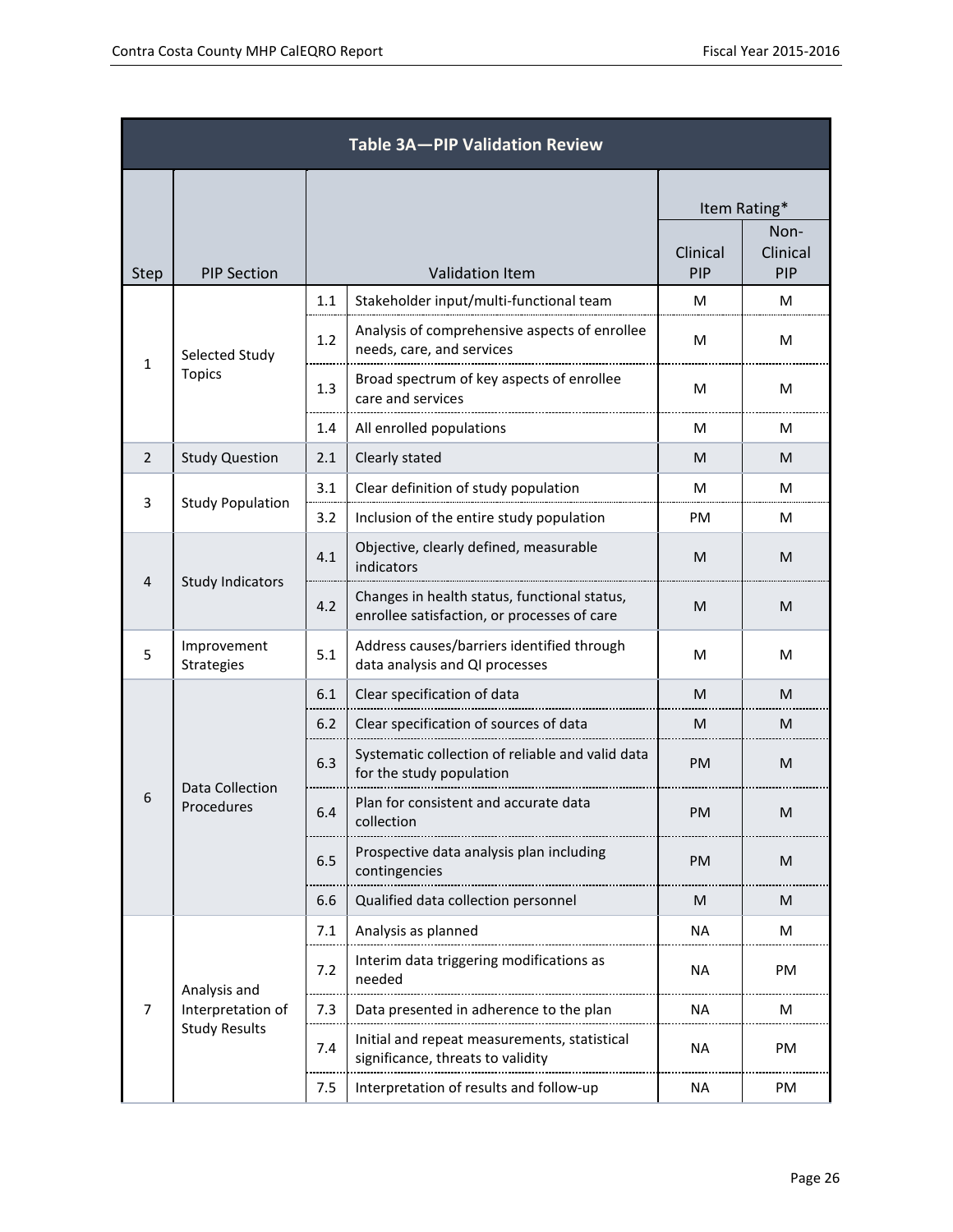|                              | Table 3A-PIP Validation Review |     |                                                                                                          |           |                                  |
|------------------------------|--------------------------------|-----|----------------------------------------------------------------------------------------------------------|-----------|----------------------------------|
|                              |                                |     |                                                                                                          | Clinical  | Item Rating*<br>Non-<br>Clinical |
| <b>Step</b>                  | <b>PIP Section</b>             |     | <b>Validation Item</b>                                                                                   | PIP       | PIP                              |
|                              |                                | 8.1 | Results and findings presented clearly                                                                   | <b>NA</b> | M                                |
| Review<br>8<br>Assessment Of |                                | 8.2 | Issues identified through analysis, times when<br>measurements occurred, and statistical<br>significance | <b>NA</b> | M                                |
|                              | <b>PIP Outcomes</b>            | 8.3 | Threats to comparability, internal and<br>external validity                                              | <b>NA</b> | M                                |
|                              |                                | 8.4 | Interpretation of results indicating the success<br>of the PIP and follow-up                             | <b>NA</b> | PM                               |
|                              |                                | 9.1 | Consistent methodology throughout the study                                                              | <b>NA</b> | М                                |
| $\mathbf{q}$                 |                                | 9.2 | Documented, quantitative improvement in<br>processes or outcomes of care                                 | <b>NA</b> | м                                |
|                              | Validity of<br>Improvement     | 9.3 | Improvement in performance linked to the<br>PIP                                                          | <b>NA</b> | PM                               |
|                              |                                | 9.4 | Statistical evidence of true improvement                                                                 | <b>NA</b> | PM                               |
|                              |                                | 9.5 | Sustained improvement demonstrated<br>through repeated measures.                                         | <b>NA</b> | <b>NM</b>                        |

*\*M = Met; PM = Partially Met; NM = Not Met; NA = Not Applicable; UTD = Unable to Determine*

Table 3B gives the overall rating for each PIP, based on the ratings given to the validation items.

| Table 3B-PIP Validation Review Summary                |                        |                                |  |  |
|-------------------------------------------------------|------------------------|--------------------------------|--|--|
| <b>Summary Totals for PIP Validation</b>              | Clinical<br><b>PIP</b> | Non-<br>Clinical<br><b>PIP</b> |  |  |
| Number Met                                            | 12                     | 23                             |  |  |
| <b>Number Partially Met</b>                           | 4                      | 6                              |  |  |
| Number Not Met                                        | 0                      |                                |  |  |
| Number Applicable (AP) (Maximum = 30)                 | 16                     | 30                             |  |  |
| Overall PIP Rating ((#Met*2)+(#Partially Met))/(AP*2) | 87.5%                  | 86.6%                          |  |  |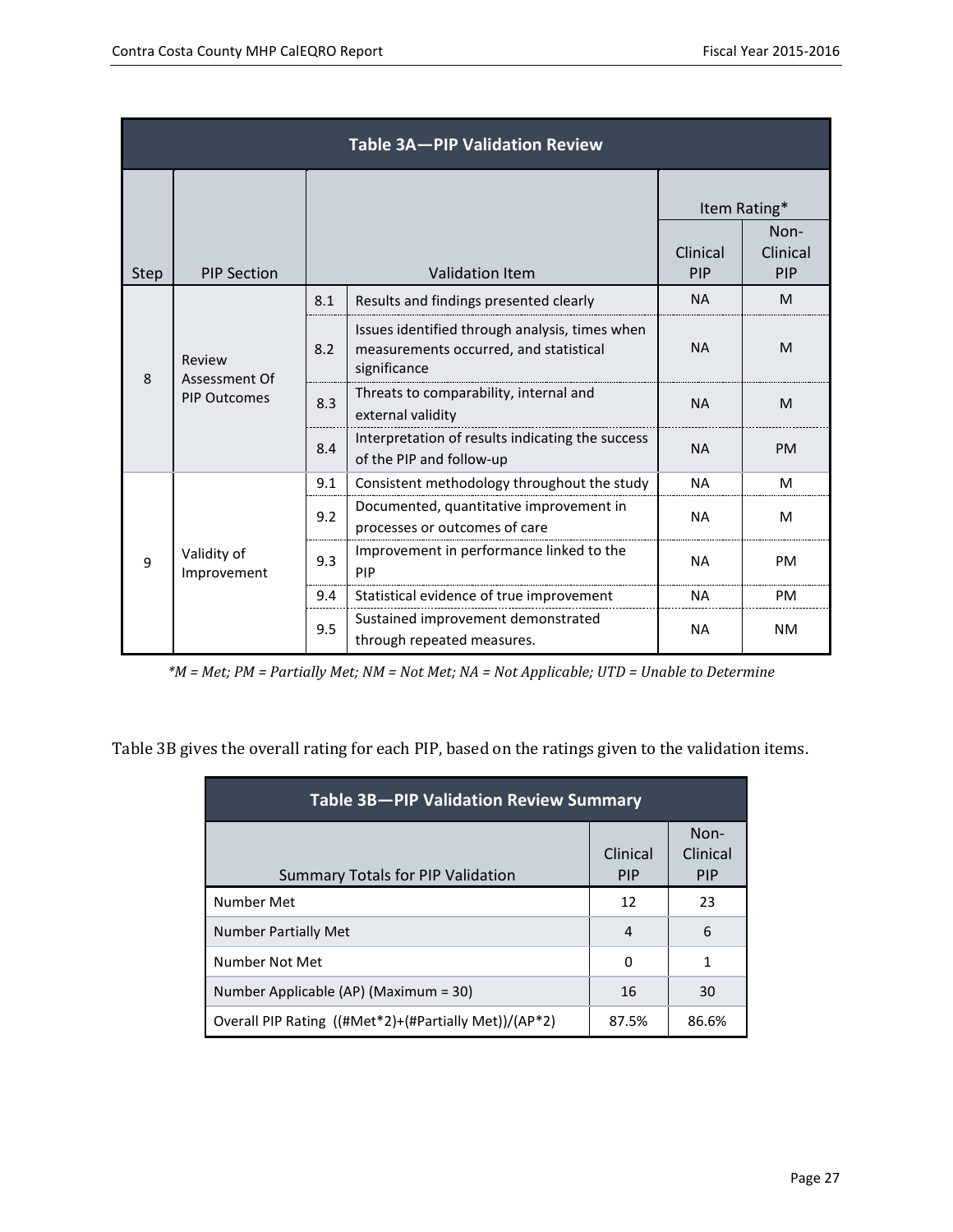#### <span id="page-27-0"></span>**CLINICAL PIP—COACHING TO WELLNESS**

The MHP presented its study question for the clinical PIP as follows:

- Will implementation of a wellness program for consumers with comorbid health and mental health issues improve the recovery of consumers?
- Date PIP began: August 2015
- Status of PIP:
	- $\Box$  Active and ongoing

 $\Box$  Completed

- $\Box$  Inactive, developed in a prior year
- $\boxtimes$  Concept only, not yet active

 $\Box$  Submission determined not to be a PIP

 $\Box$  No PIP submitted

This PIP was initiated by the MHP in the midst of an improvement project from last year which focused on improving the no-show rate to appointments. The pilot was initiated in the East County Adult Clinic. The addition of the Coaching to Wellness intervention emerged from the No- Show PIP Committee. This PIP's origins go back to 201l when a state innovative project for Wellness Coaches was approved and re-emerged from East County Adult Clinic, Office of Consumer Empowerment and Quality Management staff.

Research shows that many consumers with serious mental illness have co-occurring chronic health conditions that are often treatable, confirmed by the MHP psychiatrists. Contra Costa County was one of six Counties that formed the pilot Integration of Mental Health and Primary Care (CPCI) learning collaborative in FY 2010-2011, a quality improvement initiative of CalMEND (the California Mental Health Care Management Program). Recommendations that emerged from this initiative were that consumers would benefit from health education and training on selfmanagement skills, as well as several lessons learned, are addressed by this PIP.

The MHP reviewed its data from the billing system which suggests that East County Adult Clinic consumers who chronically no-show to clinic appointments were more likely to visit psychiatric emergency services (PES) compared to those with perfect attendance. In addition, the chronic noshow study population was more likely to be non-white, African-American, English as the preferred language, and are younger than East County Adult Clinic consumers who regularly attended their appointments.

A review of the literature indicated that intensive peer support programs are effective at reducing the number of psychiatric hospitalizations among those in recovery from a mental illness. With the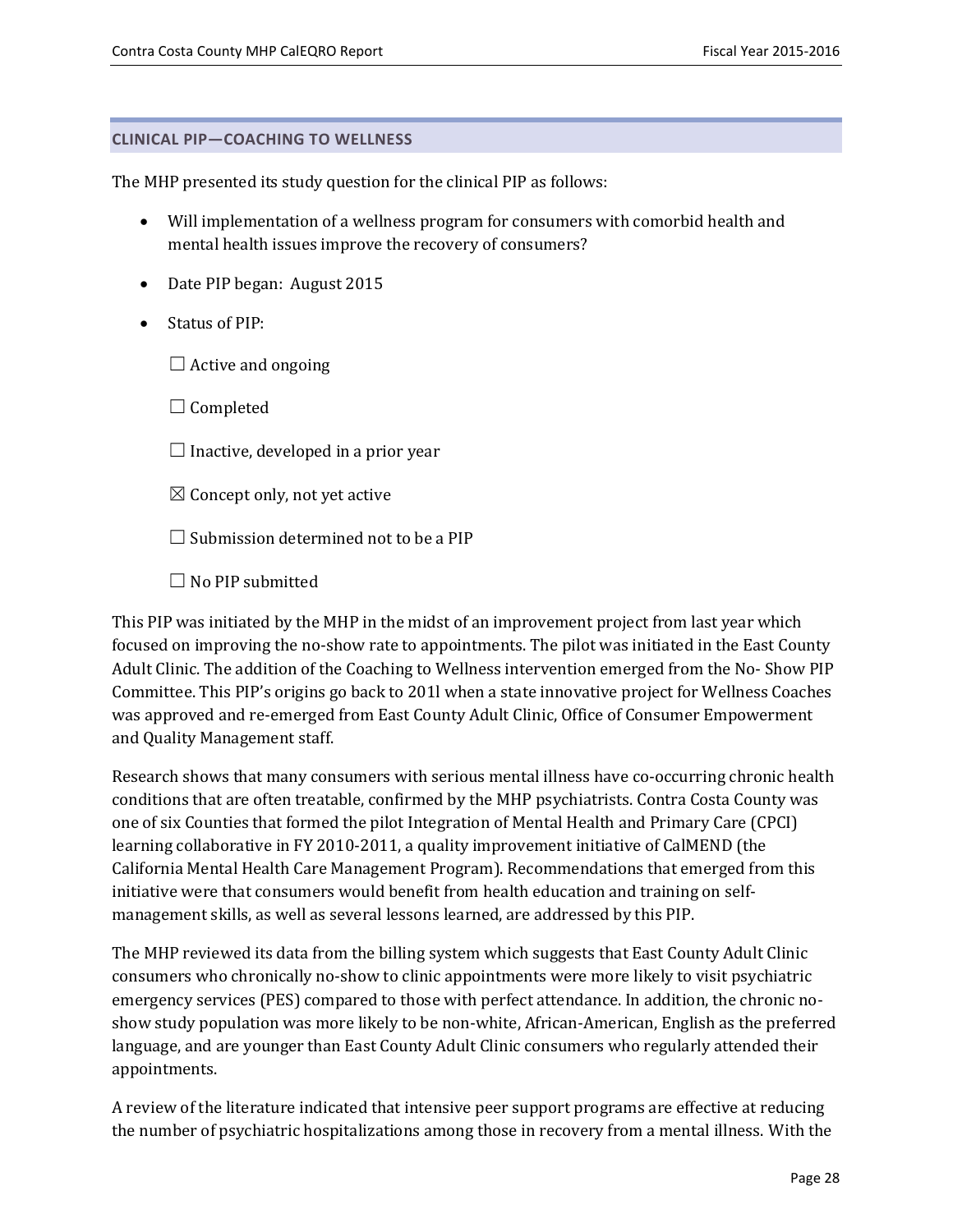support of an intensive peer support model coupled with leveraging existing resources within the county, the Coaching to Wellness intervention is designed to provide a holistic team approach to providing care to consumers.

The MHP also used data collected from consumers who had an outpatient specialty mental health appointment during the consumer satisfaction survey administration week and had the opportunity to complete the survey. Of those consumers who submitted surveys,  $36.3\%$  (n = 443) replied their physical health is "poor" or "fair" and 40.6% (n = 429) replied their mental health is "poor" or "fair" in comparison to those who responded that their physical or mental health was "good," "very good," or "excellent". This means that more than one-third of these consumers perceived themselves not to be in good physical health and two-fifths rated their mental health low. This supports the premise that the MHP consumers may benefit from education and training to learn skills to better self-manage their mental and physical health conditions. These two questions are indicators of the PIP that will be collected regularly from participating consumers.

Wellness is defined by consumers and included in the individual's Wellness Recovery Action Plan (WRAP) treatment. Using this model, consumers learn to identify what makes them well, and use their own wellness tools to relieve difficult thoughts and feelings, maintain wellness, and accomplish personal, social, educational and vocational goals.

Coaching to Wellness creates an additional level of care for those consumers who would otherwise be receiving psychiatric-only services. Coaching to Wellness is a wellness program with a strong peer provider component in the role of the Wellness Coach. The goals seek to improve consumer wellness, to increase healthy consumer behaviors and to increase cross-service collaboration among primary care and mental health. All of which potentially lead to increased consumer functioning.

The Coaching to Wellness pilot provides intensive peer and nurse support for consumers with mental health and medical comorbidity. For up to six-months, pilot participants will receive individual and group services to empower them in their recovery. The nurses and coaches will work with consumers to help them in meeting their wellness goals, be they mental health, physical health, or overall functioning goals, so that the consumer is using self-management skills to be in charge of his/her wellness. In addition to the wellness indicators, beneficiary satisfaction is an indicator as participants will be able to provide feedback on their satisfaction with the pilot.

Supports to be provided include:

- Facing Up To Health (by Recovery Innovations), a nine content area peer facilitated group intervention that focuses on whole health and empowering consumers to be a partner with their health care providers in the maintenance of their whole health plan.
- Wellness Recovery Action Plan Program (WRAP), an evidence-based practice that is a tenweek group facilitated by peer providers for persons with mental illness. WRAP guides participants through identifying and understanding their personal wellness resources and helps them develop an individualized plan to use these resources on a daily basis to manage their mental illness.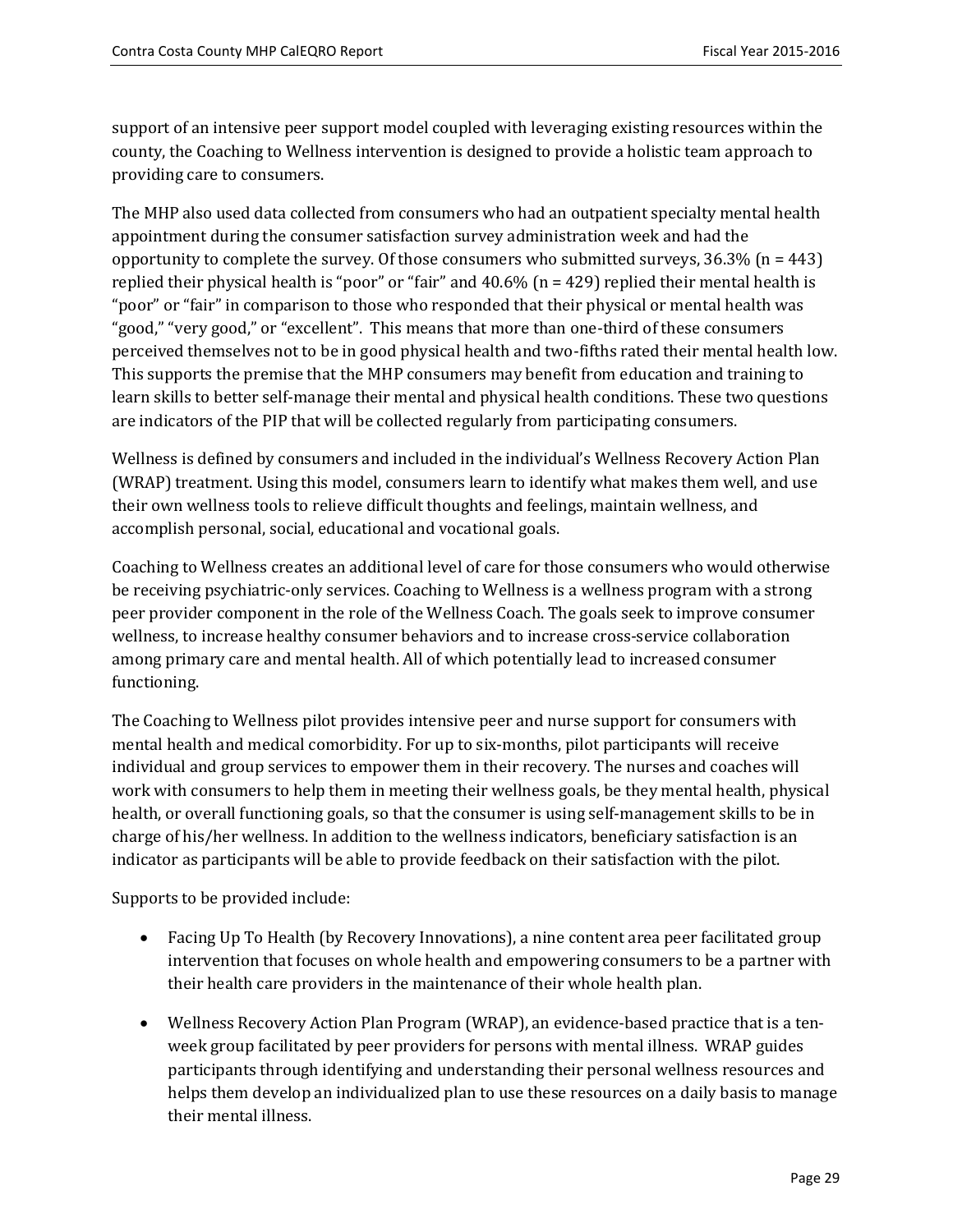- Individual sessions with the coach and nurse aimed at providing personalized support to consumers in achieving their wellness goals. Components of these sessions will vary.
- Referrals, including to primary care, case management, financial, alcohol and other drugs as needed.

The target population for the Coaching to Wellness program is consumers who are:

- Receiving psychiatric-only services
- Diagnosed with a serious mental illness
- Diagnosed with a chronic health risk condition of weight, cardiac, metabolic, and/or chronic obstructive pulmonary disease (COPD) issues.

The goals of the Coaching to Wellness program are to:

- Improve consumer perception of their own wellness and wellbeing.
- Increase healthy behaviors and decrease symptoms for consumers.
- Increase cross-service collaboration among primary and mental health care staff.

A prolific set of fourteen measurable indicators are designed to measure the goals which are outlined in the PIP Submission Tool. The MHP has begun collecting baseline data and has plans to continue surveying the consumer for progress/results. The MHP has formed three teams, one per region, with a peer wellness coach and a wellness nurse. All teams are currently completing training and program standardization in the pilot location of East County Clinic.

Relevant details of these issues and recommendations are included within the comments found in the PIP validation tool.

The technical assistance (TA) provided to the MHP by CalEQRO consisted of on-site discussion of the need to include a larger study population as it rolls this PIP out into the clinic and eventually to other clinics; to encourage regular data review to inform it of its progress and to make provisions or adjustments intermittently and prior to completion of this PIP; and to review the consumer feedback and incorporate this on-going for effective interventions. TA was offered using the CalEQRO staff to discuss interventions and the adjustments to its concepts and consider engaging in TA phone consults while formulation of its next steps to ensure addressing the PIP study question.

## <span id="page-29-0"></span>**NON-CLINICAL PIP—CONSUMER NON-ADHERENCE TO MENTAL HEALTH OUTPATIENT CLINIC APPOINTMENTS**

The MHP presented its study question for the non-clinical PIP as follows:

• "Does an automated call reminder system result in reducing the appointment nonattendance rate of beneficiaries at Contra Costa County East Adult Mental Health clinic?"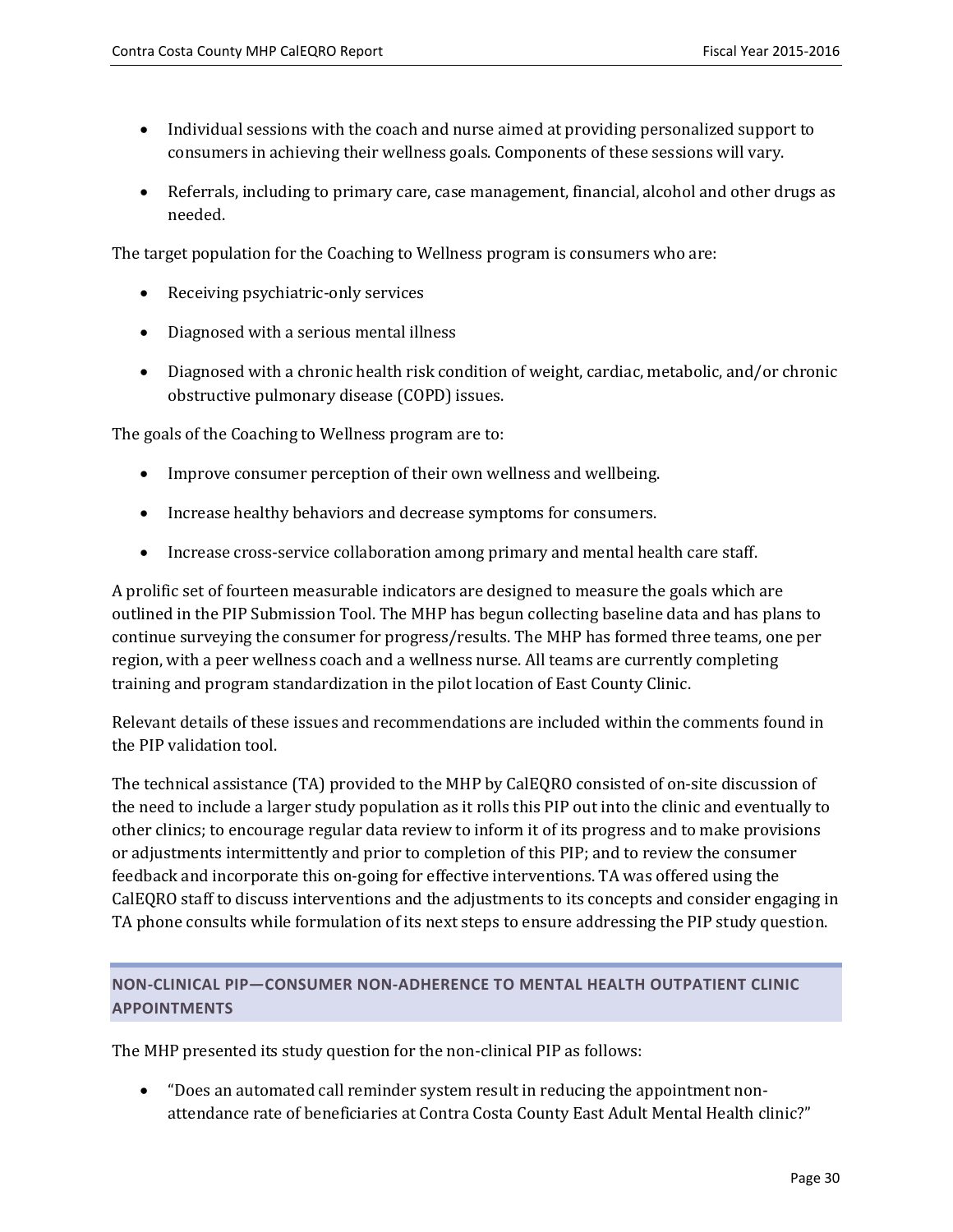- Date PIP began: August 2014
- Status of PIP:
	- $\Box$  Active and ongoing
	- ☒ Completed
	- $\Box$  Inactive, developed in a prior year
	- $\Box$  Concept only, not yet active
	- $\Box$  Submission determined not to be a PIP
	- $\Box$  No PIP submitted

This is the second year of this PIP for the MHP which focused on improvements to the no-show rate and was initiated at the East County Adult Clinic.

The MHP utilized research that showed significant non-attendance contributes to clinic inefficiency, productivity loss, reduced service capacity, client disengagement, and lack of quality mental health care, exacerbated client symptoms, and an increase in psychiatric emergency recidivism.

The East County Adult Clinic averaged 1,328 total clients per month and 2,450 clinic appointments per month (that is approximately 1.8 appointments per client a month) during the 6-month period of April to September 2014. Of these appointments, there was an average of 344 missed appointments per month for an average 14.50% non-attendance rate (range of 10.8% - 16.3%).

According to the MHP data, East County Adult Clinic has the greatest non-attendance rate of all the Contra Costa Mental Health clinics. With a large number of appointments not being kept, clients continue to experience significant wait times for rescheduled appointments.

It is the intention of the study to investigate the problem and monitor the intervention and its results to determine what can be learned from this study. Therefore, the MHP anticipates that this will be replicated throughout all the mental health clinics for the benefit of all beneficiaries in the system of care.

The research on the impact of telephone reminder calls on appointment adherence has found that reminder calls improve attendance and that consumers prefer a phone call to other media reminders. Since the goal of this PIP is to decrease the appointment non-attendance of beneficiaries, all consumers with appointments at East County Adult Clinic were contacted with an automated reminder call from a new program called Televox during the intervention period. In addition, the MHP surveyed consumers regarding the value and satisfaction with the automated Televox reminder call system.

The MHP outlined four indicators with improvement goals for which it retrieved data, as follows: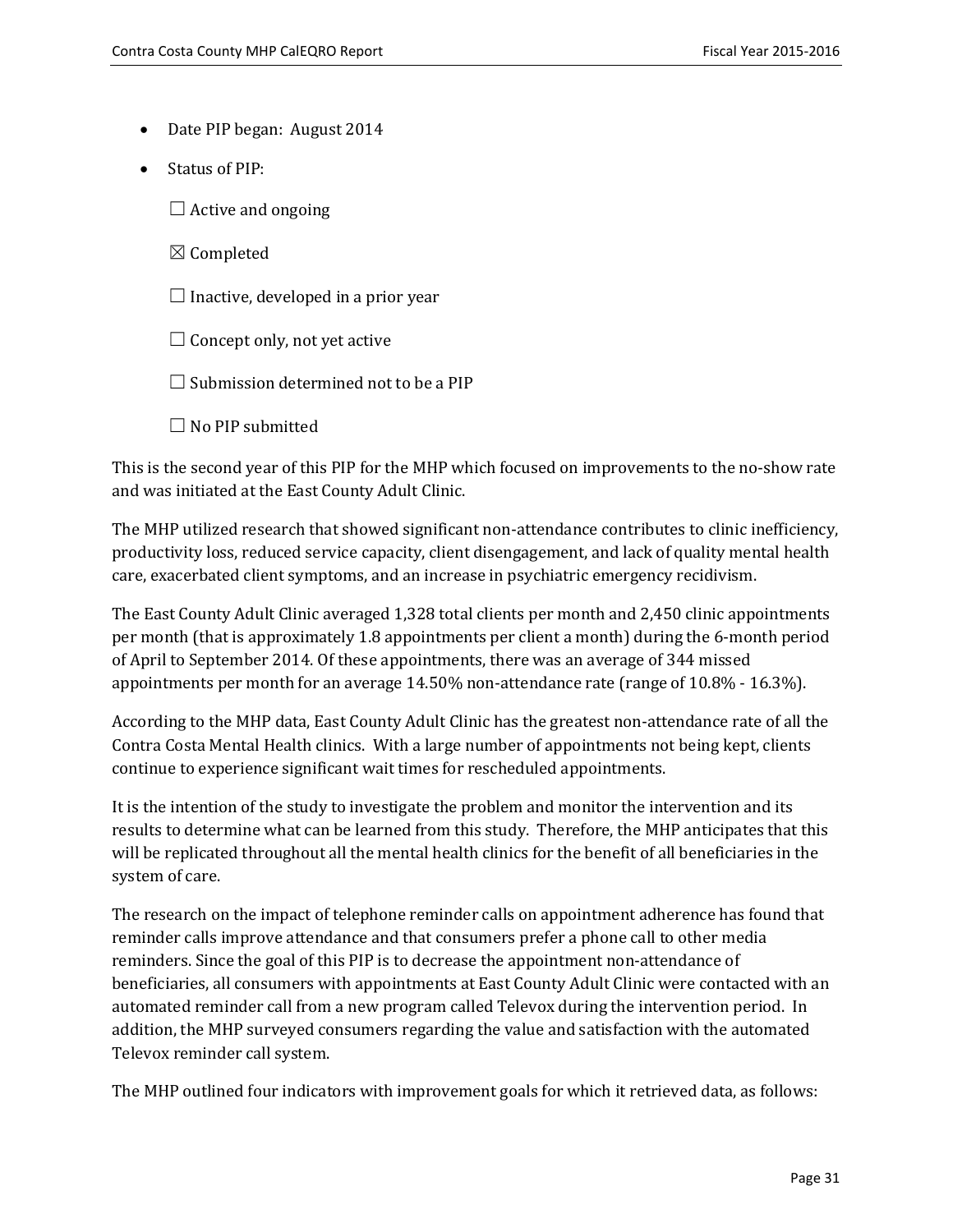- Percentage of unattended appointments relative to total appointments made at the East County Adult Clinic (10% reduction)
- Percentage of unattended appointments relative to total appointments made at the East County Adult Clinic for clients who receive services in Spanish (10% reduction)
- Percentage of clients with perfect attendance ( zero missed appointments) to their scheduled appointments at the East County Adult Clinic (10% increase)
- Percentage of clients satisfied with Televox automated call system intervention (70%) satisfied).

The automated call reminder system began its implementation in October 2014 and the process was finalized over the next few months. For analyses, the baseline period is April-September 2014 and the follow-up period is April- September 2015. There were no issues to report around data cycles.

Results of the implementation of the automated call reminder system has helped to improve overall appointment adherence and decrease the no-show rate at East County Adult clinic from 14.50% (SD  $=$  .03) in April- September 2014 to 13.80% (SD = .02) in April-September 2015. This was a 4.83% improvement; thus the MHP did not meet its 10% goal. The MHP determined that several calls went to voice message leaving a void in knowing the consumer response to this notification process.

Similarly, the appointment adherence among Spanish speaking beneficiaries showed an improvement in the no-show rate from 11.43%. Although not statistically significant, this was a 17.76% improvement in Spanish speaking beneficiaries' no-show rate to appointments, which meets the goal of at least a 10% improvement.

The goal of at least a 10% increase in consumers who had perfect attendance was met. Perfect attendance rate increased from 50.6% to 56.3%.

For data related to appointment adherence, appointment no-show rates were calculated on a monthly basis. The data indicated a trend toward improved appointment adherence; however, this trend was not statistically significant. The measurement method of tracking appointments remained consistent at East County Adult Clinic across the PIP timeframe.

Currently, the MHP has expanded its intervention with the Televox system to other adult clinics in both Central and West County. The data will need to be measured, tracked and analyzed for improvements as well. The PIP is considered complete as it has conducted this for the past two review cycles and has provided limited data regarding the interventions. As the MHP continues to conduct this strategy in other clinics it was advised to consider further interventions and modifications to these as it seeks solutions to its no-show rate focused on improvements to service delivery to consumers. The sole implementation of the Televox system has not sufficiently met the goals of the MHP for improvements. The MHP was encouraged to implement further interventions to address the no-show rate. The MHP could benefit from reviewing its overall system protocols, including the actual appointment scheduling process to determine its effects on attendance. It could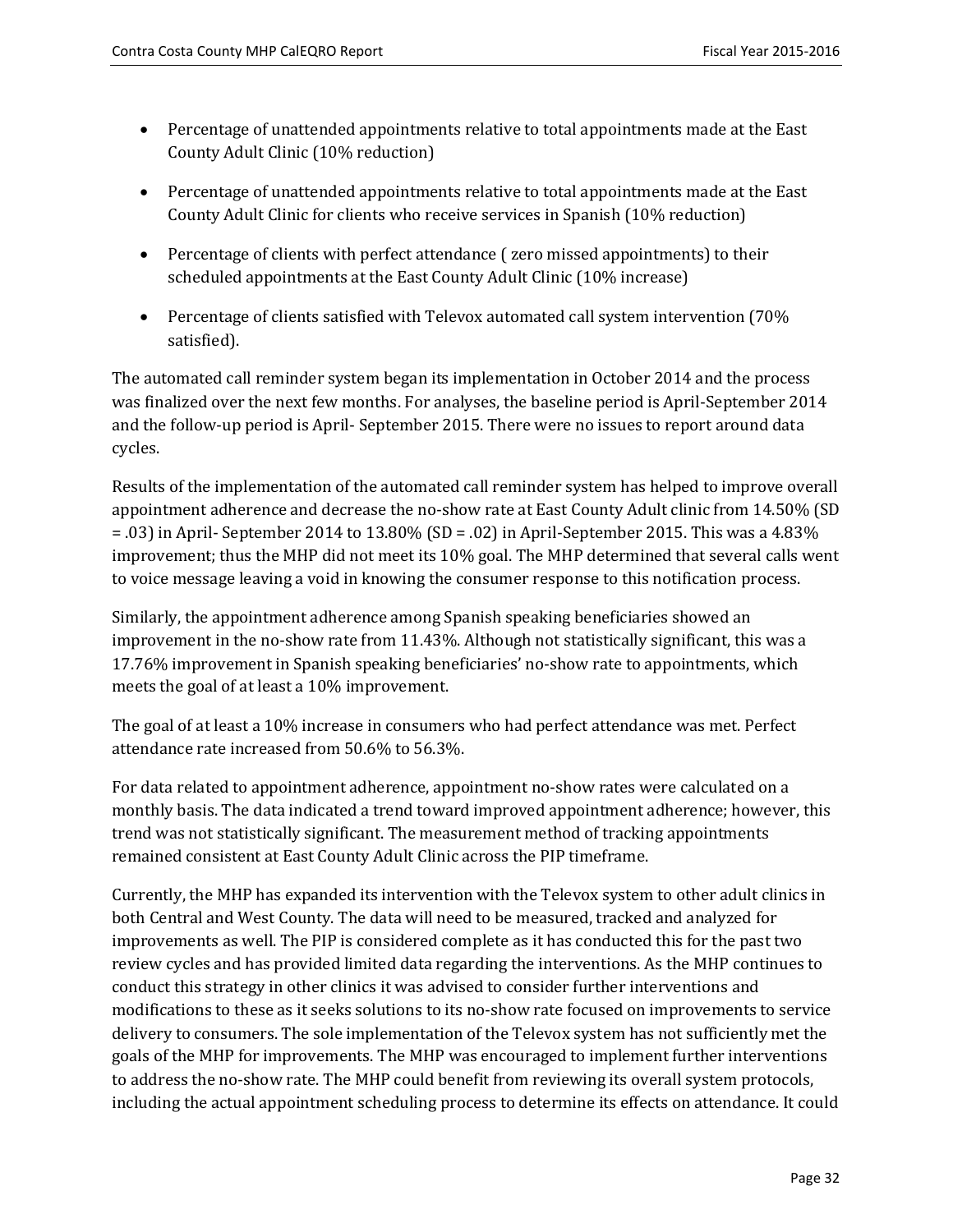utilize the benefit of the peer specialist to continue to inform it of consumer's barriers to attendance.

Relevant details of these issues and recommendations are included within the comments found in the PIP validation tool.

The technical assistance provided to the MHP by CalEQRO consisted of discussion encouraging the MHP to pursue lessons learned from the implementation of the Televox, given the voice message default and to address modifications as needed to meet the goals to reduce the no-show metric. The MHP was advised to review its data regularly and to apply modifications based on the data results on-going. The MHP is advised to submit a new PIP for the next review cycle. It can seek consultation from the CalEQRO staff as it identifies a new PIP, identifies indicators and interventions. Data should be collected in regular cycles and reviewed for modifications ongoing to the new PIP.

The MHP was advised to consider enhancing the survey with queries to consumers about what would be useful and to initiate those ideas. Originally the MHP indicated that often consumers selfreport that transportation is a barrier and this could be brainstormed for solutions/improvements in consumer attendance. Perhaps the MHP can use the Peer Specialists to follow up more frequently with no-show consumers, and begin to determine alternatives to the continued no-show rate. Options may include consideration of what other comparable MHPs use such as double booking, walk in for 2 or more missed appointments, mass transit vouchers or gas vouchers etc.

Continued data collection was encouraged at the other sites to which the MHP has rolled-out this PIP. Surveys to consumers regarding the barriers to "forgetting" an appointment following a reminder call could also be explored.

TA was offered using the CalEQRO staff to discuss future PIP concepts and consider engaging in phone consults while formulation of its next steps to ensure the viability of the PIP study question.

#### <span id="page-32-0"></span>**PERFORMANCE IMPROVEMENT PROJECT FINDINGS—IMPACT AND IMPLICATIONS**

- Access to Care
	- o Reducing no-show rates potentially decreases barriers to consumer engagement and reduces the number of re-scheduled appointments.
	- o Consumers who utilize scheduled appointment times potentially engage with services regularly.
- Timeliness of Services
	- o Increased availability of appointment slots lends to increased timely follow- up appointments.
	- o Consistent attendance at timely appointments encourages earlier engagement with service.
- Quality of Care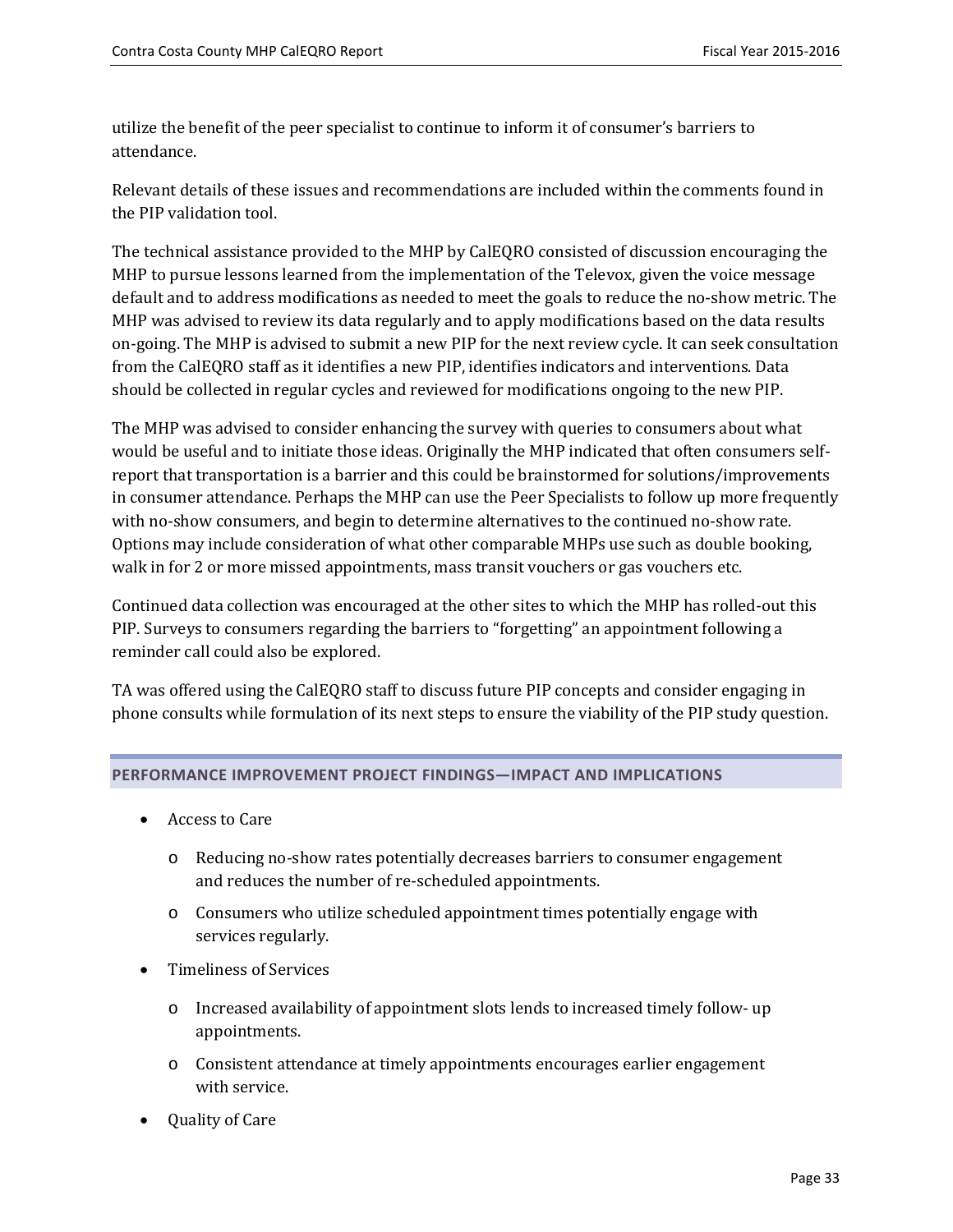- o Utilizing peer mentors aligns with wellness and recovery principles.
- o Engaging consumers in continued care potentially leads to increased responsibility for health.
- o Significant non-attendance leads to non-productive staff time, and exacerbate consumer symptoms secondary to inconsistent care.
- Consumer Outcomes
	- o Regular and consistent care potentially leads to increased functioning and health.
	- o Employing peer mentors establishes hope for recovering consumers.

#### <span id="page-33-0"></span>**PERFORMANCE & QUALITY MANAGEMENT KEY COMPONENTS**

CalEQRO emphasizes the MHP's use of data to promote quality and improve performance. Components widely recognized as critical to successful performance management—an organizational culture with focused leadership and strong stakeholder involvement, effective use of data to drive quality management, a comprehensive service delivery system, and workforce development strategies that support system needs—are discussed below.

#### <span id="page-33-1"></span>**Access to Care**

As shown in Table 4, CalEQRO identifies the following components as representative of a broad service delivery system that provides access to consumers and family members. An examination of capacity, penetration rates, cultural competency, integration and collaboration of services with other providers forms the foundation of access to and delivery of quality services.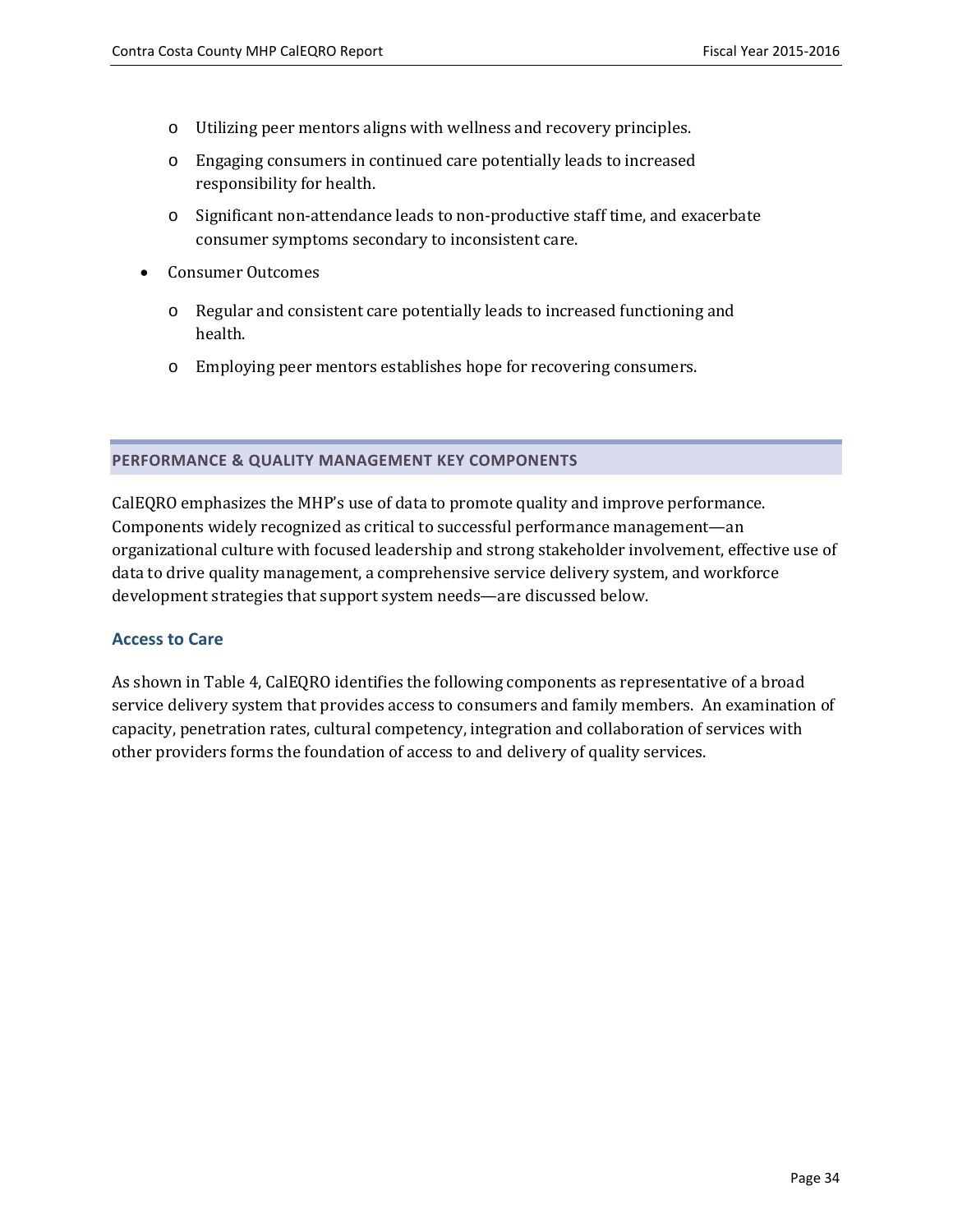|    | Table 4-Access to Care                                                                                      |                          |                                                                                                                                                                                                                                                                                                                                                                                                                                                                                                                                                                                                                                                                                                                                                                                                                                                                                                                                                                                                                                       |  |  |
|----|-------------------------------------------------------------------------------------------------------------|--------------------------|---------------------------------------------------------------------------------------------------------------------------------------------------------------------------------------------------------------------------------------------------------------------------------------------------------------------------------------------------------------------------------------------------------------------------------------------------------------------------------------------------------------------------------------------------------------------------------------------------------------------------------------------------------------------------------------------------------------------------------------------------------------------------------------------------------------------------------------------------------------------------------------------------------------------------------------------------------------------------------------------------------------------------------------|--|--|
|    | Component                                                                                                   | Compliant<br>(FC/PC/NC)* | Comments                                                                                                                                                                                                                                                                                                                                                                                                                                                                                                                                                                                                                                                                                                                                                                                                                                                                                                                                                                                                                              |  |  |
| 1A | Service accessibility and availability are<br>reflective of cultural competence<br>principles and practices | FC                       | The Division's Reducing Health<br>Disparities workgroup ensures the<br>services and programs provided by the<br>mental health plan meet state and<br>federal standards for cultural and<br>linguistic appropriateness. The<br>Workgroup includes members from<br>the Office for Consumer<br>Empowerment, Quality Management,<br>as well as community based<br>organizations to ensure service<br>accessibility and availability are<br>culturally appropriate.<br>The MHP has prioritized its assessment<br>process for its Katie A subclass<br>members and emphasizes consumer<br>and family involvement at its<br>Child/Family Treatment (CFT) team<br>meetings.                                                                                                                                                                                                                                                                                                                                                                    |  |  |
| 1B | Manages and adapts its capacity to meet<br>beneficiary service needs                                        | PC                       | The MHP engages in detailed reporting<br>of its underserved populations and<br>reviews its penetration rates for<br>analysis.<br>The MHP has assessed up to 800<br>foster youth for potential eligibility in<br>the Katie A. subclass group. The MHP<br>can serve its 300 subclass members,<br>however it reports delays in timely<br>provision of service. Secondary to<br>limited providers of the Intensive Care<br>Coordination (ICC) services, consumers<br>may experience a delay of 2-3 weeks.<br>The MHP appears to be limited in its<br>ability to adapt contemporary business<br>practices overall to its service delivery<br>such as a centralized appointment<br>calendar, implementing a continuum<br>of care, and incorporating treatment<br>modalities for "step down" activities.<br>The MHP has initiated and is in the<br>beginning stage of implementation of<br>its Consumer Relations Management<br>(CRM) module within Epic's Tapestry<br>system, partially centralizing access to<br>care for the Access team. |  |  |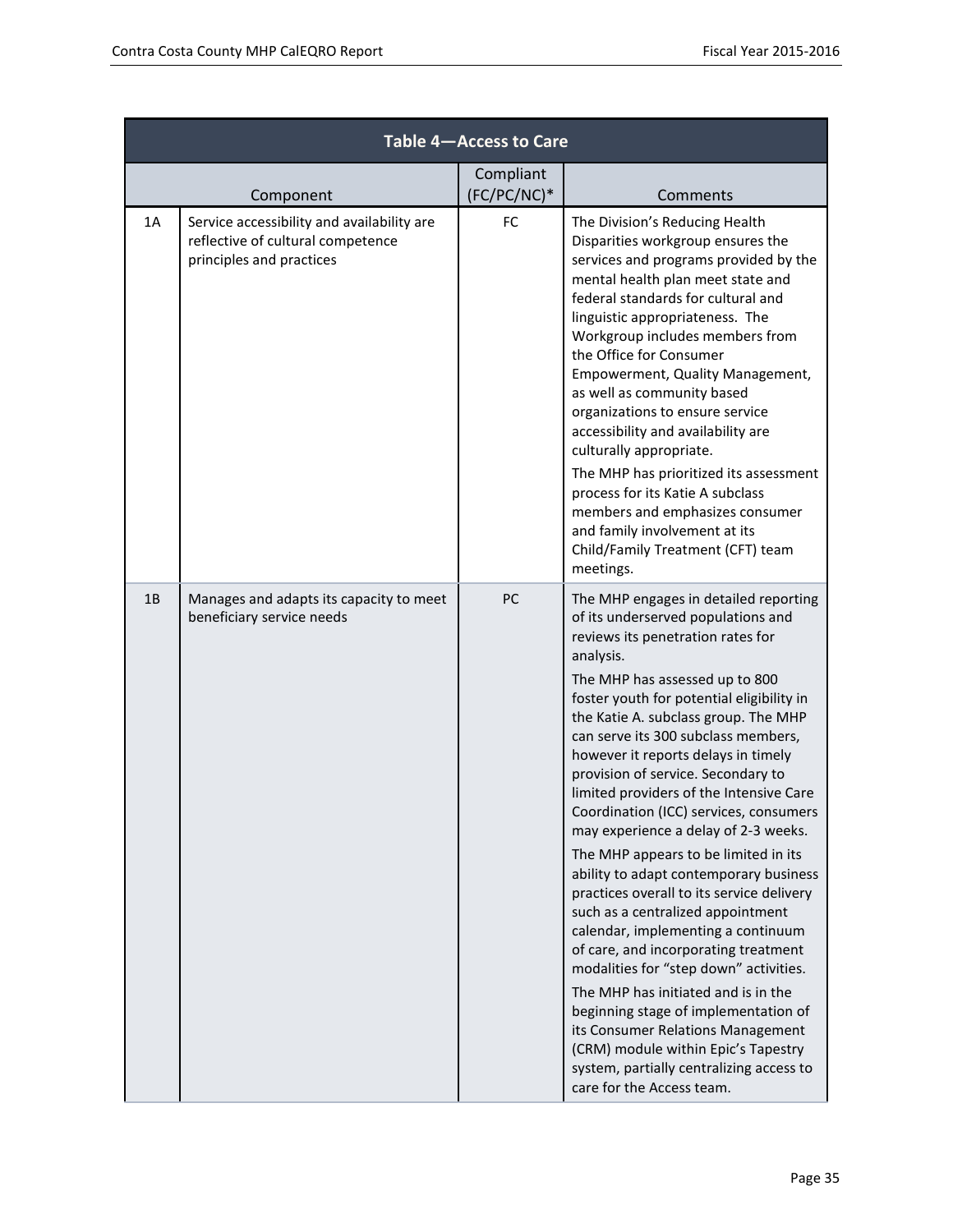| Table 4-Access to Care                                                                       |           |                          |                                                                                                                                  |  |
|----------------------------------------------------------------------------------------------|-----------|--------------------------|----------------------------------------------------------------------------------------------------------------------------------|--|
|                                                                                              | Component | Compliant<br>(FC/PC/NC)* | Comments                                                                                                                         |  |
| Integration and/or collaboration with<br>1C<br>community based services to improve<br>access |           | FC.                      | The MHP continues with its<br>collaborative ties with probation,<br>public health, primary care, and faith<br>based communities. |  |

*\*FC = Fully Compliant; PC = Partially Compliant; NC = Not Compliant*

#### <span id="page-35-0"></span>**Timeliness of Services**

As shown in Table 5, CalEQRO identifies the following components as necessary to support a full service delivery system that provides timely access to mental health services. The ability to provide timely services ensures successful engagement with consumers and family members and can improve overall outcomes while moving beneficiaries throughout the system of care to full recovery.

|    | <b>Table 5-Timeliness of Services</b>                                                  |                          |                                                                                                                                                                                                                                                                                                                                                                                                  |  |  |
|----|----------------------------------------------------------------------------------------|--------------------------|--------------------------------------------------------------------------------------------------------------------------------------------------------------------------------------------------------------------------------------------------------------------------------------------------------------------------------------------------------------------------------------------------|--|--|
|    | Component                                                                              | Compliant<br>(FC/PC/NC)* | Comments                                                                                                                                                                                                                                                                                                                                                                                         |  |  |
| 2A | Tracks and trends access data from initial<br>contact to first appointment             | <b>PC</b>                | The MHP reports a standard of 15 days<br>with an overall average of 6.8 days and<br>meets this 89.5% of the time. For adult<br>services it reports an average of 7.7<br>days and meets this 78.9% of the time.<br>For children's services it reports an<br>average of 6.1 days and meets this<br>98.2% of the time.<br>Data reflects first available<br>appointment and is a projected metric.   |  |  |
| 2B | Tracks and trends access data from initial<br>contact to first psychiatric appointment | <b>PC</b>                | The MHP reports a standard of 30 days<br>with an overall average of 15.8 days<br>and meets this 84.6% of the time. For<br>adult services it reports an average of<br>23.6 days and meets this 75.8% of the<br>time. For children's services it reports<br>an average of 4.3 days and meets this<br>97.6% of the time.<br>Data reflects first available<br>appointment and is a projected metric. |  |  |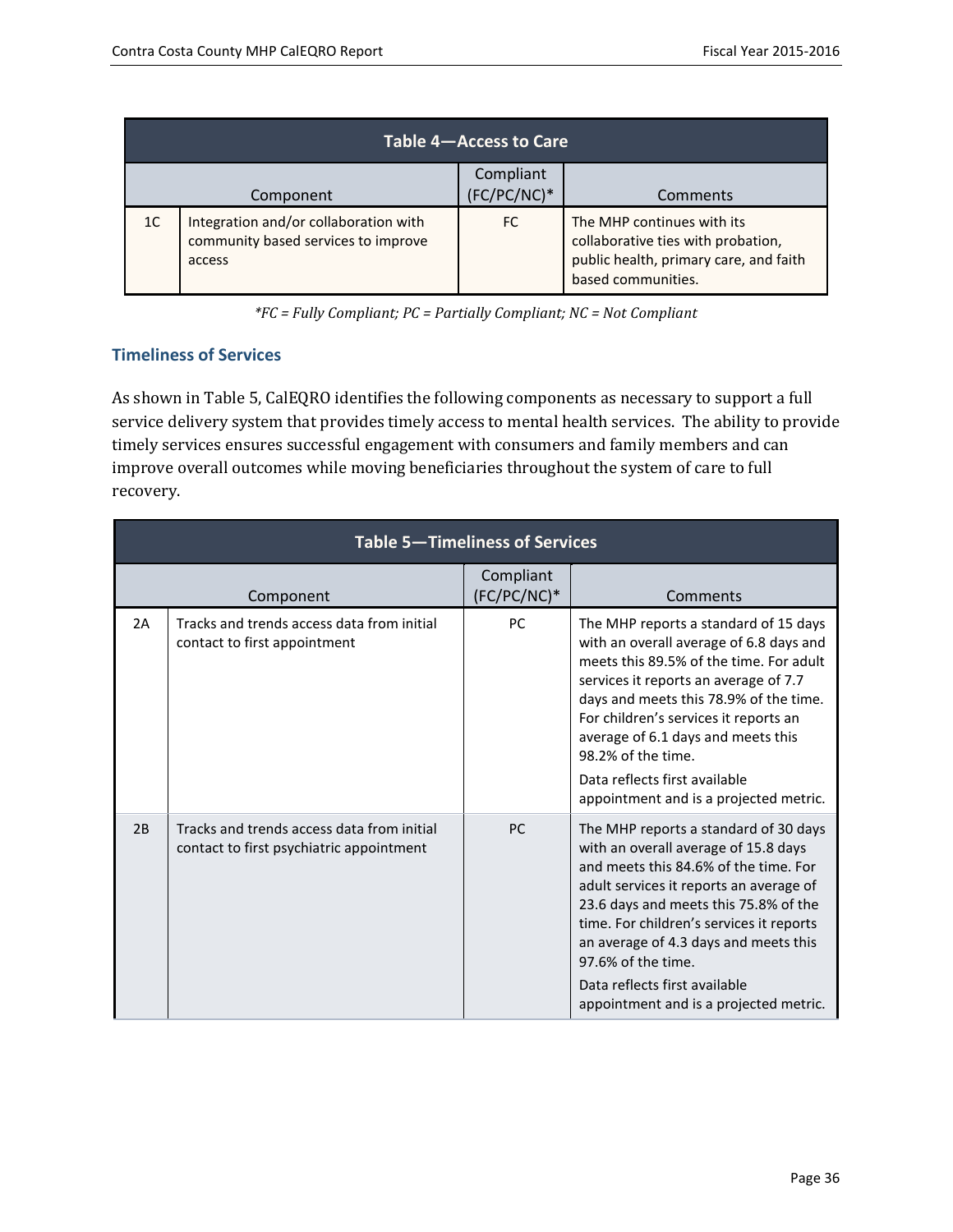| Table 5-Timeliness of Services |                                                                                    |                          |                                                                                                                                                                                                                                                                                                                                                                                                                                                                                                                                                                                       |  |  |  |
|--------------------------------|------------------------------------------------------------------------------------|--------------------------|---------------------------------------------------------------------------------------------------------------------------------------------------------------------------------------------------------------------------------------------------------------------------------------------------------------------------------------------------------------------------------------------------------------------------------------------------------------------------------------------------------------------------------------------------------------------------------------|--|--|--|
|                                | Component                                                                          | Compliant<br>(FC/PC/NC)* | Comments                                                                                                                                                                                                                                                                                                                                                                                                                                                                                                                                                                              |  |  |  |
| 2C                             | Tracks and trends access data for timely<br>appointments for urgent conditions     | PC                       | The MHP reports a standard of 30 days<br>with an overall average of 15.8 days<br>and meets the standard 84.6% of the<br>time. For adult services it reports an<br>average of 23.6 days and meets this<br>75.8% of the time. For children's<br>services it reports an average of 4.3<br>days and meets this 97.6% of the time.<br>Protocols in collecting data differ<br>between adult and children's services.<br>Adult data is collected from a<br>scheduled appointment. Children's<br>clinics vary and the projected wait time<br>is recorded to reflect the capacity to<br>serve. |  |  |  |
| 2D                             | Tracks and trends timely access to follow<br>up appointments after hospitalization | FC                       | The MHP reports a standard of 7 days<br>with an overall average of 3.8 days and<br>meets this 91%. Adult services reports<br>an average of 3.6 days and meets this<br>83.9%. Children's services reports an<br>average of 3.6 days and meets this<br>97.9% of the time.                                                                                                                                                                                                                                                                                                               |  |  |  |
| 2E                             | Tracks and trends data on<br>rehospitalizations                                    | FC                       | The MHP reports a goal of 10% with an<br>overall average of 14.9%. Adult<br>services reports a rate of 16.3% and<br>children's reports a rate of 10.2%.                                                                                                                                                                                                                                                                                                                                                                                                                               |  |  |  |
| 2F                             | Tracks and trends No Shows                                                         | FC                       | The MHP reports a standard of 10% for<br>all staff with an overall average of 4.0%<br>for clinicians and 28.0% for<br>psychiatrists. For adult services it<br>reports an average of 3.3% for<br>clinicians and 29.4% for psychiatrists.<br>For children's services it reports an<br>average of 5.7% for clinicians and<br>19.0% for psychiatrists.                                                                                                                                                                                                                                    |  |  |  |

*\*FC = Fully Compliant; PC = Partially Compliant; NC = Not Compliant*

### **Quality of Care**

As shown in Table 6, CalEQRO identifies the following components of an organization that is dedicated to the overall quality of care. Effective quality improvement activities and data-driven decision making require strong collaboration among staff (including consumer/family member staff), working in information systems, data analysis, executive management, and program leadership. Technology infrastructure, effective business processes, and staff skills in extracting and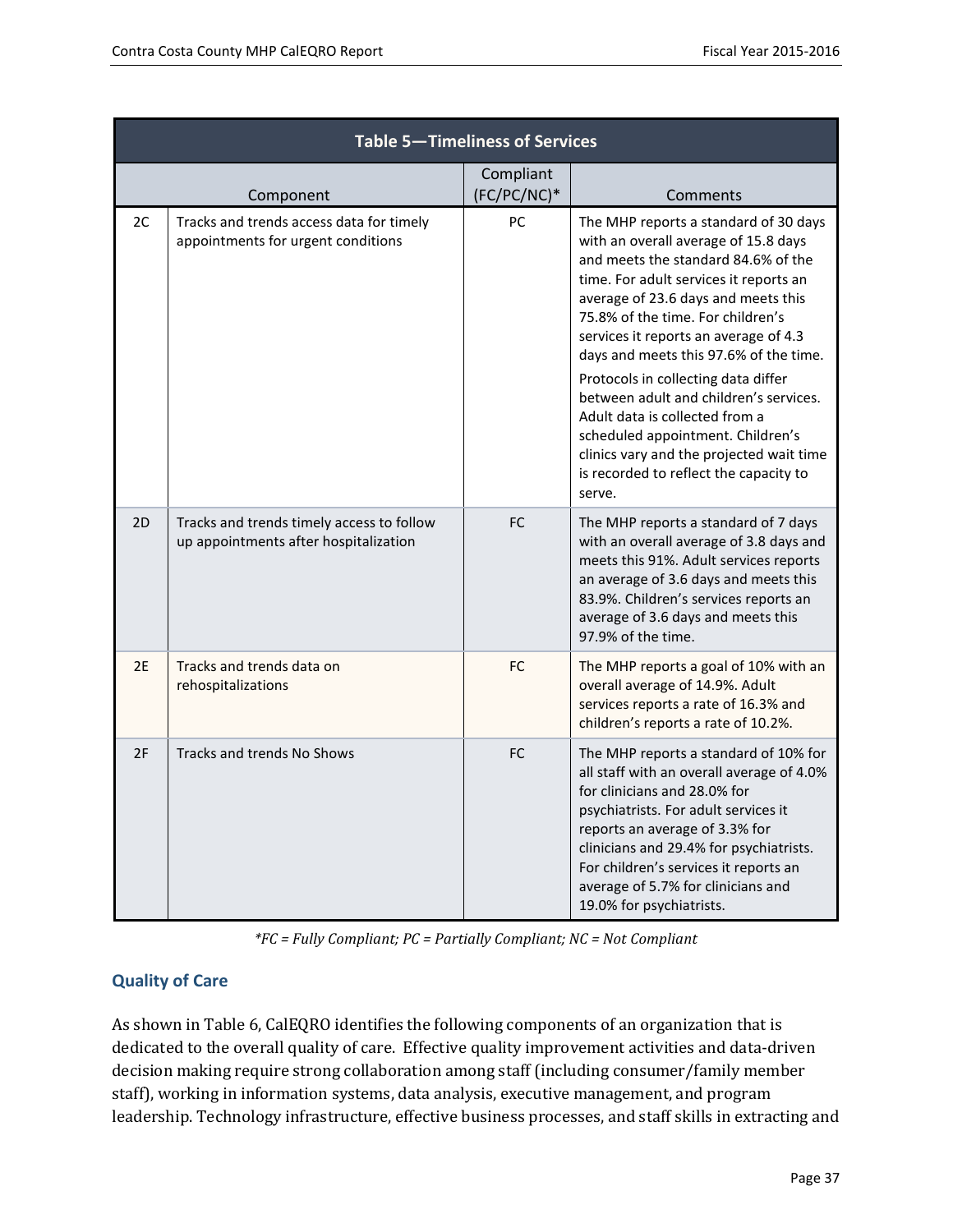utilizing data for analysis must be present in order to demonstrate that analytic findings are used to ensure overall quality of the service delivery system and organizational operations.

| Table 6-Quality of Care |                                                                                                 |                          |                                                                                                                                                                                                                                                                                                                                                                                                    |  |  |
|-------------------------|-------------------------------------------------------------------------------------------------|--------------------------|----------------------------------------------------------------------------------------------------------------------------------------------------------------------------------------------------------------------------------------------------------------------------------------------------------------------------------------------------------------------------------------------------|--|--|
|                         | Component                                                                                       | Compliant<br>(FC/PC/NC)* | Comments                                                                                                                                                                                                                                                                                                                                                                                           |  |  |
| 3A                      | Quality management and performance<br>improvement are organizational priorities                 | FC                       | The Quality Management Program<br>Coordinator position is filled, the<br>committee meets monthly and<br>maintains minutes, and an evaluation<br>of last year's progress and the current<br>QI work plan were submitted.<br>Examining the staffing resources<br>would be prudent given the multiple<br>demands forthcoming with the Drug<br>Medi-Cal Waiver and its eventual EHR<br>implementation. |  |  |
| 3B                      | Data are used to inform management and<br>guide decisions                                       | PC                       | Data is collected through various<br>methodologies given the lack of a<br>comprehensive electronic health<br>record system.                                                                                                                                                                                                                                                                        |  |  |
| 3C                      | Evidence of effective communication from<br>MHP administration                                  | PC                       | While the executive team appears to<br>genuinely want to have broad-based,<br>transparent communications with its<br>stakeholders, feedback from a wide<br>array of focus groups indicate that the<br>current methods appear ineffective.                                                                                                                                                          |  |  |
| 3D                      | Evidence of stakeholder input and<br>involvement in system planning and<br>implementation       | PC                       | Stakeholder input appears nominal<br>although leadership asserts its desire<br>for transparency. On-site informants<br>collectively inferred that leadership is<br>not communicating its vision.                                                                                                                                                                                                   |  |  |
| 3E                      | Integration and/or collaboration with<br>community-based services to improve<br>quality of care | FC                       | Numerous examples of collaboration<br>were given to indicate efforts working<br>with faith based groups, schools, law<br>enforcement and primary care.                                                                                                                                                                                                                                             |  |  |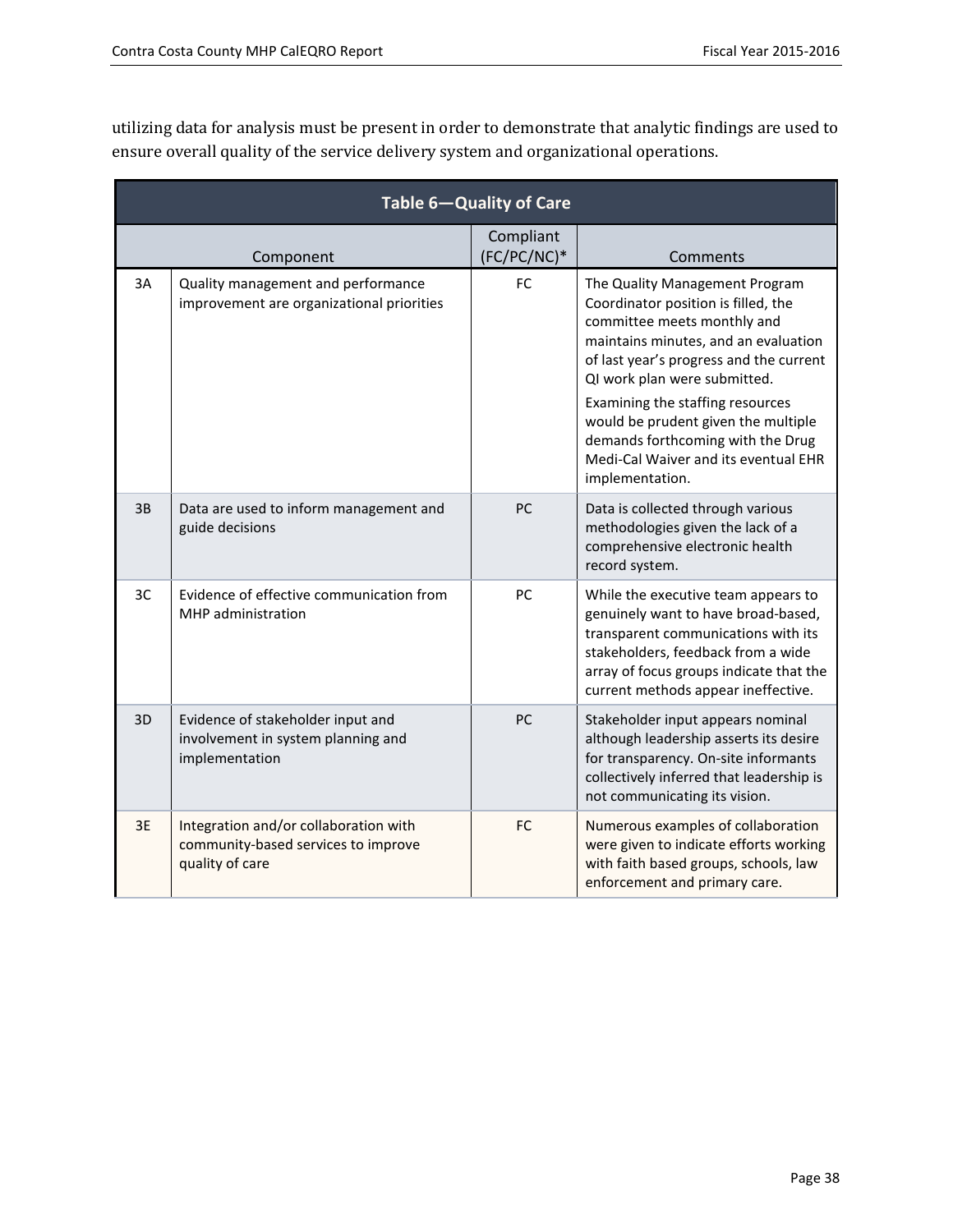| Table 6-Quality of Care |                                                                                            |                          |                                                                                                                                                                                                                                                                                                                                                                                                                                                                                                                                                                                                                                                                                                                       |  |  |
|-------------------------|--------------------------------------------------------------------------------------------|--------------------------|-----------------------------------------------------------------------------------------------------------------------------------------------------------------------------------------------------------------------------------------------------------------------------------------------------------------------------------------------------------------------------------------------------------------------------------------------------------------------------------------------------------------------------------------------------------------------------------------------------------------------------------------------------------------------------------------------------------------------|--|--|
|                         | Component                                                                                  | Compliant<br>(FC/PC/NC)* | Comments                                                                                                                                                                                                                                                                                                                                                                                                                                                                                                                                                                                                                                                                                                              |  |  |
| 3F                      | Measures clinical and/or functional<br>outcomes of beneficiaries served                    | PC                       | The MHP utilizes the CALOCUS within<br>children's services, the LOCUS within<br>adult services, and is in discussions<br>regarding additional tools.<br>The MHP's use of its outcomes tools is<br>beginning to be mined for to assist<br>consumers' recovery processes.<br>The MHP is part of the seven Bay Area<br>collaborative using Trauma Informed<br>therapy, funded by Substance Abuse<br>and Mental Health Services<br>Administration (SAMHSA) over four<br>years. This informed practice will span<br>across these seven counties for<br>regional coordination of care.<br>The MHP has initiated a clinical PIP<br>which intends to collect data to<br>measure consumer progress and<br>functional outcomes. |  |  |
| 3G                      | Utilizes information from Consumer<br><b>Satisfaction Surveys</b>                          | <b>FC</b>                | The MHP distributes the statewide<br>consumer perception survey during<br>the required timeline. It compiles an<br>extensive report of its survey findings<br>and uses the feedback to incorporate<br>changes within its system.                                                                                                                                                                                                                                                                                                                                                                                                                                                                                      |  |  |
| 3H                      | Evidence of consumer and family member<br>employment in key roles throughout the<br>system | <b>FC</b>                | Multiple Peer Specialists and Family<br>Partners are used in various<br>programs.<br>Minimal career steps are in place for<br>consumers, with one CFM employee<br>reporting to the Deputy Director and<br>one identified supervisory role, and<br>limited Peer Specialist II positions<br>exist.<br>The SPIRIT program, which is<br>connected to the local community<br>college system, continues to provide<br>training and certification in peer<br>employee job skills.<br>The Office for Consumer<br>Empowerment (OCE) promotes<br>wellness and employs peer consumers<br>and continues to provide consumer<br>education.                                                                                         |  |  |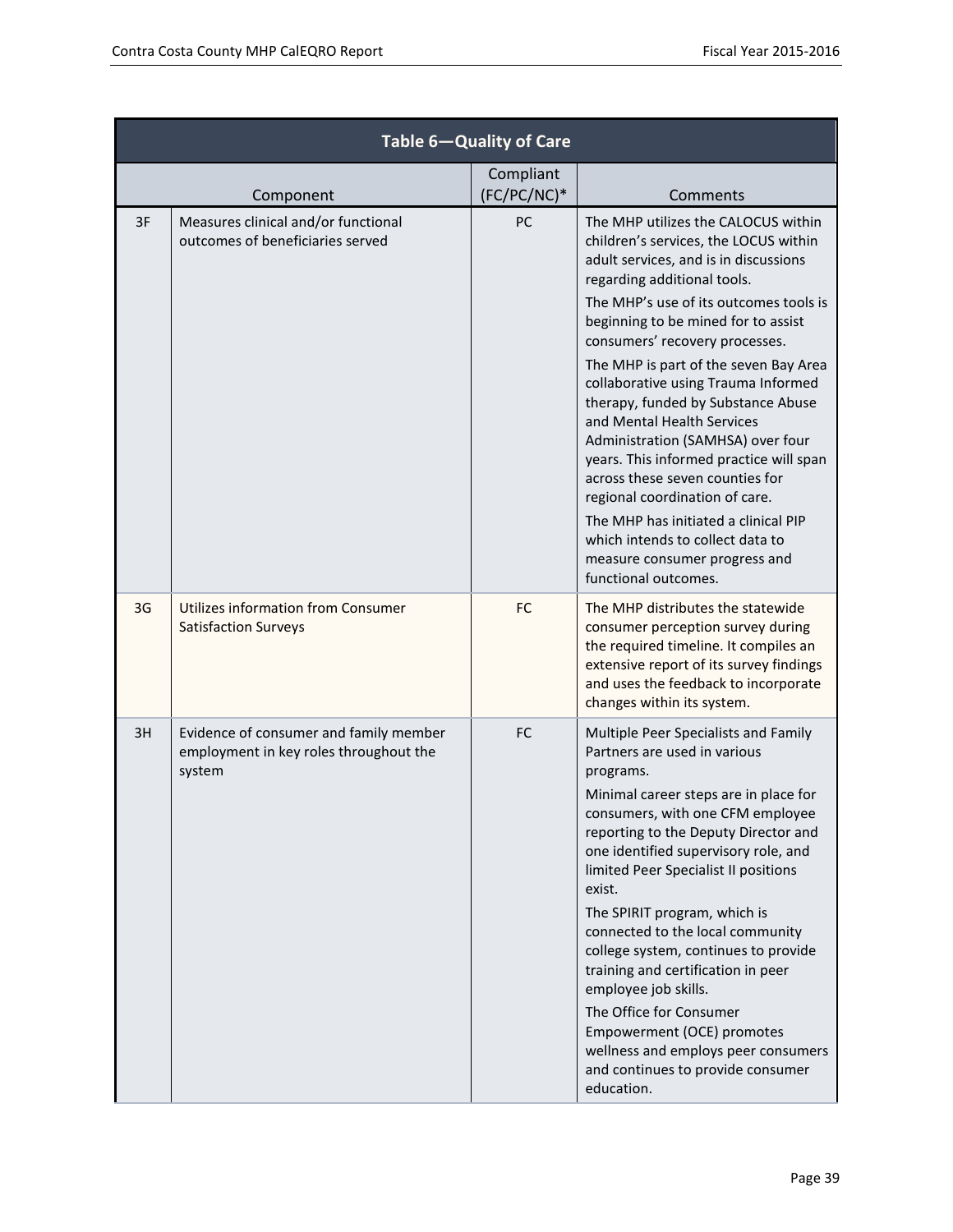| Table 6-Quality of Care |                                                                                           |                                   |                                                                                                                                                                                                                               |  |  |  |
|-------------------------|-------------------------------------------------------------------------------------------|-----------------------------------|-------------------------------------------------------------------------------------------------------------------------------------------------------------------------------------------------------------------------------|--|--|--|
|                         | Component                                                                                 | <b>Compliant</b><br>$(FC/PC/NC)*$ | Comments                                                                                                                                                                                                                      |  |  |  |
| 31                      | Consumer-run and/or consumer-driven<br>programs exist to enhance wellness and<br>recovery | FC.                               | Miller Wellness Center (FQHC) has<br>primary care services as well as<br>mental health services and is open<br>until 9 pm to help with the access<br>needs of consumers.                                                      |  |  |  |
|                         |                                                                                           |                                   | Contra Costa continues with its three<br>Wellness and Recovery Centers.<br>Contra Costa County contracted with<br>Recovery Innovations (RI) using MHSA<br>Innovation dollars for the three<br>Wellness Centers.               |  |  |  |
|                         |                                                                                           |                                   | As mentioned in the prior year's<br>report, consumers seem ill-informed<br>of resources within the MHP. None<br>indicated receiving an orientation or<br>welcome packet for services at the<br>time of an initial assessment. |  |  |  |

*\*FC = Fully Compliant; PC = Partially Compliant; NC = Not Compliant*

#### **KEY COMPONENTS FINDINGS—IMPACT AND IMPLICATIONS**

- Access to Care
	- o The MHP appears limited in its resources to serve Katie A. subclass members in a timely and quality manner. The ICC staff carries a caseload of 30-40 consumers which limits quality of care. It remains prudent to evaluate the additional resources to provide this service.
	- o Previously, the MHP had a set of protocols for the regular examination of staff productivity and program capacity. During the management changes of recent years the MHP acknowledged that the use of these protocols diminished. There may be efficiencies to be gained by reinstating these analyses to gain insight into optimizing staffing resources.
	- o The lack of an effective EHR system was apparent throughout the overall review sessions. Some examples of barriers to the MHP progress include these items: inhibits timely collection of access metrics; prohibits regular data collections for the PIPs; limits information regarding staffing capacity, program capacity and other data for which the MHP currently has to delay due to cumbersome paper collections, telephone surveys to clinics or spreadsheets for data provisions.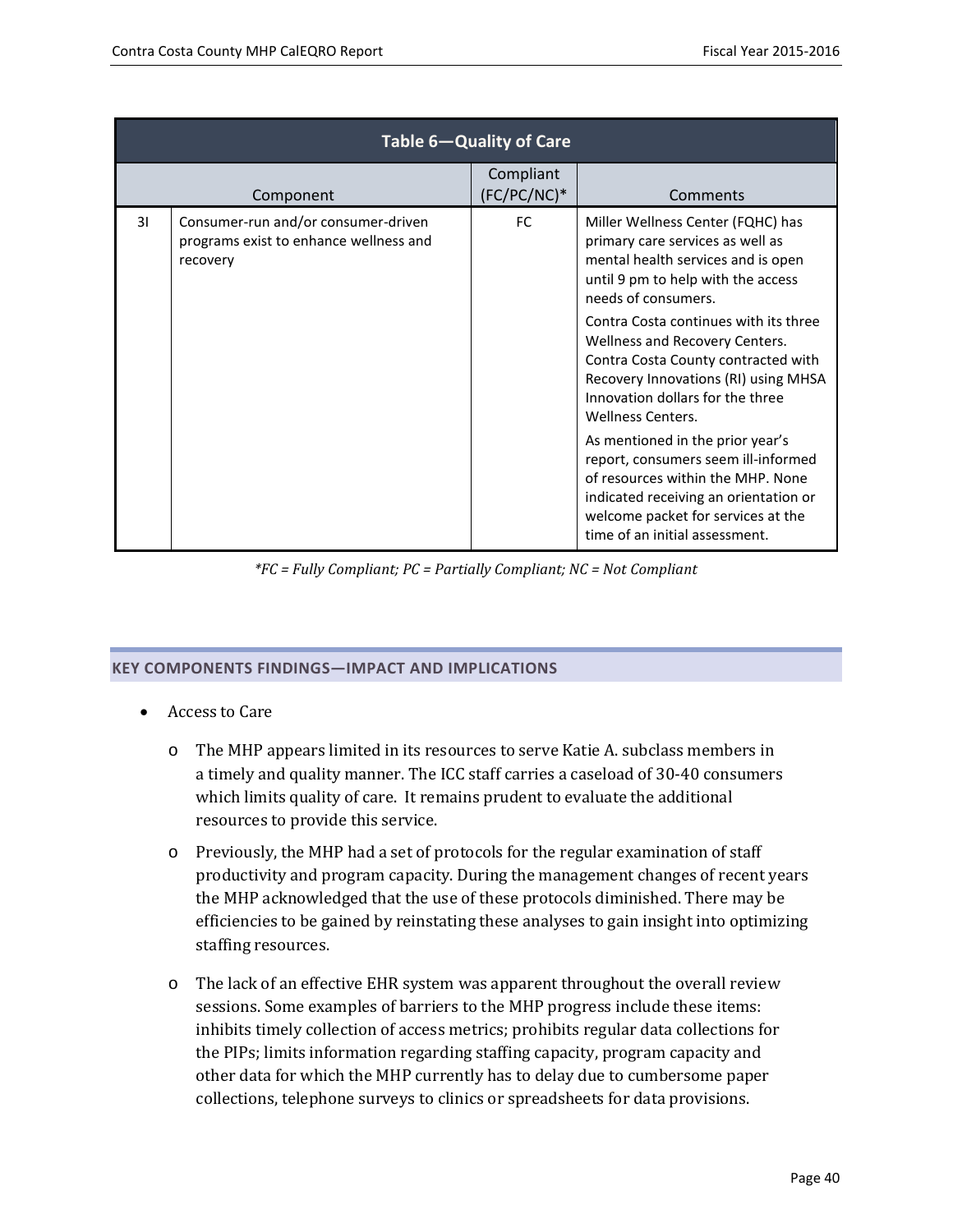- o While the MHP engages in very broad collaborations with its service partners to enhance access to care for beneficiaries there appears to be a limited standardized evaluation of the effectiveness on service delivery/service capacity. This may be due, in large part, to the lack of an EHR to provide a repository of data.
- Timeliness of Service
	- o While serving as an operational proxy, the MHP's current methodology for determining timeliness to first service is only a projection and not a calculation based on data. The MHP, as yet, lacks a fully operational management information system (MIS) to accomplish this task.
	- o Data for routine appointments, appointments with psychiatrists and wait times for hospital discharge appointments are based on "projected" average wait times. By calling the Access Line and regional clinics, the MHP collects information on the first available appointments for all regional clinics. The first available appointments are used in the data analysis.
	- o For urgent appointments, the MHP uses appointment data from appointments scheduled by the regional clinic.
	- o For numbers of hospital discharge appointments, hospital readmissions and appointment no-shows, CCMHP collects these data by analyzing data from PSP/Insyst billing data system.
	- o The Rapid Access program expanded to all regional clinics and is designed to serve consumers not currently engaged with County services. It also has the capacity to see some "walk-in" consumers on a limited basis.
	- o Stakeholders voice serious concerns about the long wait times to functional psychiatric service throughout the entire system of care. The MHP's timeliness data reflects less significant timeliness issues which questions the accuracy of the data collection system.
	- o The MHP makes little use of its no-show data. Since this is one of the few areas of clinically oriented data collected by the MHP's legacy practice management system it is unclear why the MHP staff are not exploring this data source to enhance service delivery. No-show metrics provided for psychiatric staff appear high and it was unclear that MHP strategies to remediate this are effective.
	- o Numerous informants noted the lack of adequate psychiatric staffing for medication support. In spite of reporting a successful tele-psychiatry pilot program the executive team does not appear to be exploring the use of this resource as a cost effective treatment to urgent medications support delivery or the triaging of consumer needs.
- Quality of Care
	- o While the MHP's commitment to CQI appears to be genuine, the MHP struggles to maintain and expand supervisory, subject matter expert (SME), and data analyst staff to meet current needs. This potentially contributes to added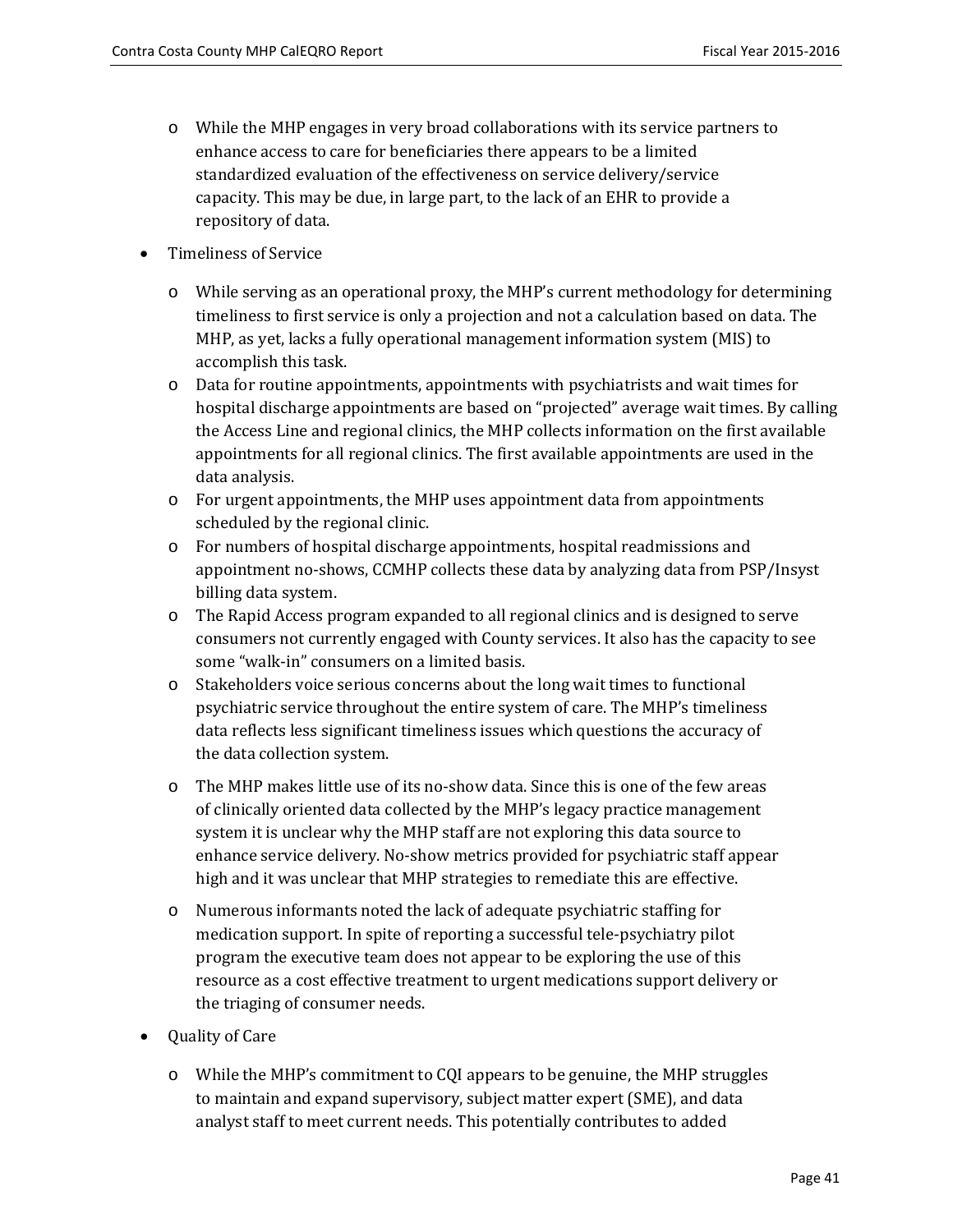workload to current staff with expanding responsibilities brought on by healthcare integration, interoperability and the Drug Medi-Cal Waiver.

- o Some unintended consequences emerged from the site review that provide examples of the limited communication flow. Examples include these items: the MHP distributes a quarterly newsletter and although mentioned by leadership in the opening session, no one from the two CFM focus groups were aware of the newsletter; additionally, one line staff focus group was not aware of who the MHP director was currently; stakeholders at various levels indicated some reluctance in disclosures to the CalEQRO review team secondary to the management style. These examples are intended to provide information to the MHP that could result in proactive ways of sharing the vision of the new leadership.
- o Senior management at the MHP are fully aware that they are significantly behind the rest of the state in acquiring a contemporary EHR. Unfortunately, the process at the county level, of acquiring this critical support infrastructure does not appear to be forthcoming in a timely manner.
- o Staff report numerous committees have been involved in developing an EHR workflow without resulting in implementation. The executive staff seem aware of the urgency and committed to serving the beneficiaries.
- Consumer Outcomes
	- o While the MHP makes significant use of Level of Service/Level of Care instruments within its System of Care, these tools are primarily limited to feedback on individual consumer treatment with most of this information primarily collected on paper forms.
	- o The wellness centers are located throughout the county in Concord (central), Antioch (east), and in San Pablo (west) and mirror the MHP's business hours of operation. The Center's mission is, "empowering people to recover, succeed in accomplishing their goals, find meaning and purpose in life and reconnect with themselves and others". The staff have lived experience, the centers are open to the public, and families are invited on Fridays.
	- o Consumer staff are trained in WRAP (Wellness and Recovery Action Plan), an evidence-based model for recovery and WRAP groups are held at the centers and clinics.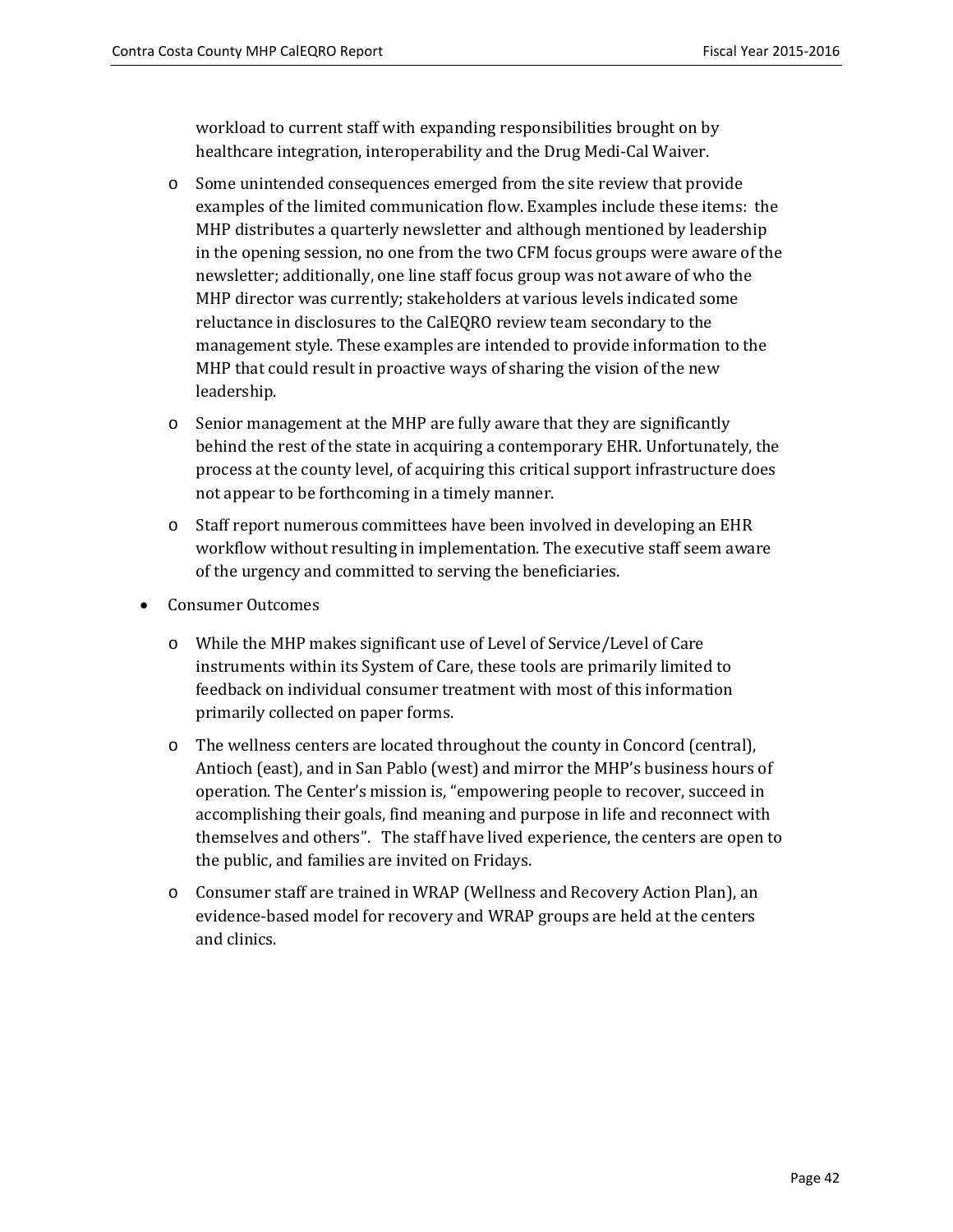### **CONSUMER AND FAMILY MEMBER FOCUS GROUP(S)**

CalEQRO conducted two 90-minute focus groups with consumers and family members during the site review of the MHP. As part of the pre-site planning process, CalEQRO requested two focus groups, which included the following participant demographics or criteria:

- A culturally diverse group of adult beneficiaries including a mix of existing and new clients who have utilized services within the past 12 months.
- A culturally diverse group of parents/caregivers of child/youth beneficiaries including a mix of existing and new clients who have utilized services within the past 12 months.

The focus group questions were specific to the MHP reviewed and emphasized the availability of timely access to care, recovery, peer support, cultural competence, improved outcomes, and consumer and family member involvement. CalEQRO provided gift certificates to thank the consumers and family members for their participation.

### **CONSUMER/FAMILY MEMBER FOCUS GROUP 1**

This was a group of twelve parents/caregivers of youth beneficiaries including a mix of existing and new clients who have utilized services within the past 12 months and was held at the MHP offices at 2425 Bisso Lane, Concord.

Each of the group participants had a different experience in accessing initial services, with some able to acquire counseling immediately, some had delays with medications evaluations, some indicated barriers at the school site secondary to school policies, and some with delayed initial assessments. For those whose youth were involved in the Wraparound program, service delivery was reported as efficient. Overall, for the group, once involved in services, a relatively routine schedule was established.

Group participants indicated that some staff did not provide them with the confidence to help their child, and others thought the provider staff were most helpful. Some parents indicated that staffing changes were disruptive to the youth's treatment and subsequent progress.

Some peripheral barriers involved getting Medi-Cal transferred from another county, transportation was limited for several, and assigning multiple parent partners over the course of treatment took adjustments.

Recommendations arising from this group include:

- Provide staff who culturally match the consumer
- Increase psychiatric services
- Provide support group for parents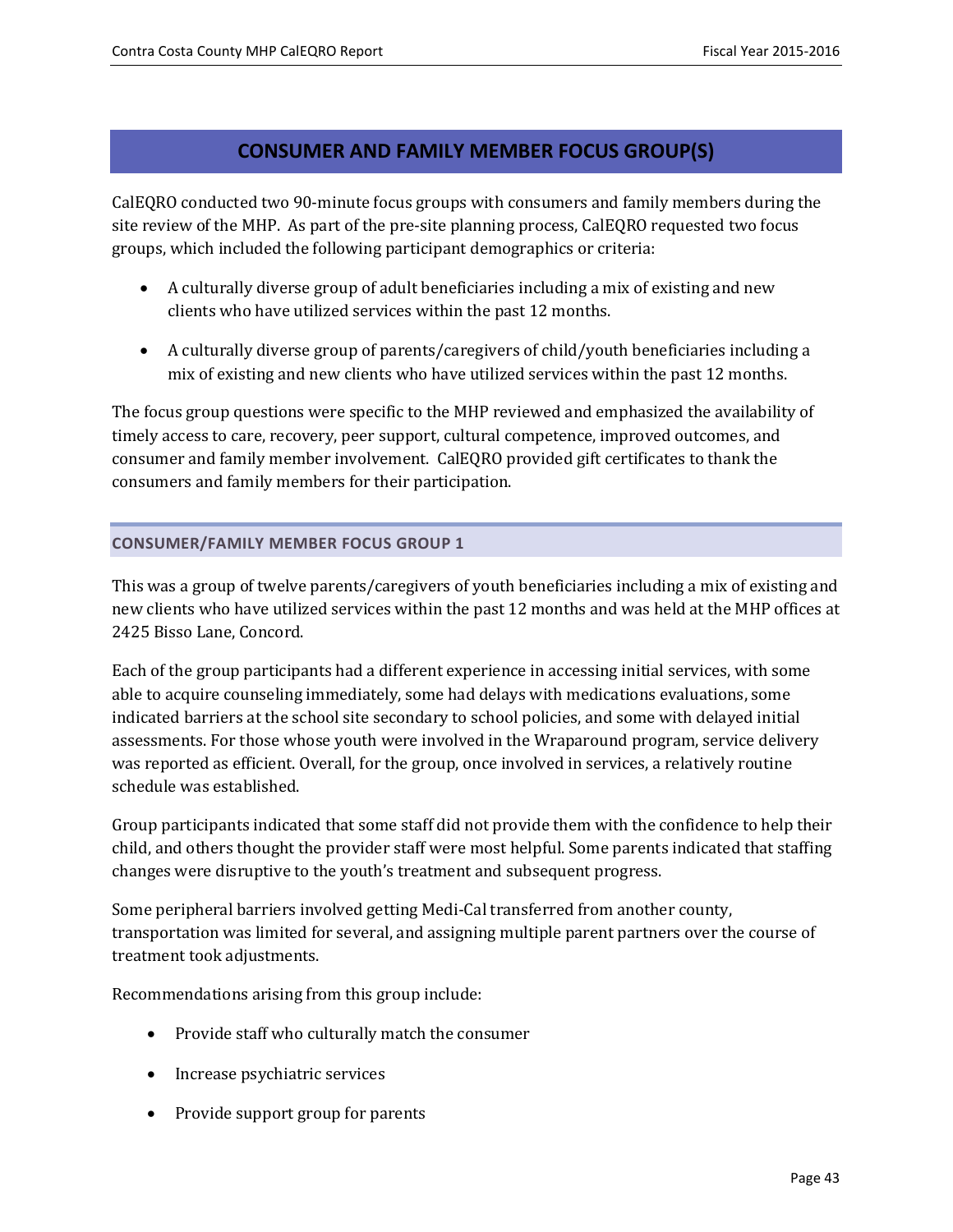• Consider options to support transportation, such as vouchers for gas or bus.

Table 7A displays demographic information for the participants in group 1:

| Table 7A-Consumer/Family Member Focus Group 1 |                                      |        |  |  |
|-----------------------------------------------|--------------------------------------|--------|--|--|
|                                               | Category                             | Number |  |  |
|                                               | <b>Total Number of Participants*</b> | 12     |  |  |
| Number/Type of Participants                   | <b>Consumer Only</b>                 |        |  |  |
|                                               | <b>Consumer and Family Member</b>    | 4      |  |  |
|                                               | <b>Family Member</b>                 | 8      |  |  |
| Ages of Focus Group Participants              | Under 18                             |        |  |  |
|                                               | Young Adult (18-24)                  |        |  |  |
|                                               | Adult (25-59)                        | 11     |  |  |
|                                               | Older Adult (60+)                    | 1      |  |  |
| <b>Preferred Languages</b>                    | English                              | 10     |  |  |
|                                               | Spanish                              | 2      |  |  |
|                                               | Bilingual /                          |        |  |  |
|                                               | Other(s) $\overline{\phantom{a}}$    |        |  |  |
| Race/Ethnicity                                | Caucasian/White                      | 4      |  |  |
|                                               | Hispanic/Latino                      | 5      |  |  |
|                                               | African American/Black               |        |  |  |
|                                               | Asian American/Pacific Islander      |        |  |  |
|                                               | Native American                      |        |  |  |
|                                               | Other(s): Mixed race/ethnicity       | 3      |  |  |
| Gender                                        | Male                                 |        |  |  |
|                                               | Female                               | 12     |  |  |
|                                               | Transgender                          |        |  |  |
|                                               | Other                                |        |  |  |
|                                               | Decline to state                     |        |  |  |

*\*Number of sub-categories may not add up to total number of participants due to the fact that some participants may not have completed a Demographic Information Form.* 

Interpreter used for focus group 1:  $\Box$  No  $\boxtimes$  Yes Language: Spanish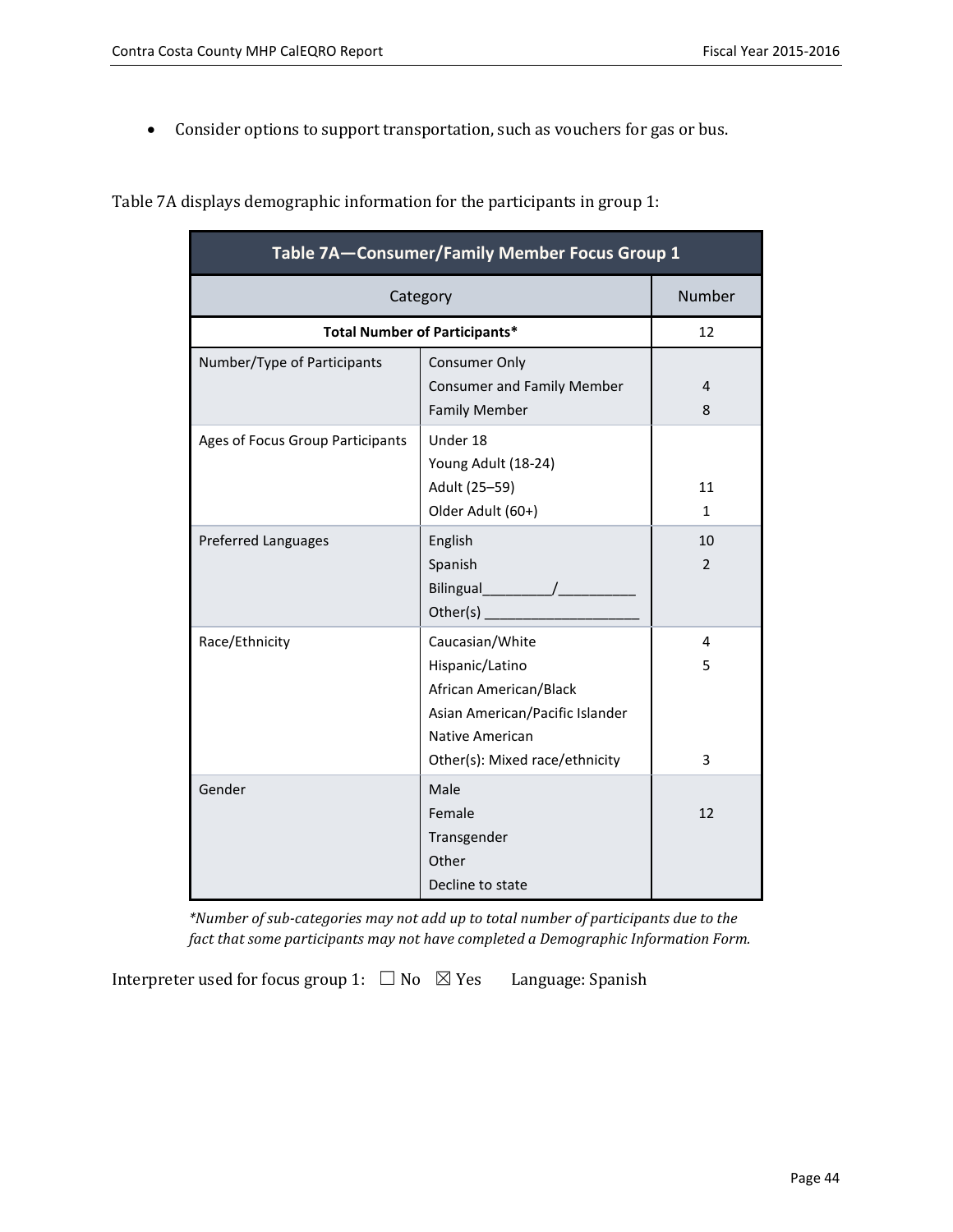### **CONSUMER/FAMILY MEMBER FOCUS GROUP 2**

This was a group of eleven adult beneficiaries including a mix of existing and new clients who have utilized services within the past 12 months and was held at the MHP offices at 2425 Bisso Lane, Concord.

Group participants indicated that access to initial services was varied with most able to acquire an assessment from 1-3 weeks. Delays in seeing the psychiatrist occurred initially, but routine appointments were scheduled after the evaluation. Most of the participants were satisfied with the staff who assisted them, especially in regard to the case managers. Many would welcome seeing their provider more often, with most citing the psychiatrist.

Participants shared that the level system was confusing to them and were not clear on the status of their treatment level because of this. To access crisis care, consumers indicated they were told to either call 911 or the sheriff.

Participants indicated it was difficult for them to get referrals to outside agencies for supportive services. Overall, group participants indicated the information regarding the MHP activities was obtained at the wellness centers.

Recommendations arising from this group include:

- Increase family member involvement in consumer treatment
- Provide a welcoming environment for family members
- Consider providing a referral list of community resources
- Streamline ways to access services.

Table 7B displays demographic information for the participants in group 2:

| Table 7B-Consumer/Family Member Focus Group 2 |                                                                            |        |  |  |  |
|-----------------------------------------------|----------------------------------------------------------------------------|--------|--|--|--|
| Category                                      | Number                                                                     |        |  |  |  |
| <b>Total Number of Participants*</b><br>11    |                                                                            |        |  |  |  |
| Number/Type of Participants                   | Consumer Only<br><b>Consumer and Family Member</b><br><b>Family Member</b> | 6<br>5 |  |  |  |
| Ages of Focus Group Participants              | Under 18<br>Young Adult (18-24)<br>Adult (25–59)<br>Older Adult (60+)      | 1<br>6 |  |  |  |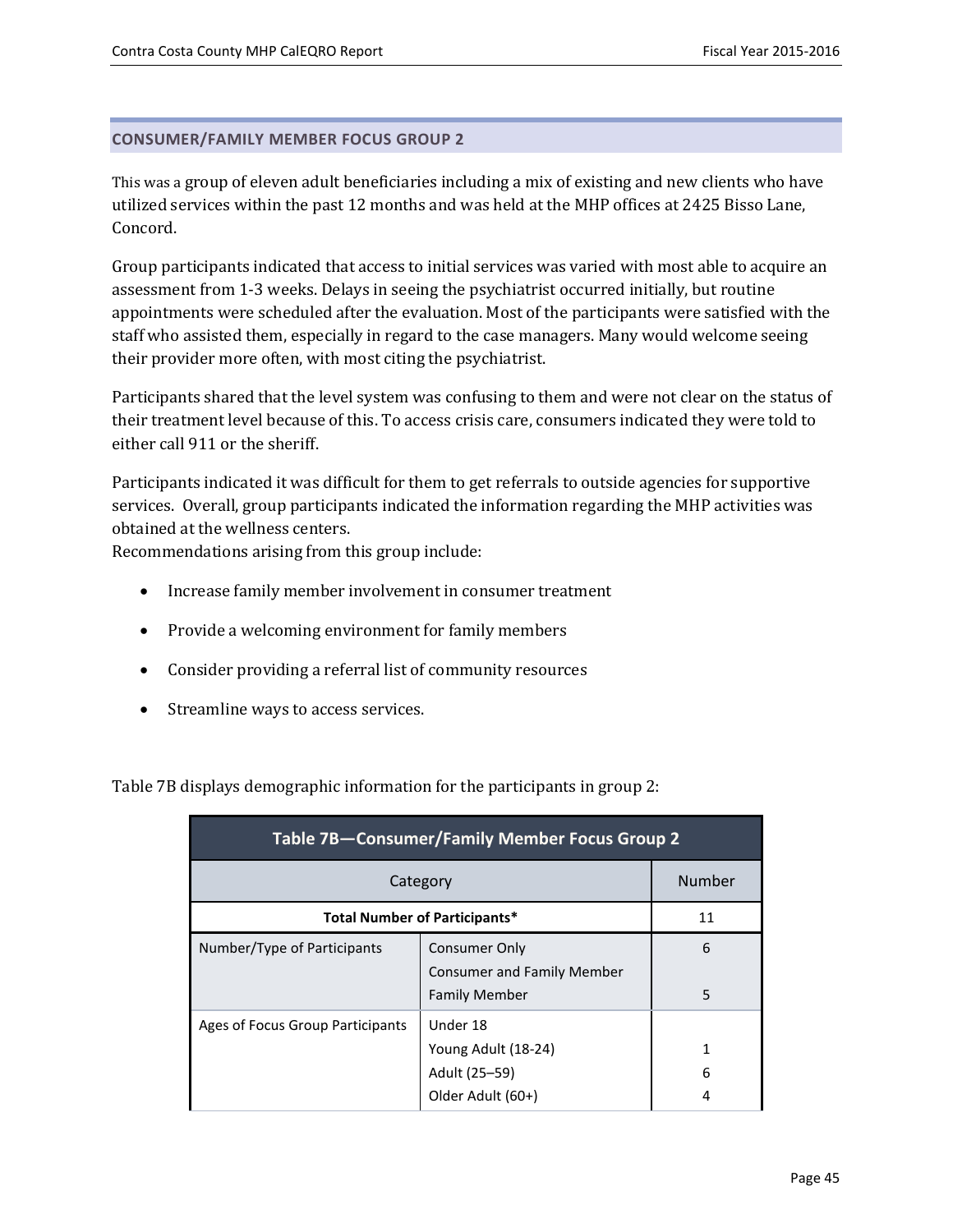| Table 7B-Consumer/Family Member Focus Group 2 |                                                                                                                                |                    |  |  |  |
|-----------------------------------------------|--------------------------------------------------------------------------------------------------------------------------------|--------------------|--|--|--|
|                                               | Category                                                                                                                       | Number             |  |  |  |
| <b>Preferred Languages</b>                    | English<br>Spanish                                                                                                             | 11                 |  |  |  |
| Race/Ethnicity                                | Caucasian/White<br>Hispanic/Latino<br>African American/Black<br>Asian American/Pacific Islander<br>Native American<br>Other(s) | 8<br>3             |  |  |  |
| Gender                                        | Male<br>Female<br>Transgender<br>Other<br>Decline to state                                                                     | $\mathbf{1}$<br>10 |  |  |  |

*\*Number of sub-categories may not add up to total number of participants due to the fact that some participants may not have completed a Demographic Information Form.* 

Interpreter used for focus group 2:  $\boxtimes$  No  $\Box$  Yes

#### **CONSUMER/FAMILY MEMBER FOCUS GROUP FINDINGS—IMPLICATIONS**

- Access to Care
	- o Access to care initially was obtained; delays occurred in acquiring psychiatry appointments as a follow-up service.
	- o Consumers had limited knowledge of community resources.
	- o Awareness of navigating the system was limited.
- Timeliness of Services
	- o The consumer experience was varied and unpredictable with initial service obtained between 1-3 weeks.
	- o Psychiatry services were often delayed for consumers.
- Quality of Care
	- o Multiple staff changes were found to be disruptive to treatment flow.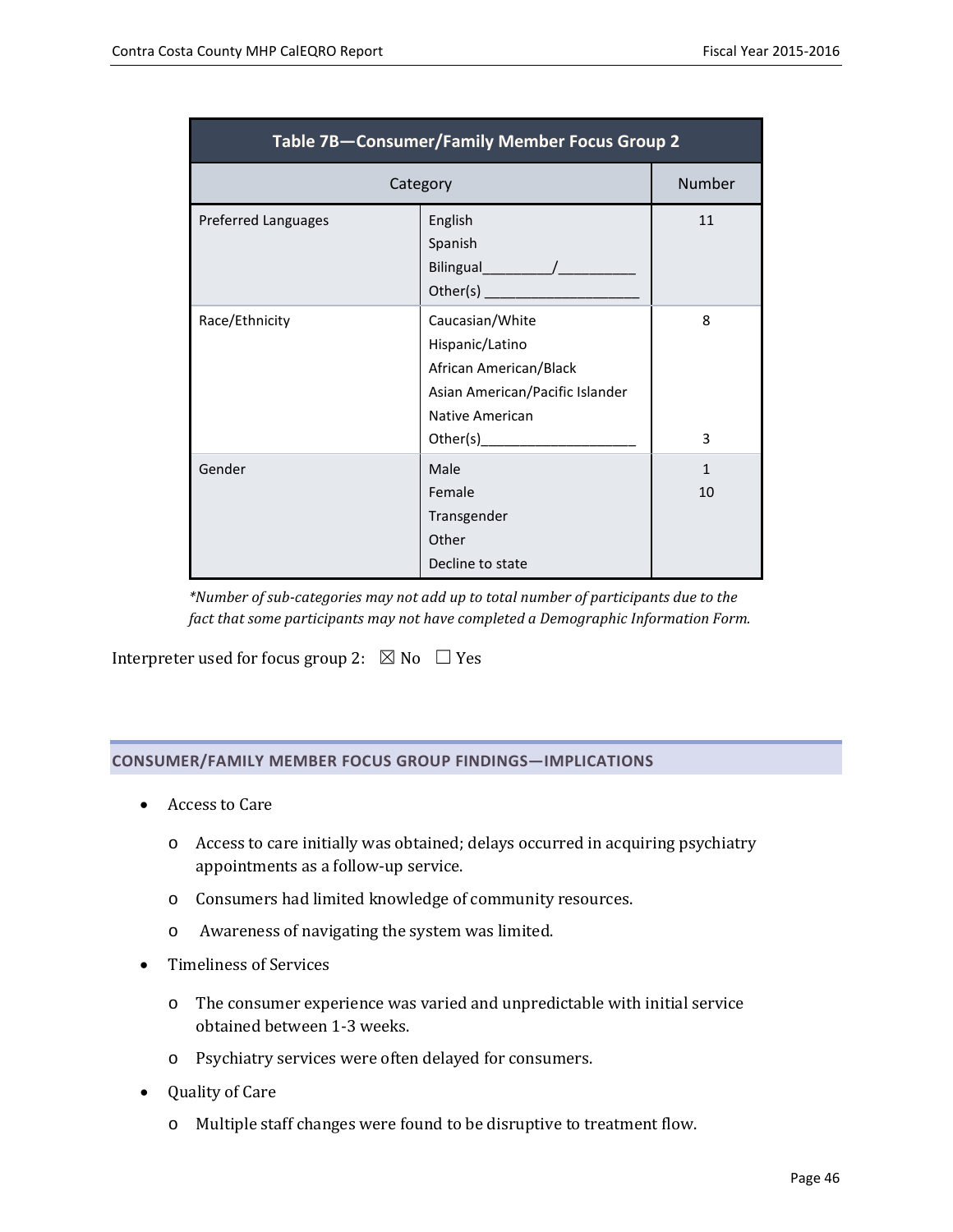- o School based services had barriers to treatment due to school policies.
- o Once involved in services, most consumers experienced routine appointments.
- Consumer Outcomes
	- o Consumers were confused about the level of care each required and could not anticipate the length of treatment.
	- o Consumers often had difficulty in getting transportation to the site.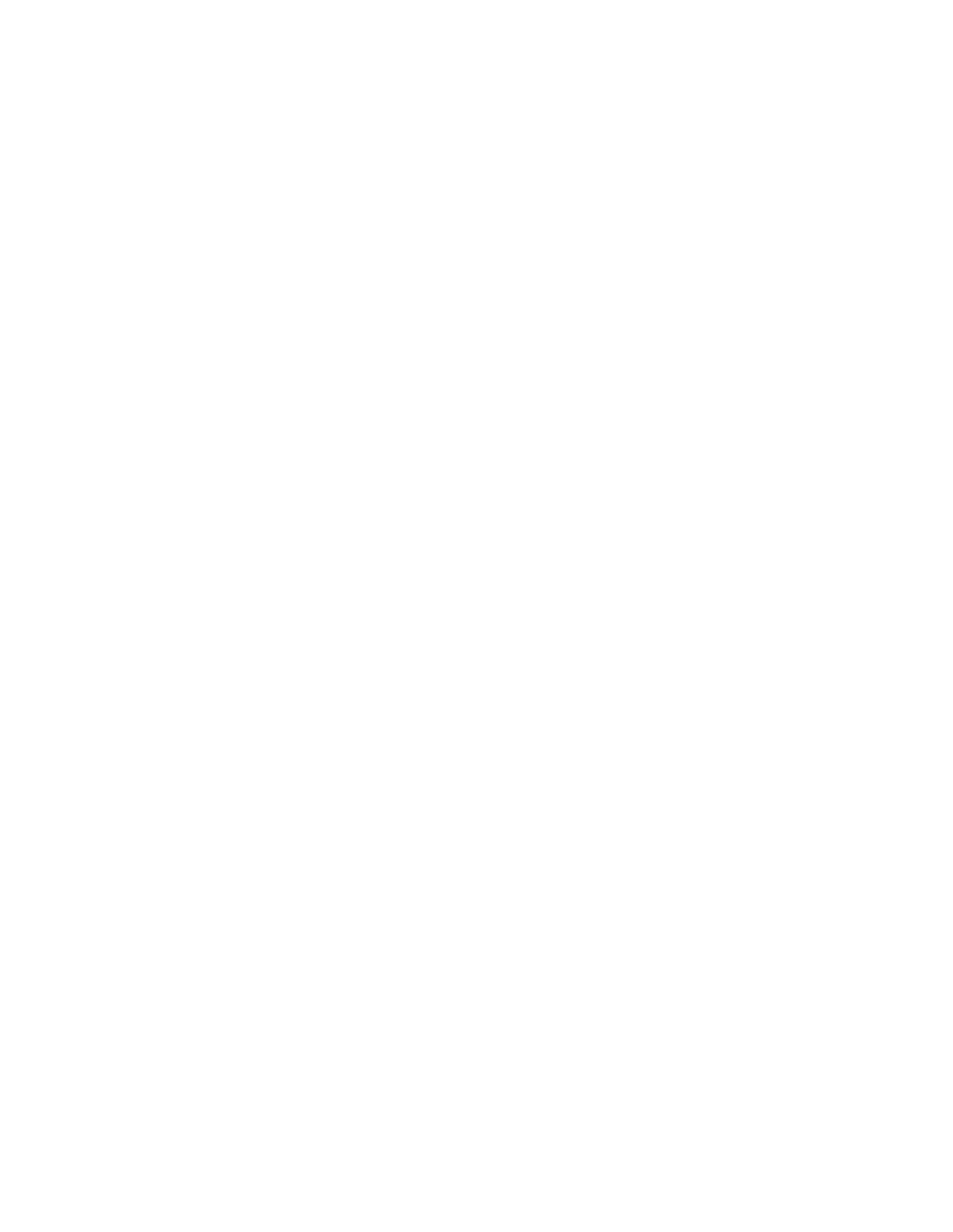### **INFORMATION SYSTEMS REVIEW**

Knowledge of the capabilities of an MHP's information system is essential to evaluate the MHP's capacity to manage the health care of its beneficiaries. CalEQRO used the written response to standard questions posed in the California-specific ISCA, additional documents submitted by the MHP, and information gathered in interviews to complete the information systems evaluation.

### **KEY ISCA INFORMATION PROVIDED BY THE MHP**

The following information is self-reported by the MHP in the ISCA and/or the site review.

| Table 8-Distribution of Services by Type of Provider |              |  |  |
|------------------------------------------------------|--------------|--|--|
| Type of Provider                                     | Distribution |  |  |
| County-operated/staffed clinics                      | 57%          |  |  |
| Contract providers                                   | 32%          |  |  |
| Network providers                                    | 11%          |  |  |

Table 8 shows the percentage of services provided by type of service provider:

• Normal cycle for submitting current fiscal year Medi-Cal claim files:

|  |  |  | $\Box$ Monthly $\boxtimes$ More than 1x month $\Box$ Weekly $\Box$ More than 1x weekly |  |  |  |  |
|--|--|--|----------------------------------------------------------------------------------------|--|--|--|--|
|--|--|--|----------------------------------------------------------------------------------------|--|--|--|--|

Total 100%

• MHP self-reported percent of consumers served with co-occurring (substance abuse and mental health) diagnoses:



• MHP self-reported average monthly percent of missed appointments:



• Does MHP calculate Medi-Cal beneficiary penetration rates?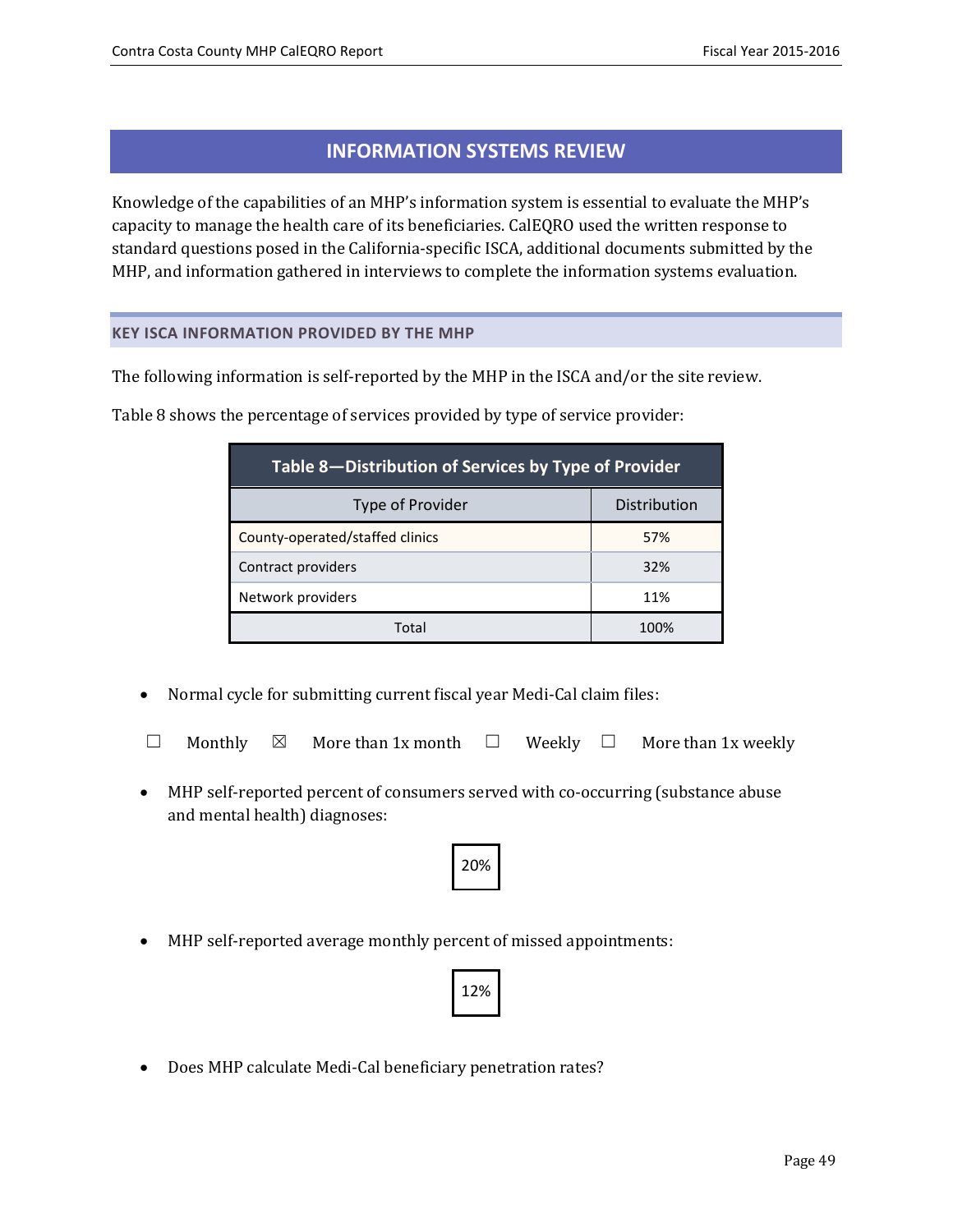$\boxtimes$  Yes  $\Box$  No

The following should be noted with regard to the above information:

- The MHP currently calculates penetration rates once per year. These calculations are used to identify underserved groups such as ethnicities or age who may be experiencing barriers to enter the System of Care. The MHP has taken its findings for its API, TAY and Older Adult populations and set measurable goals within its current QI Plan.
- While the MHP does list a missed appointments rate it does not currently engage in broad-based systemic no-show (NS) analysis to remediate issues or identify training opportunities.

### **CURRENT OPERATIONS**

- The MHP's System of Care currently budgets 58.74% of its operating revenue from SDMC. Community based organizations (CBOs) now account for 35.62% of the revenue dollars for the entire system of care.
- The MHP continues to use the legacy Insyst practice management software as its primary MIS. The MHP is one of the last MHPs in the state to remain on this legacy product which does not facilitate the capture of contemporary clinical data elements.
- County IT has investigated the possibility of replacing the Insyst system with the current vendor's (ECHO Management) SHARECARE product. A quote for replacement functionality for the practice management modules has been obtained and budgetary approval formalized. However, the MHP has not yet entered into contract negotiations for the new practice management system and no definitive project plan was provided.
- The MHP currently employs seven IS staff which is a net loss of one staff member from the previous review period. There are no currently unfilled positions.

#### **MAJOR CHANGES SINCE LAST YEAR**

- The MHP completed the implementation of an 837/835 data error and reconciliation application.
- The MHP implemented ICD-10 changes by the mandated start date.
- The MHP implemented and tested ICD-10 compliant CSI submissions with the State and has substantially reduced its error rate.
- MHP implemented a new referral system for Primary Care and the Care Management Unit.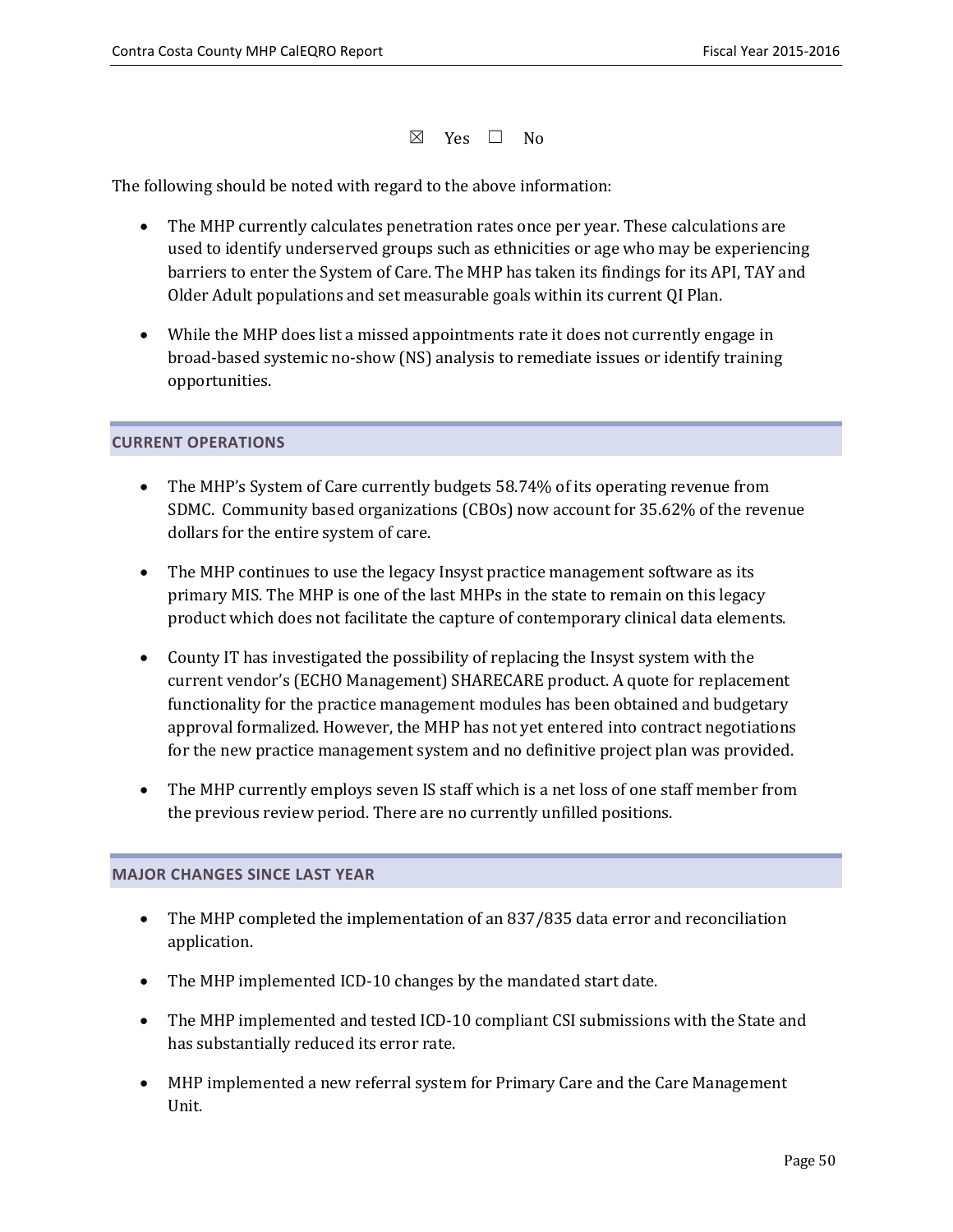• The MHP's IS support spent significant resources and time during the review period to remediate and facilitate operations. The ICD-10 remediation project was a success. Additionally, the MHP remediated and improved efficiencies for both its CSI reporting and denials processing for claiming.

### **PRIORITIES FOR THE COMING YEAR**

- The MHP will finish implementing Epic TAPESTRY and its CRM, AP claims, Acuity Screening and provider modules.
- To implement the call management system.
- To attain compliance with CCHP Mental Health claiming and substance use disorders low acuity referrals.
- Increase billing generation cycles to reduce contractual issues with educationally related mental health services (ERMHS) in school districts.
- Delineate workflows, cross training and data exchange with EPIC system.

### **OTHER SIGNIFICANT ISSUES**

Table 9 lists the primary systems and applications the MHP uses to conduct business and manage operations. These systems support data collection and storage, provide electronic health record (EHR) functionality, produce Short-Doyle/Medi-Cal (SD/MC) and other third party claims, track revenue, perform managed care activities, and provide information for analyses and reporting.

| <b>Table 9-Current Systems/Applications</b> |                        |                           |               |                              |  |
|---------------------------------------------|------------------------|---------------------------|---------------|------------------------------|--|
| System/Application                          | <b>Function</b>        | Vendor/Supplier           | Years<br>Used | Operated By                  |  |
| Insyst                                      | Practice<br>Management | The Echo Group            | 27            | <b>Health Services</b><br>ΙT |  |
| <b>NetPro</b>                               | <b>Managed Care</b>    | <b>Health Services IS</b> | 16            | <b>Health Services</b><br>IT |  |
| Epic                                        | <b>Provider Portal</b> | Epic                      | 4             | <b>Health Services</b><br>IT |  |
| Panoramic                                   | Conservatorship        | Panasoft                  | 5             | <b>Health Services</b><br>IT |  |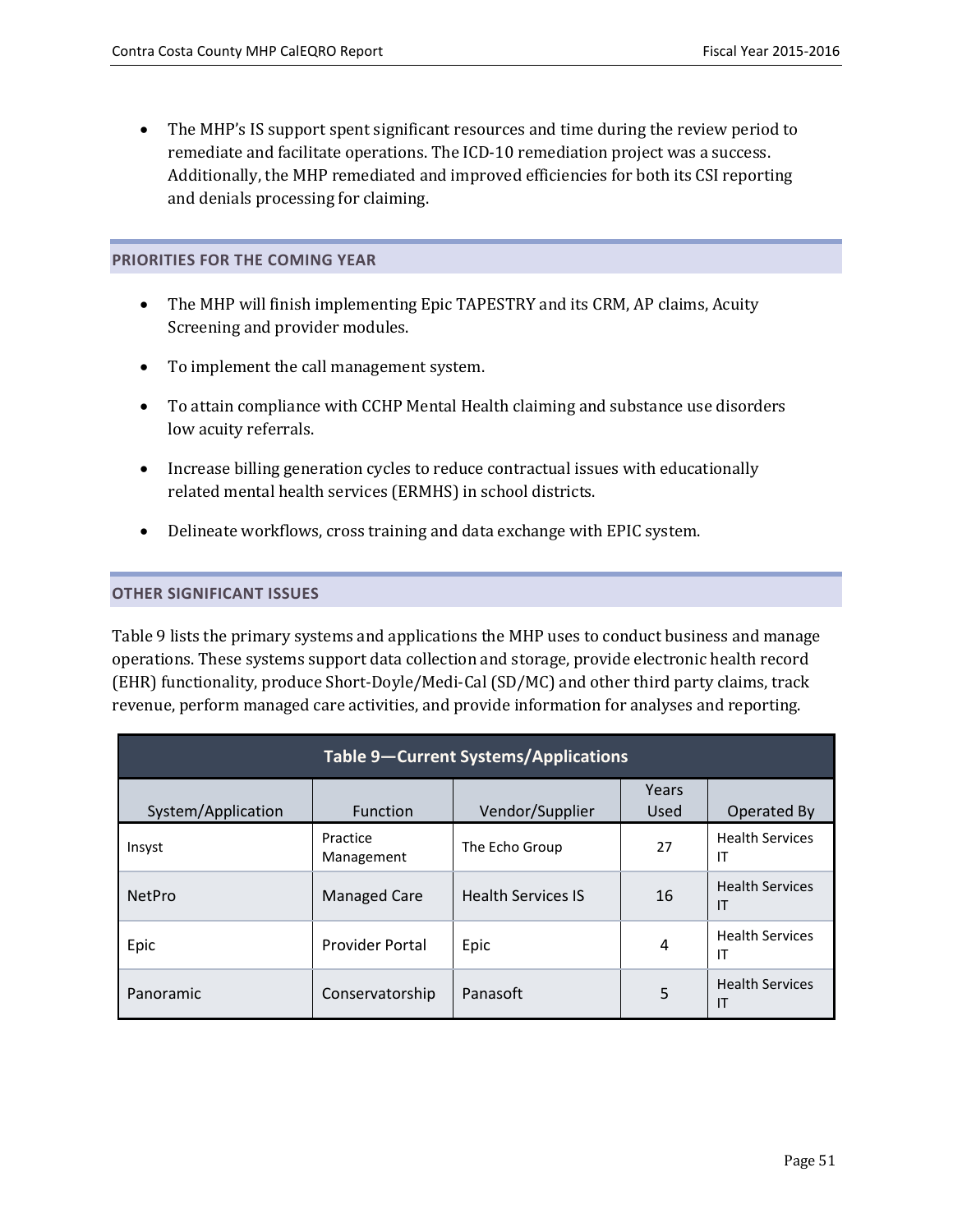#### **PLANS FOR INFORMATION SYSTEMS CHANGE**

- The MHP currently has no concrete plans for system change. They are exploring the possibility of replacing its current practice management system, Insyst, with the SHARECARE product by the same vendor.
- The executive team has formed both stakeholder and clinical teams to help them explore the practical realities of getting an EHR project off the ground within the Contra Costa County system. This includes executive team members formally exploring their options within the Health Department IS committee system.

#### **ELECTRONIC HEALTH RECORD STATUS**

| Table 10-Current EHR Functionality                                           |                    |                           |                  |                           |            |  |
|------------------------------------------------------------------------------|--------------------|---------------------------|------------------|---------------------------|------------|--|
|                                                                              |                    |                           | Rating           |                           |            |  |
|                                                                              |                    |                           | <b>Partially</b> | <b>Not</b>                | <b>Not</b> |  |
| Function                                                                     | System/Application | Present                   | Present          | Present                   | Rated      |  |
| Assessments                                                                  |                    |                           |                  | X                         |            |  |
| Clinical decision support                                                    |                    |                           |                  | $\mathsf{x}$              |            |  |
| Document imaging                                                             | EPIC/OnBase        | X                         |                  |                           |            |  |
| Electronic signature-client                                                  |                    |                           |                  | $\boldsymbol{\mathsf{x}}$ |            |  |
| Electronic signature-provider                                                |                    |                           |                  | $\boldsymbol{\mathsf{x}}$ |            |  |
| Laboratory results (eLab)                                                    | <b>EPIC</b>        | $\boldsymbol{\mathsf{x}}$ |                  |                           |            |  |
| Outcomes                                                                     |                    |                           |                  | x                         |            |  |
| Prescriptions (eRx)                                                          | <b>EPIC</b>        |                           | $\boldsymbol{x}$ |                           |            |  |
| Progress notes                                                               |                    |                           |                  | x                         |            |  |
| Treatment plans                                                              |                    |                           |                  | $\boldsymbol{\mathsf{x}}$ |            |  |
| <b>Summary Totals for EHR Functionality</b><br>2<br>$\overline{7}$<br>1<br>0 |                    |                           |                  |                           |            |  |

Table 10 summarizes the ratings given to the MHP for Electronic Health Record (EHR) functionality.

Progress and issues associated with implementing an electronic health record over the past year are discussed below:

- The MHP does not possess contemporary clinical EHR functionality.
- The MHP medical staff are currently able to query the primary care utilization of the EPIC eRx system via the ccLINK tool. They are also able to manually enter some data into this system. The MHP will begin a pilot of the eRx tool in about 30 days to develop operational knowledge so that this clinical tool can be extended to all MHP medical staff.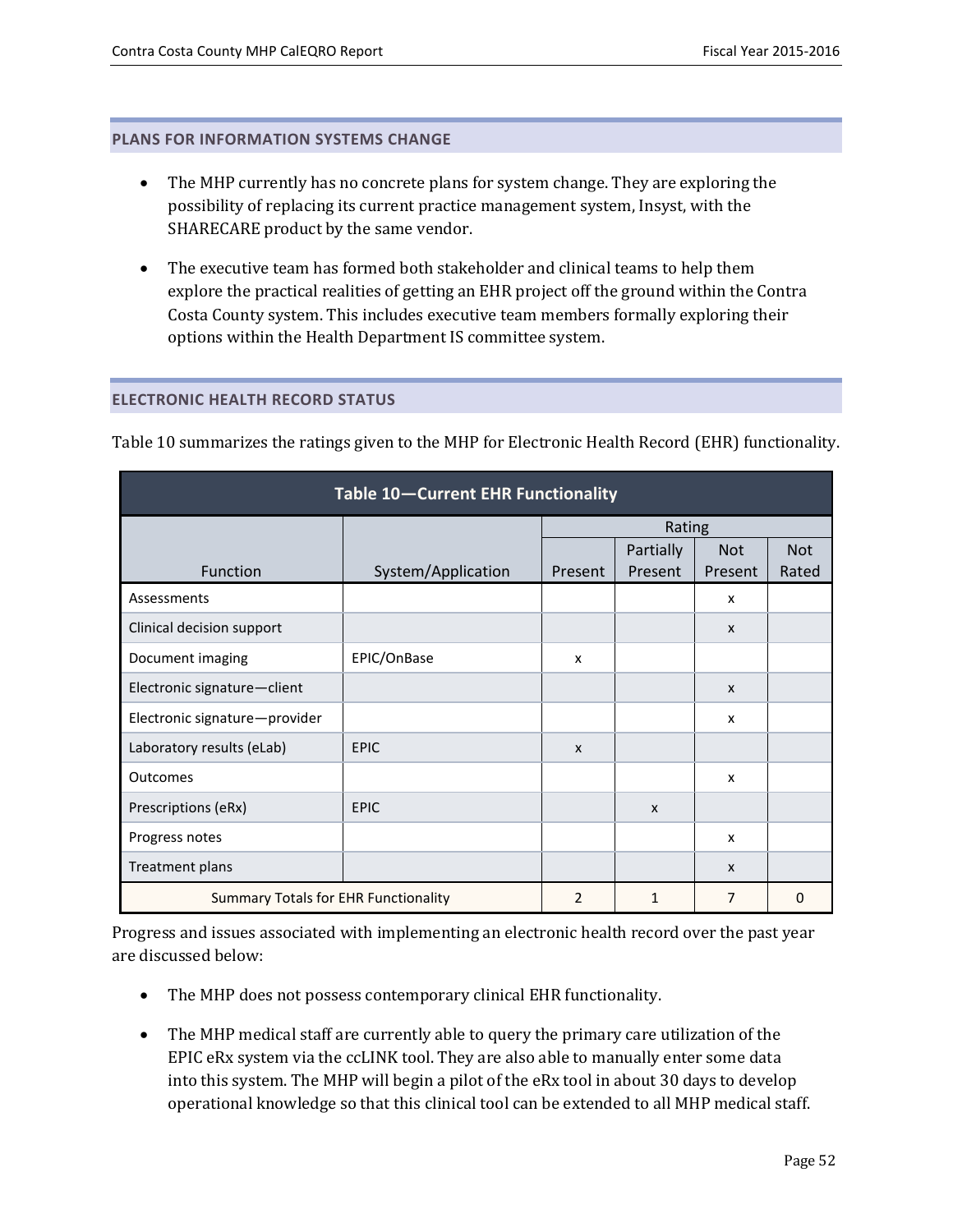• The MHP has had EPIC eLabs functionality for about two years according to informants. MHP medical staff can order labs and obtain results via the EPIC toolset. Staff noted, however, that not all utility for the system is being utilized as appropriate lab results are not being automatically forwarded to the pharmacy system to get appropriate medication releases for consumers. This transfer of information is still falling to line staff to accomplish by fax which is a burden to quality consumer care.

### **INFORMATION SYSTEMS REVIEW FINDINGS—IMPLICATIONS**

- Access to Care
	- o The MHP is engaging in more detailed analysis of its penetration rates for underserved populations to make appropriate adjustments to its QI plan. It may be able to utilize data from its new TAPESTRY system for similar analysis once the system is up and sufficient operational data has been acquired.
- Timeliness of Services
	- o While doing some timeliness reporting, the MHP acknowledges that predominately paper-based systems constitute the single greatest impediment to continuous quality improvement (CQI) analysis in this area of inquiry.
	- o The MHP has broad-based no-show data from its legacy MIS but is not currently exploiting this dataset for knowledge to eliminate barriers or identify training opportunities.
- Quality of Care
	- o The MHP is poised to broadly utilize its Level of Service/Level of Care data again for administrative and CQI purposes thereby providing targeted clinical rightsizing of care to beneficiaries.
- Consumer Outcomes
	- o The MHP currently utilizes broad outcomes measures like the LOCUS/CALOCUS/DCR suites for individual treatment but has not, as yet, fully repurposed this data for broader CQI utility.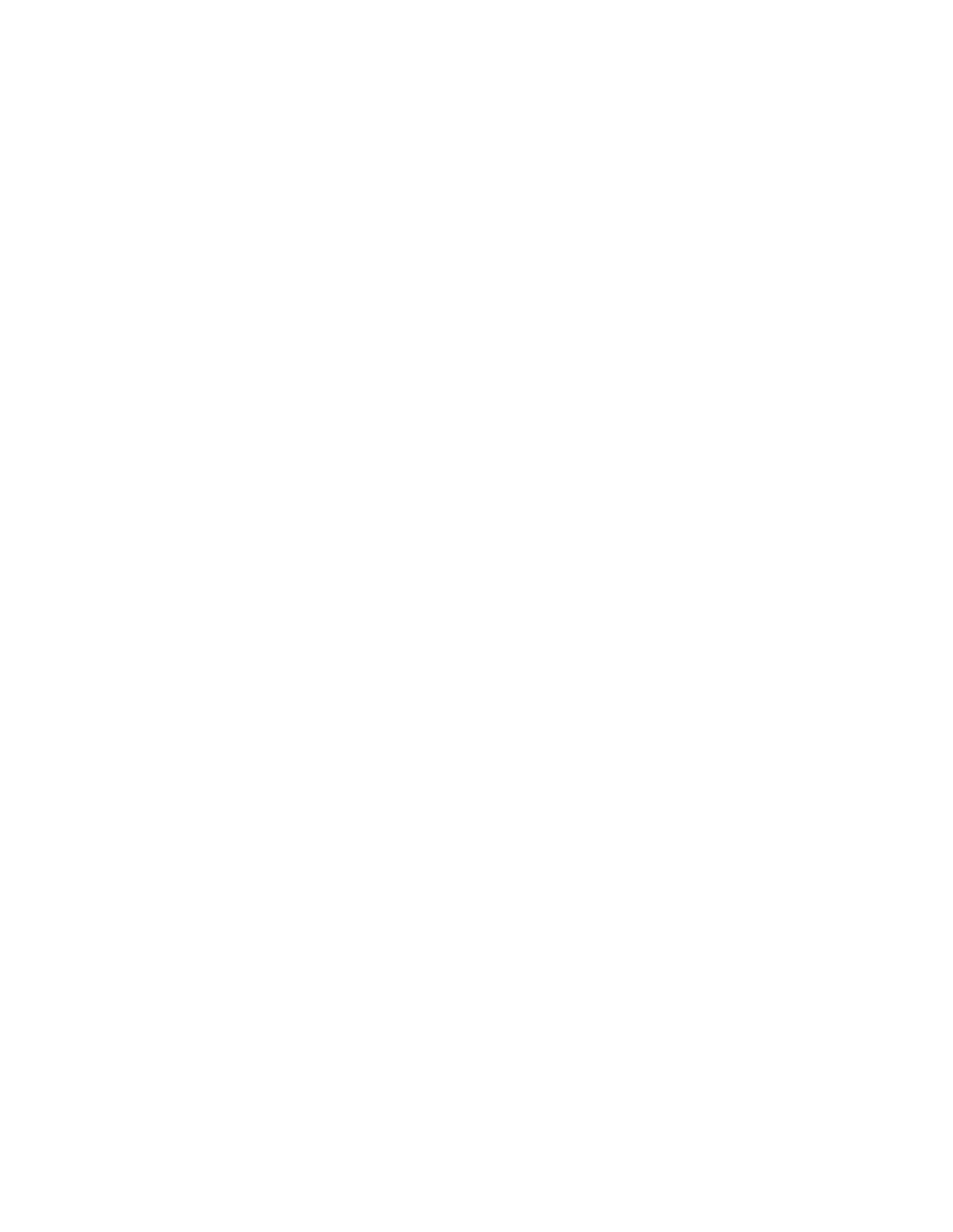### **SITE REVIEW PROCESS BARRIERS**

The following conditions significantly affected CalEQRO's ability to prepare for and/or conduct a comprehensive review:

There were no significant barriers to conducting the review.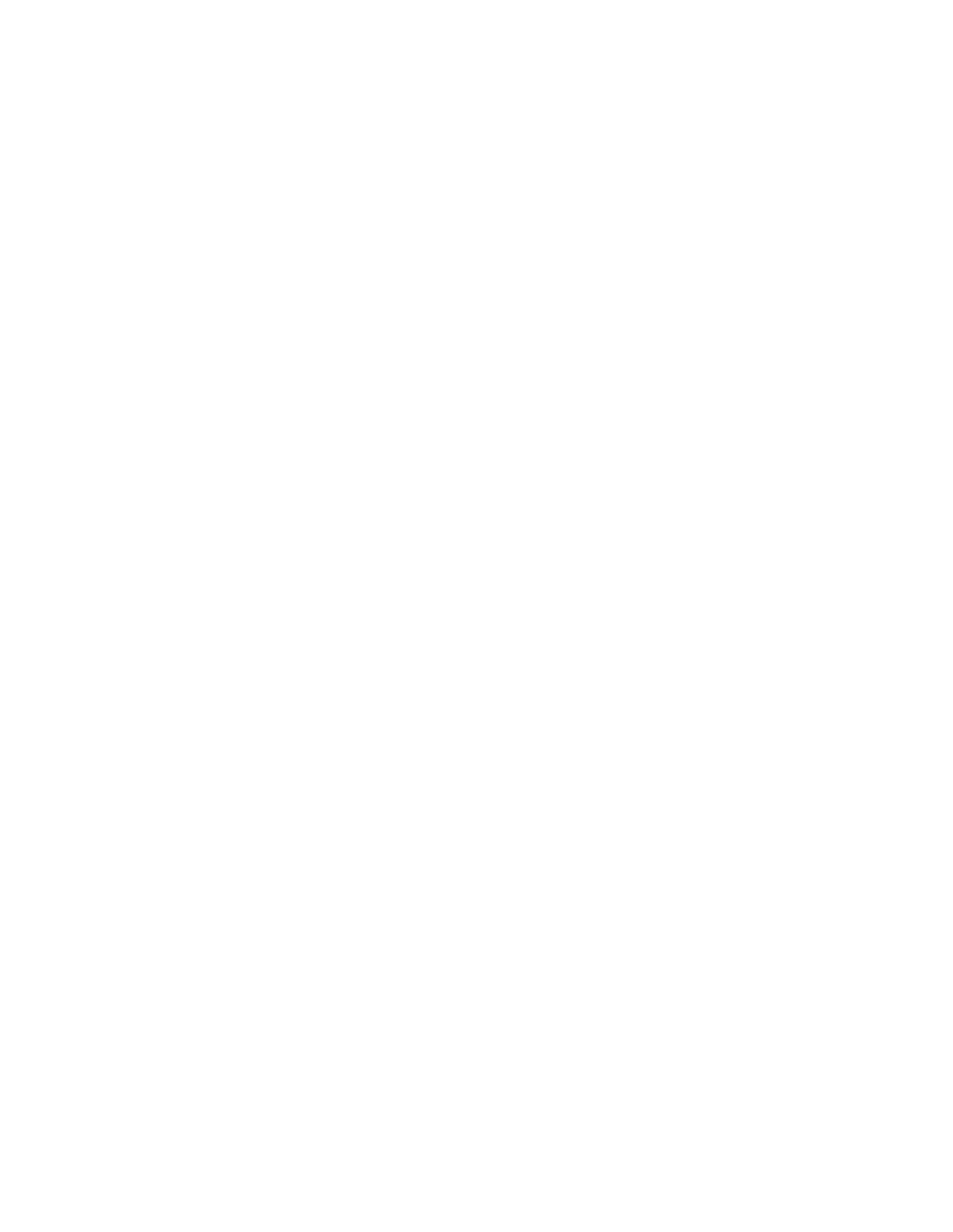### **CONCLUSIONS**

During the FY15-16 annual review, CalEQRO found strengths in the MHP's programs, practices, or information systems that have a significant impact on the overall delivery system and its supporting structure. In those same areas, CalEQRO also noted opportunities for quality improvement. The findings presented below relate to the operation of an effective managed care organization, reflecting the MHP's processes for ensuring access to and timeliness of services and improving the quality of care.

#### **STRENGTHS AND OPPORTUNITIES**

### **Access to Care**

- Strengths:
	- o The MHP shared its future strategic plans which include integrated health service delivery with public health, substance use, primary care and mental health services.
	- $\circ$  The MHP is engaging in broader analysis of its penetration rates within its underserved and ethnic populations to gain better insight for improved engagement.
	- o The MHP is poised to broadly adopt the TAPESTRY system to provide enhances support to the ACCESS team.
- Opportunities:
	- o The MHP will benefit from analyzing its capacity to serve the Katie A. subclass with sufficient staffing resources.
	- o Given the tumult in staffing and management coupled with the Affordable Care Act (ACA) during the past few years the MHP dropped the regular systemic capacity analyses that it had been doing. Reinstituting these protocols may give administration new insight into program effectiveness.
	- o The lack of sufficient medical staff may be causing a cascading effect of deferred care across the entire system of care. The MHP does not appear to be seriously considering alternatives to the current paradigm such as broad use of telepsychiatry.
	- o The MHP could consider reengaging with proven protocols for the analysis of clinical productivity and programmatic capacity analysis to ensure the right mix of program and staff are available to serve beneficiaries.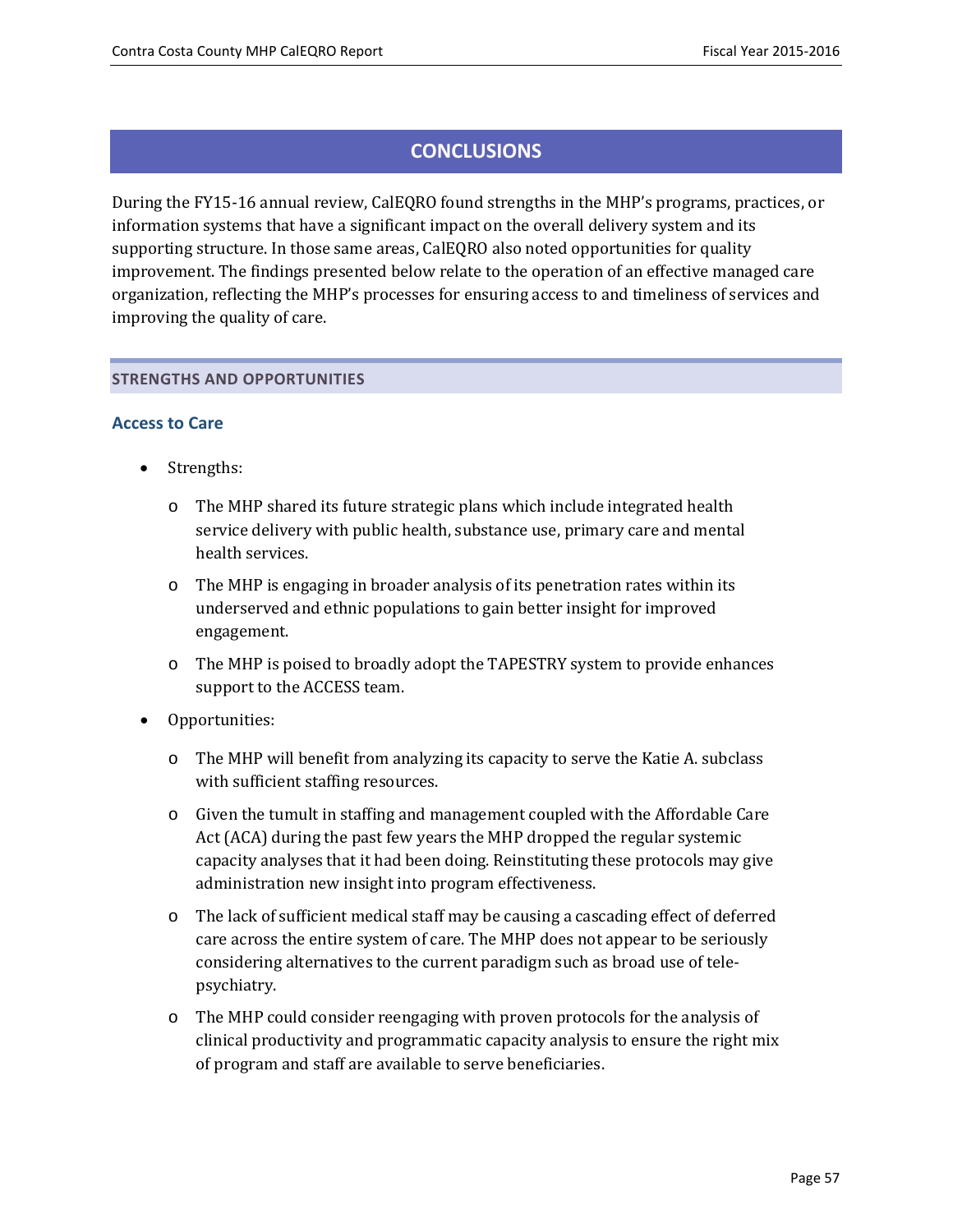o The lack of sufficient medical staff, not just psychiatrists, may be causing a cascading escalation of unintended consequences for services to consumer which the CQI team should investigate.

### **Timeliness of Services**

- Strengths:
	- o The MHP appears to be making consistent progress in the monitoring of service delivery to beneficiaries recently discharged from an in-patient event.
- Opportunities:
	- o The MHP stated its metric for first appointment data is a result of projected appointments and not indicative of actual collection of appointment data which may give the appearance of timely service.
	- o The MHP does not appear to be mining its store of no-show data to provide opportunities for the provision of training or reduction of barriers to service. This is especially evident within the psychiatric staff.
	- o The MHP needs to consider the ubiquitous use of tele-psychiatry to circumvent practical hiring issues with its medical staff. It should also consider use of telepsychiatry for triage/screening functions when consumers enter service.

### **Quality of Care**

- Strengths:
	- o The MHP has successfully filled the majority of its executive positions as well as its quality management coordinator.
	- o The MHP has joined Cohort I with its intent to submit its Drug Medi-Cal Implementation Plan to DHCS.
	- o The MHP recently filled numerous supervisory positions, promoting several from within its current workforce.
- Opportunities:
	- o The MHP is thwarting its progress in its initiatives without an EHR system to provide current business structures and practices across its service delivery within its system of care, such as timely data collection and outcome tool reporting.
	- o The MHP does not have a structured succession plan to address future vacancies due to staff retirements and departures.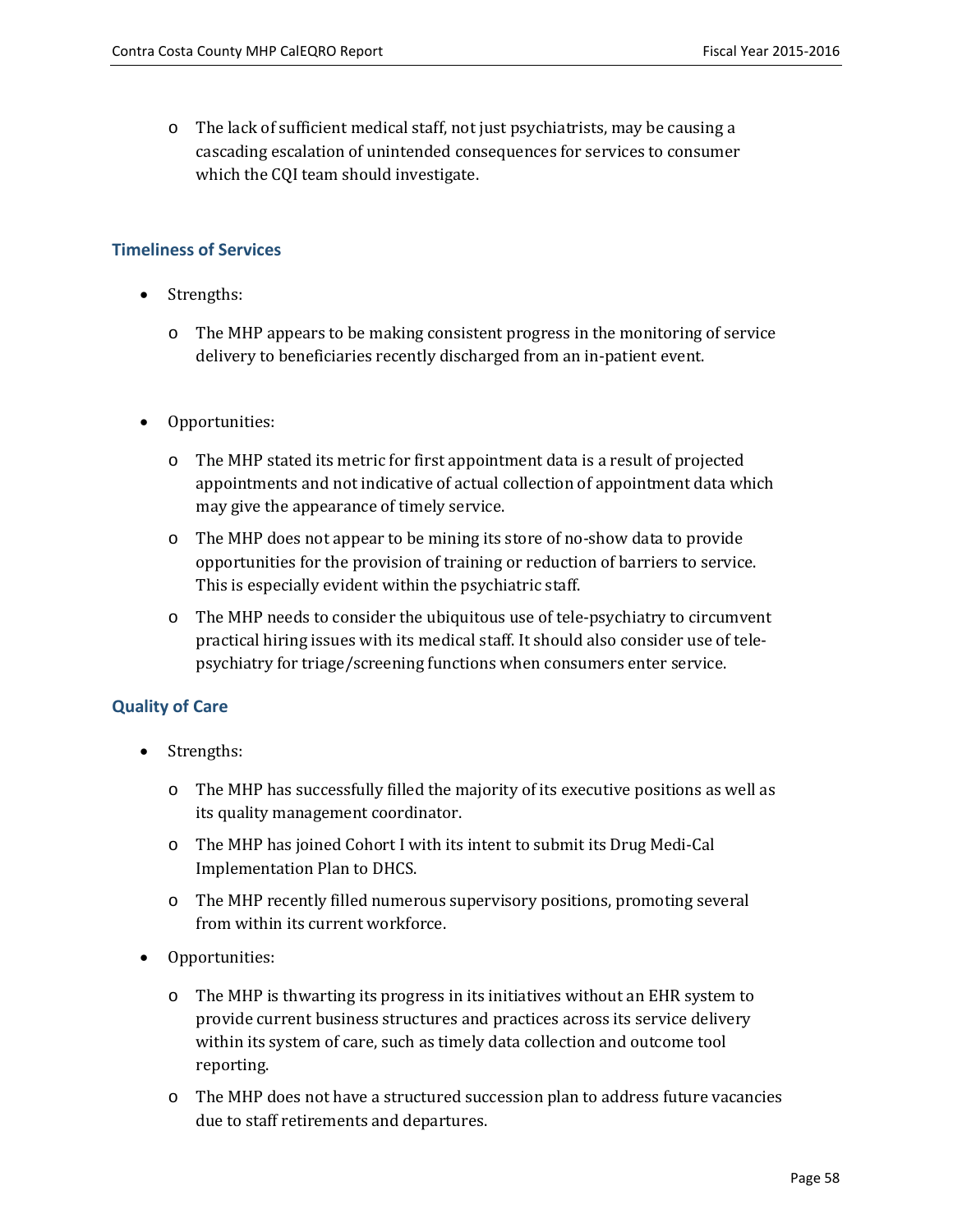- o The MHP does not have a manual for reference or a shared model to memorialize its history or replicate its successes.
- o Staff stakeholder groups indicate performance evaluations are limited and untimely, leaving a void in feedback for job performance.
- o The adult organizational providers indicated limited bi-directional communication with limited regularly scheduled meetings.
- o The MHP is poised to utilize Level of Service/Level of Care tools for administrative and CQI purposes in a system-wide way and should encourage Evaluations staff to pursue this dataset.
- o The MHP's escalating trend toward increased HCBs is worth investigating with the aim of reversing this trend significantly.
- o The MHP's reticence to implement a contemporary EHR is materially denying consumers minimum necessary standard tools for quality care.

### **Consumer Outcomes**

- Strengths:
	- o The MHP has made efforts to analyze and identify underserved populations within its beneficiary pool. This will allow more targeted treatment and better outcomes.
	- o The MHP utilizes a peer skill building model with its continued use of the SPIRIT training program via the community college.
- Opportunities:
	- o The MHP is beginning to explore its wealth of longitudinal outcomes data. The CQI staff needs to pursue this enquiry to assist the executive team in tailoring program to meet identified trends and potential barriers.
	- o The consumer informants indicate a resource packet or welcome packet coupled with the initial assessment/orientation would be useful.

### **RECOMMENDATIONS**

• Engage in a stakeholder process to select an EHR system. Include subject matter expert stakeholders from the MHP management and clinical programs, quality improvement, fiscal and billing, and information technology to identify and prioritize functional requirements. Assign sufficient staff resources to complete functional requirements, EHR selection, and contract negotiations timely.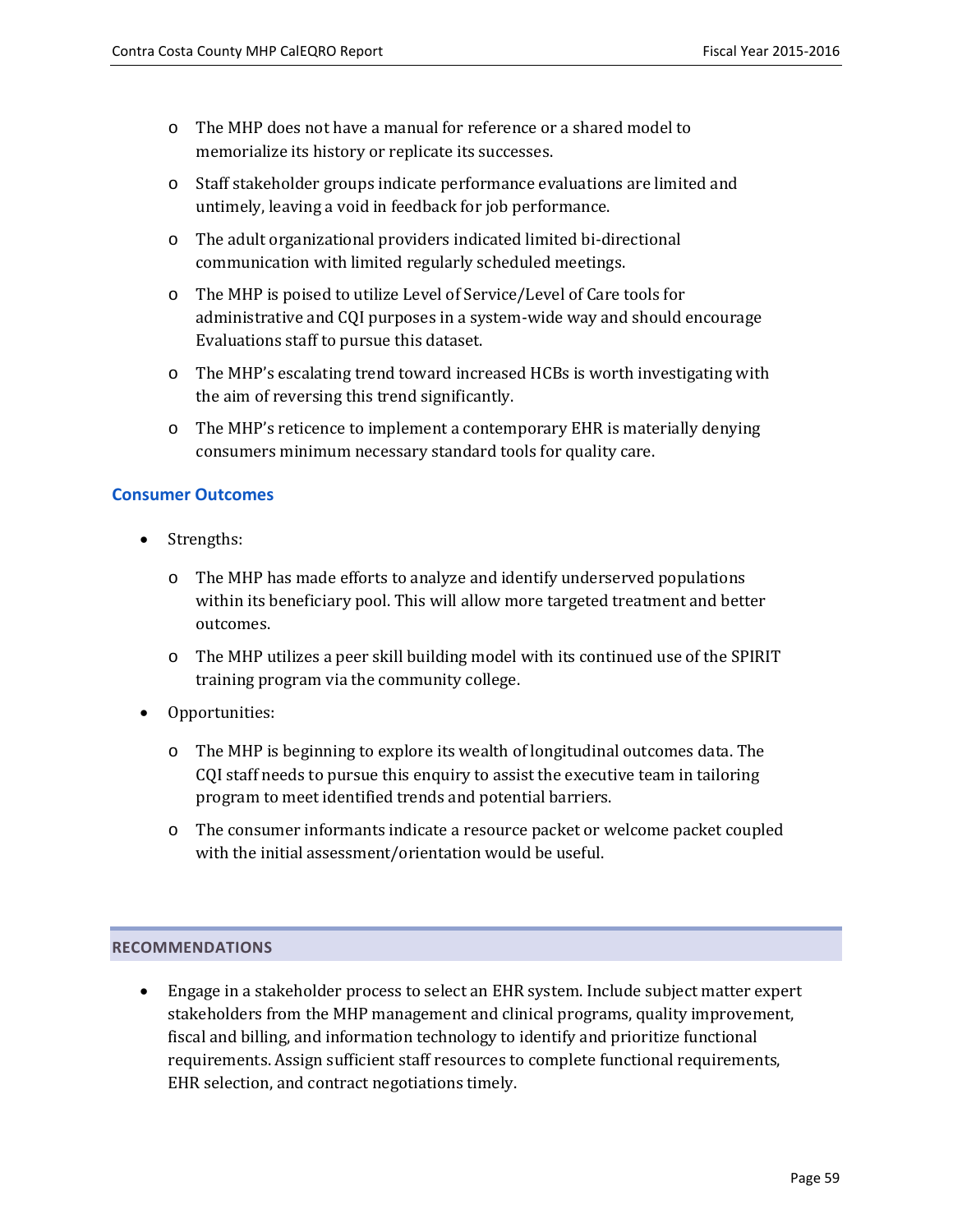- Engage in a stakeholder process with the MHP contract provider agencies which have operational EHR systems. Research what other MHPs have implemented for data interoperability solutions. Implement electronic data interchange (EDI) standards for the exchange of healthcare data between systems.
- Investigate the feasibility to expand tele-psychiatry service system-wide to support staffing gaps, expedite screening, provide targeted expertise (e.g. Spanish speaking Child psychiatry) and decrease time to service.
- Review and analyze high cost beneficiaries' service patterns as both percentages of client counts and billed Medi-Cal services are significantly higher than statewide experience. Implement strategies to create step-down program or alternative services for these beneficiaries where and when appropriate.
- Create a welcome packet for consumers with system navigation information; consider rosters of community resources, the mental health newsletter and how to access the Behavioral Health website.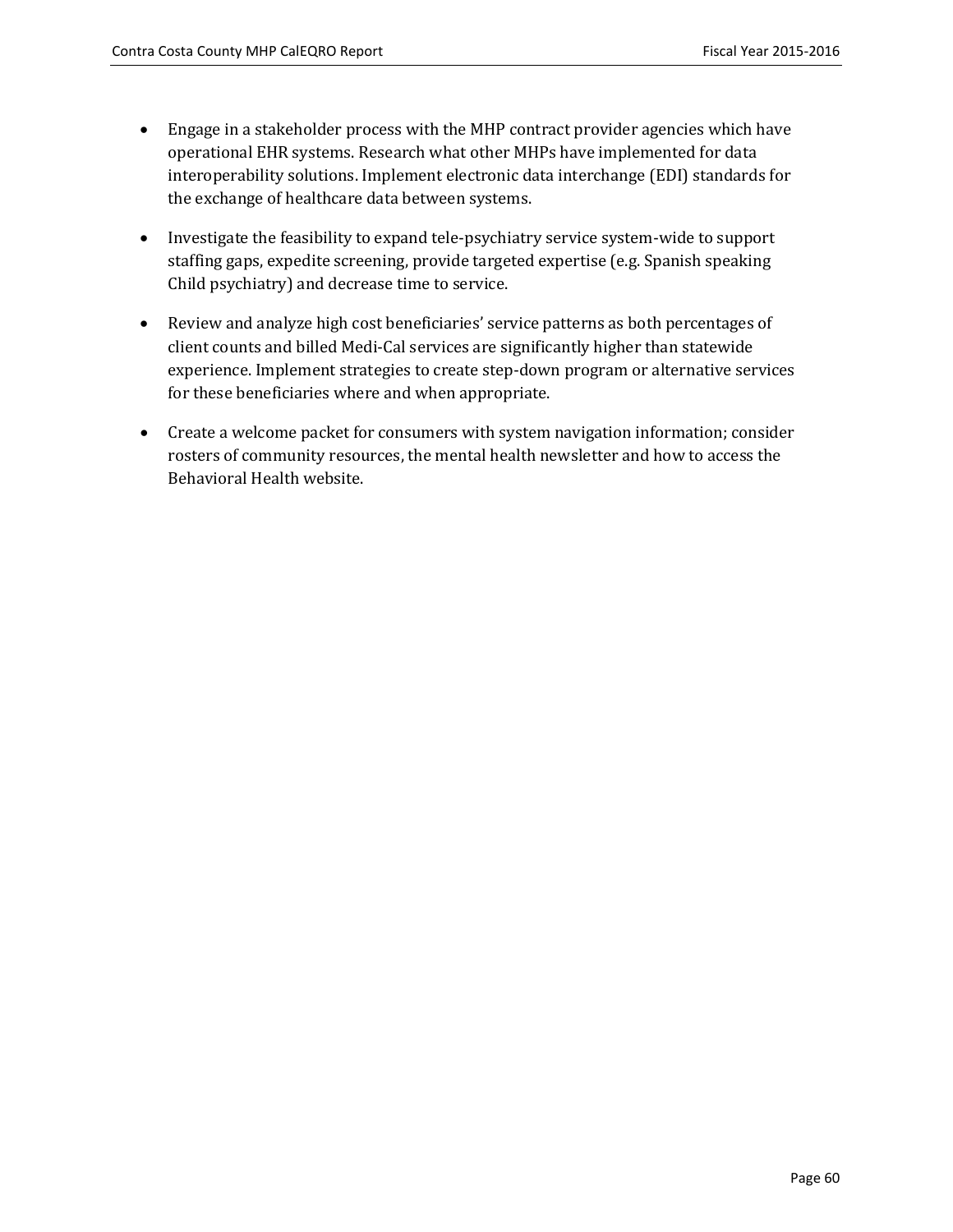### **ATTACHMENTS**

Attachment A: Review Agenda

Attachment B: Review Participants

Attachment C: Approved Claims Source Data

Attachment D: CalEQRO PIP Validation Tools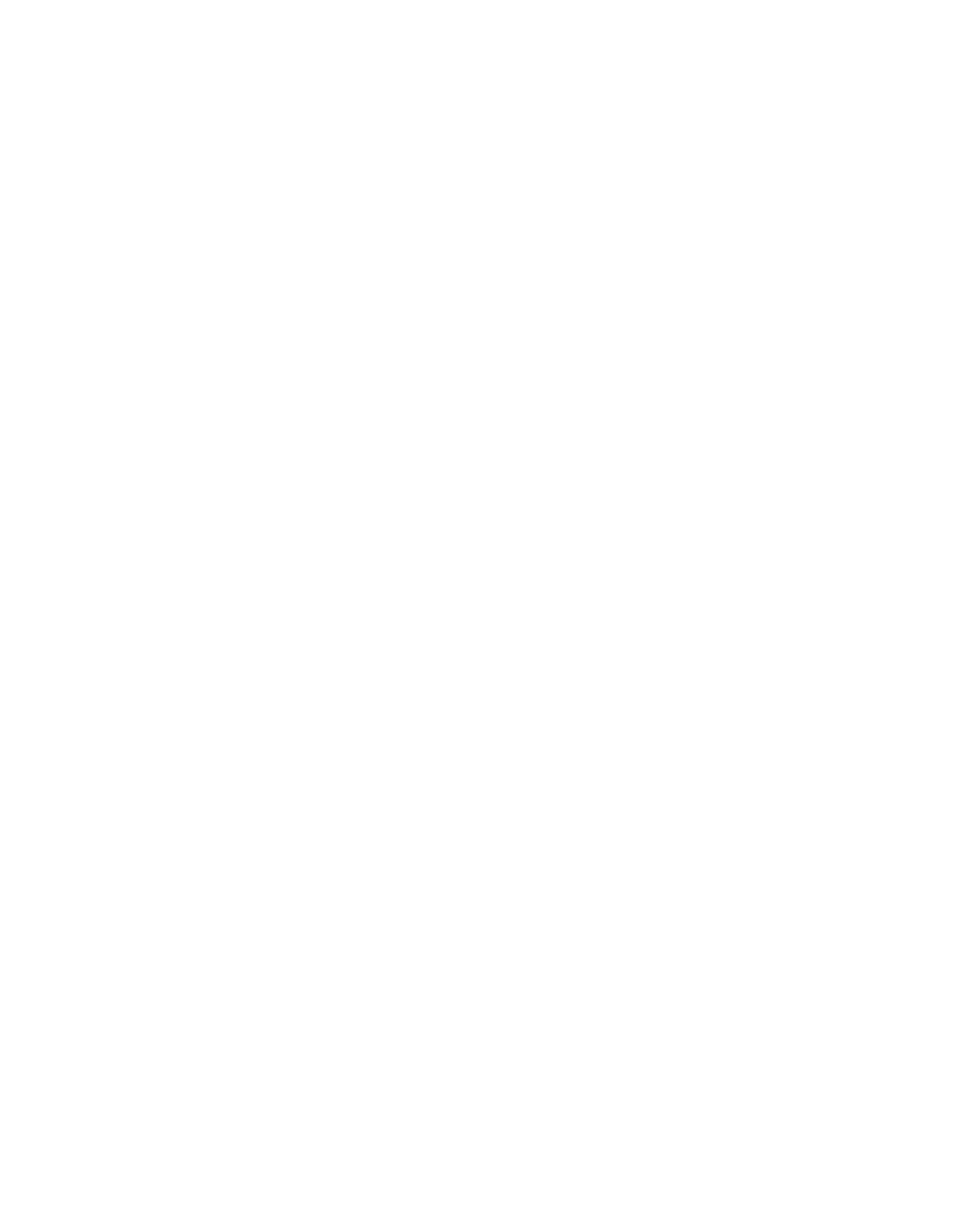# *ATTACHMENT A—REVIEW AGENDA*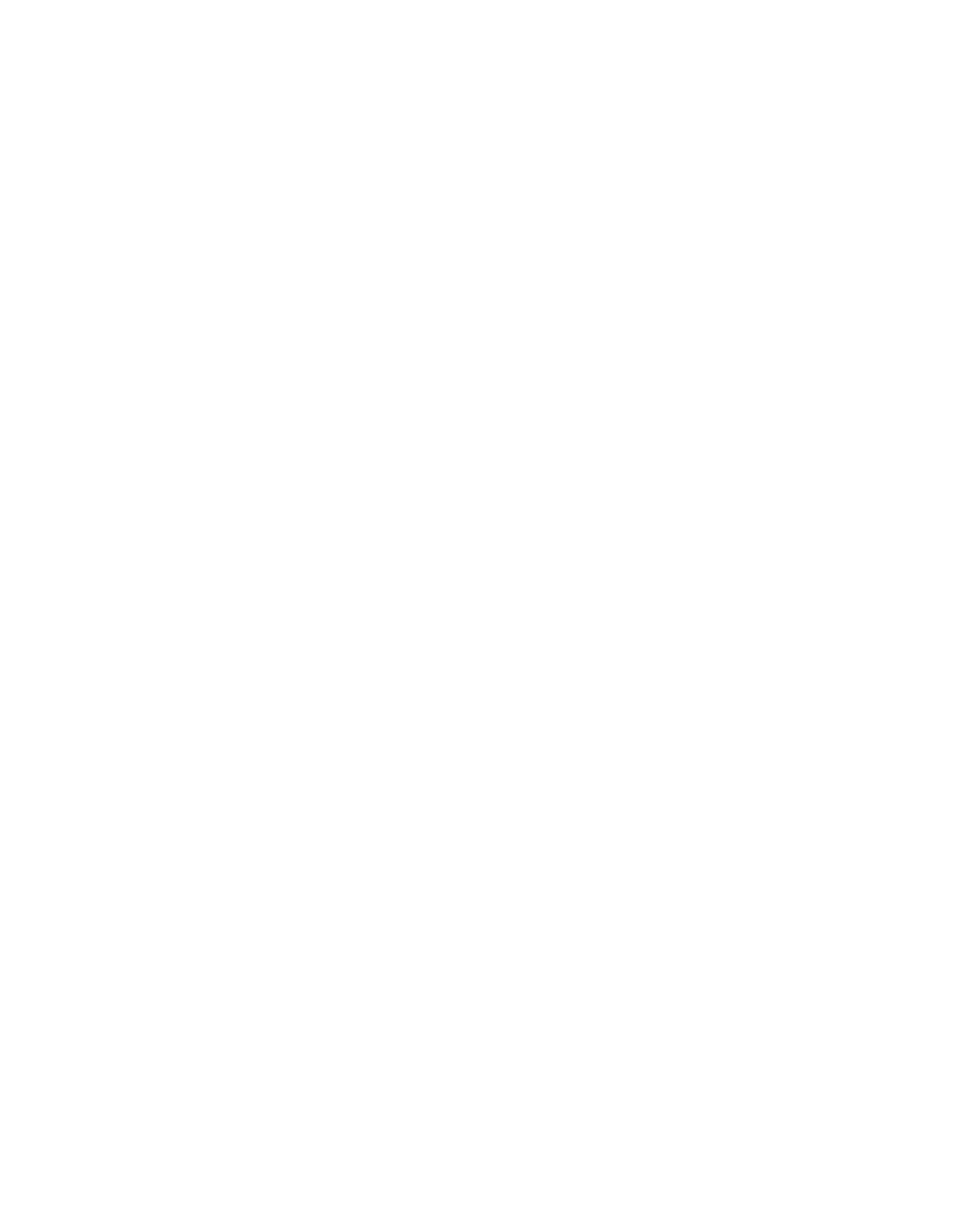Double click on the icon below to open the MHP On-Site Review Agenda:

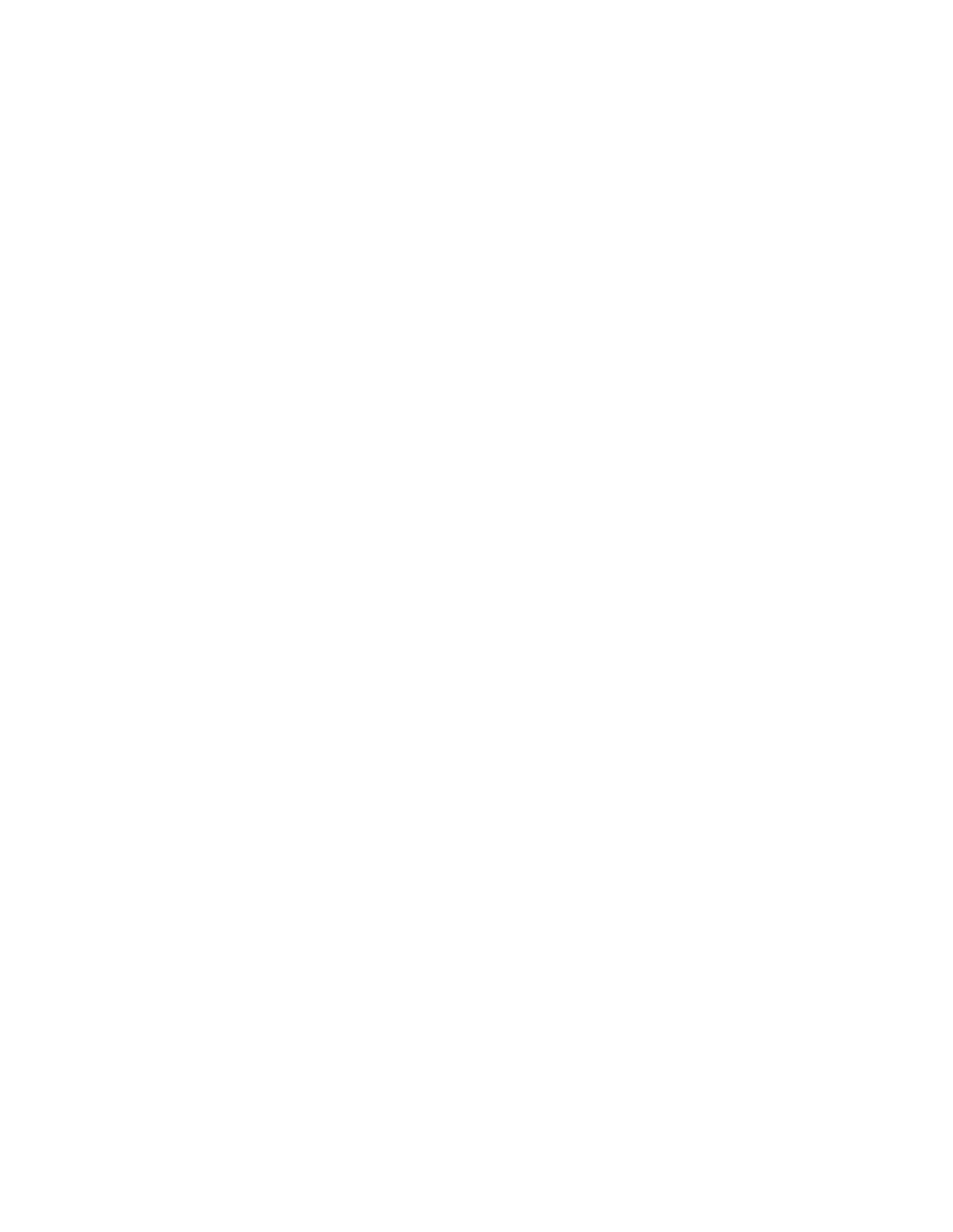# *ATTACHMENT B—REVIEW PARTICIPANTS*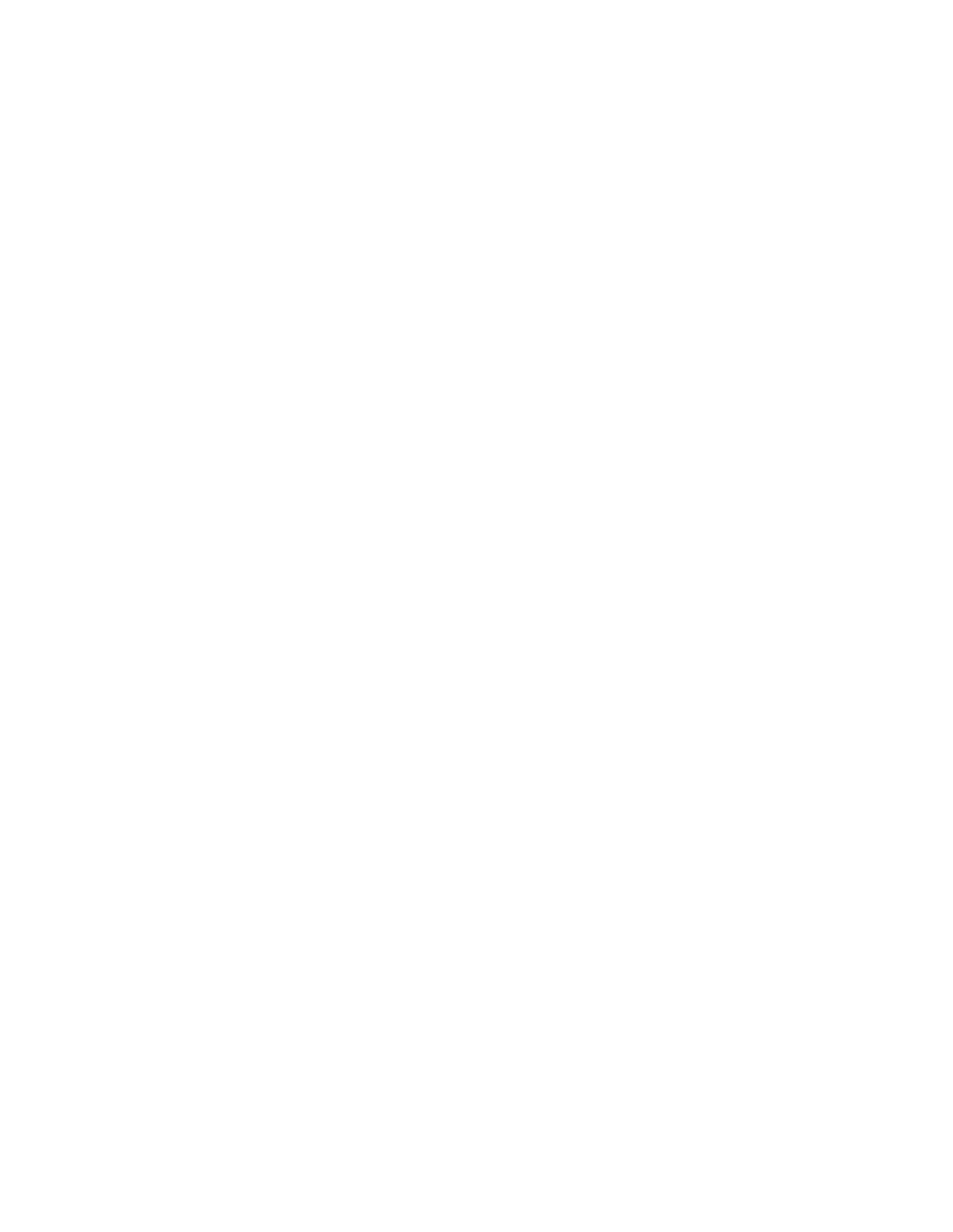## CALEQRO REVIEWERS

Jovonne Price, LMFT, CPHQ, Quality Reviewer Consultant Duane Henderson, Information Systems Reviewer Consultant Marilyn Hillerman, Consumer/Family Member Consultant Rama Khalsa, BHC Reviewer Ewurama Shaw-Taylor, BHC Reviewer

Additional CalEQRO staff members were involved in the review process, assessments, and recommendations. They provided significant contributions to the overall review by participating in both the pre-site and the post-site meetings and, ultimately, in the recommendations within this report.

### SITES OF MHP REVIEW

### **MHP SITES**

2425 Bisso Lane Concord, CA 94520

1340 Arnold Drive #200 Martinez, CA 94553

1350 Arnold Drive #103 Martinez, CA 94553

2975 Treat Blvd, Suite C-8 Concord, CA 94518

### PARTICIPANTS REPRESENTING THE MHP

| <b>Name</b>                  | <b>Position</b>                                        | Agency |
|------------------------------|--------------------------------------------------------|--------|
| Jennifer Tuipulotu           | <b>Family Services Coordinator</b>                     |        |
| <b>Heather Sweeten-Healy</b> | Mental Health Program Manager                          |        |
| <b>Warren Hayes</b>          | <b>MHSA Program Manager</b>                            |        |
| Stacey L Tupper              | Mental Health Program Manager                          |        |
| Anita de Vera                | West County Adult Mental Health<br>Program Manager     |        |
| Kennisha Johnson             | <b>Central County Mental Health</b><br>Program Manager |        |
| David Seidner                | Forensic Mental Health Program<br>Manager              |        |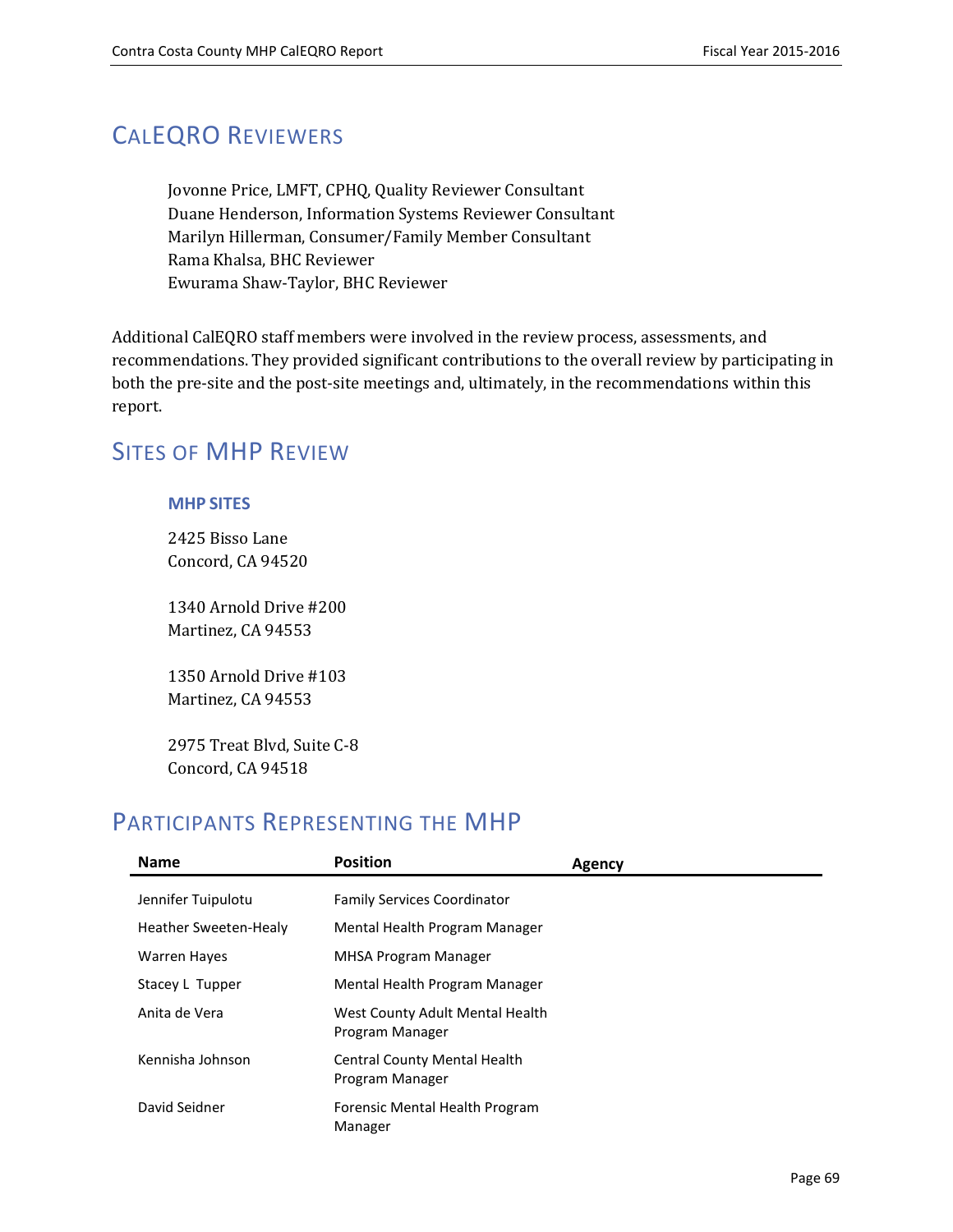| <b>Name</b>         | <b>Position</b>                                                       | <b>Agency</b> |
|---------------------|-----------------------------------------------------------------------|---------------|
| Katy White          | Mental Health Access Line/CMU<br>Program Manager                      |               |
| Susan Kalaei        | <b>Medication Monitoring Clinical</b><br>Pharmacist                   |               |
| Ziba Rahimzadeh     | Provider Services Program<br>Manager                                  |               |
| Gerald Loenicker    | Central County Children's Mental<br>Health Program Manager            |               |
| Fatima Mata Sol     | AOD Program Chief Behavioral<br>Health                                |               |
| Lavonna Martin      | Chief, Homeless Services                                              |               |
| Vern Wallace        | Chief, Child & Family Mental<br>Health                                |               |
| <b>Eric Duran</b>   | <b>IT Project Manager</b>                                             |               |
| Christine Bohoquez  | Utilization review Coordinator                                        |               |
| Ann Isbell          | Planner / Evaluator                                                   |               |
| Charlene Bianchi    | Mental Health Program Manager                                         |               |
| <b>Helen Kearns</b> | Project Manager                                                       |               |
| Steve Wilbur        | <b>Acting Mental Health Quality</b><br><b>Improvement Coordinator</b> |               |
| Jan Cobaleda-Kegler | Mental Health Program Manager                                         |               |
| Jon Whalen          | <b>Interim Medical Director</b><br><b>Behavioral Health Services</b>  |               |
| Matthew Luu         | Deputy Director, Behavioral Health<br><b>Services</b>                 |               |
| Christina Boothman  | Planner/Evaluator                                                     |               |
| Anne Staunton       | Planner/Evaluator                                                     |               |
| Susan Medlin        | Program Coordinator, Office for<br><b>Consumer Empowerment</b>        |               |
| Phyllis Mace        | Mental Health Program Manager                                         |               |
| Michelle Nobori     | Planner/Evaluator                                                     |               |
| Lakema Sams         | Administrative Service Analyst                                        |               |
| Windy Murphy        | Administrative Service Analyst                                        |               |
| Kim Stokem          | Mental Health Provider's Services                                     |               |
| <b>Chet Spikes</b>  | <b>Assistant IT Director Business</b><br>Systems                      |               |
| Eileen Brooks       | East County Children's Program<br>Manager                             |               |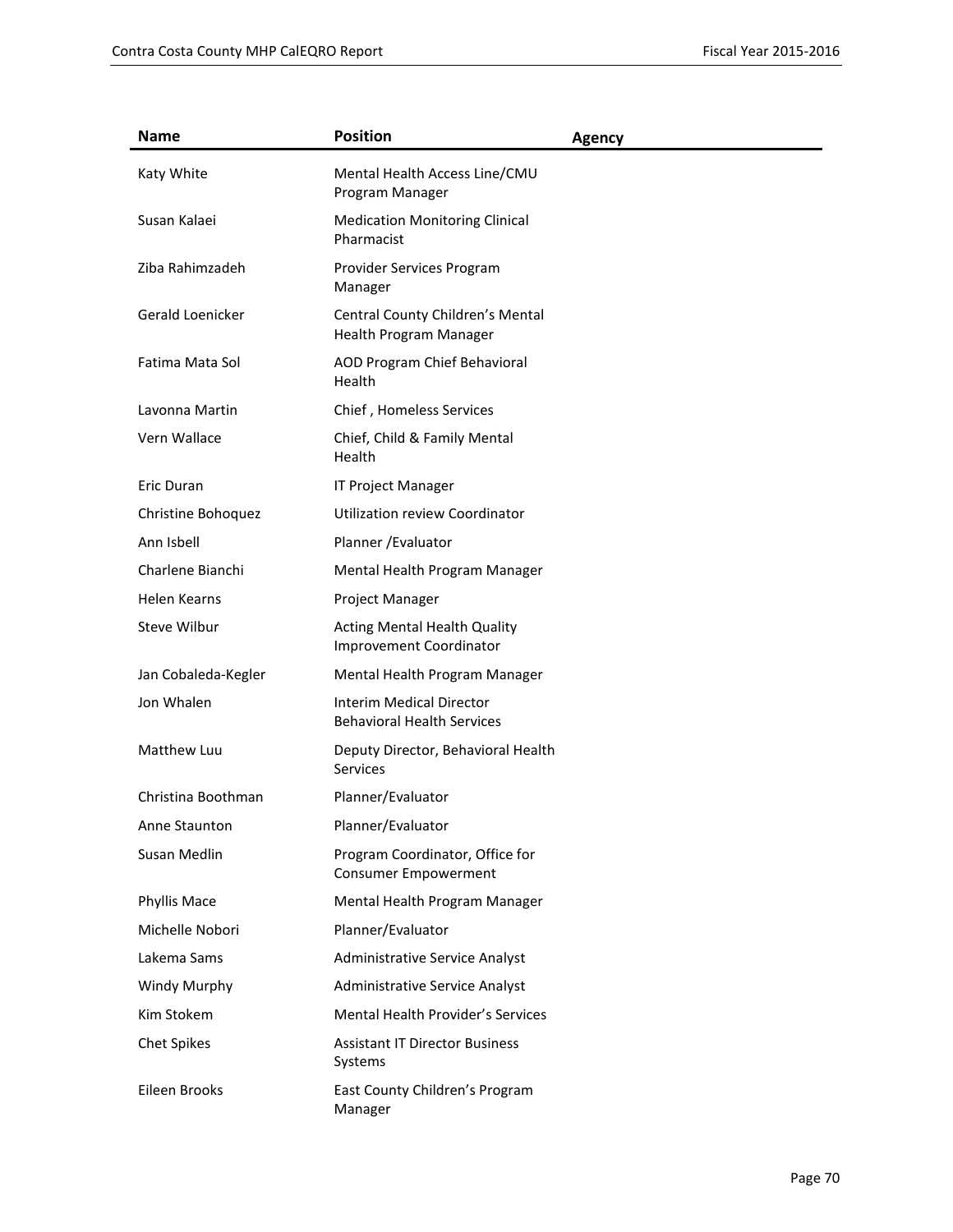| Name                      | <b>Position</b>                                                                                | <b>Agency</b>                   |
|---------------------------|------------------------------------------------------------------------------------------------|---------------------------------|
| <b>Brett Beaver</b>       | Mental Health Program Manager                                                                  |                                 |
| Monica Reynoso            | Program Supervisor                                                                             |                                 |
| Michelle Rodriguez-Ziemer | PEI Program Supervisor                                                                         |                                 |
| Caroline Sison            | <b>Ethnic Services Manager and</b><br>training Coordinator                                     |                                 |
| Beverly Fuhrman           | Program Manager                                                                                |                                 |
| Rich Weisgal              | Program Manager                                                                                |                                 |
| Nancy Fernandez           | Child & Family Services Division<br>Manager                                                    |                                 |
| Heidi Wintermantel        | Child & Family Services Division<br>Katie A Supervisor                                         |                                 |
| Teresa Gibson             | Team Lead Evidence Based<br>Practices                                                          |                                 |
| <b>Bill Bowers</b>        | Katie A. Intensive Case<br>Coordination                                                        |                                 |
| <b>Herb Chew</b>          | Mental Health Liaison                                                                          |                                 |
| Andrew Lindeman           | Mental Health Clinician                                                                        |                                 |
| Nancy O'Brien             | <b>Mental Health Clinician</b>                                                                 |                                 |
| Paula Williams            | <b>Mental Health Children's Services</b>                                                       |                                 |
| Sharon Page-Prisstey      | Mental Health Clinical Specialist                                                              |                                 |
| <b>Tracy Ward</b>         | Director                                                                                       | YMCA of the East Bay, T-Team    |
| Sara Marsh                | Director Of Support Services                                                                   | Contra Costa Interfaith Housing |
| Chris Withrow             | CEO                                                                                            | Anka Behavioral Health          |
| Janice Washburn           | <b>CFO</b>                                                                                     | Anka Behavioral Health          |
| Adeline Buye              | Supervisor/Clinical                                                                            | La Clinica Oakley               |
| Liz Varon                 | <b>Clinical Director</b>                                                                       | Lincoln                         |
| Kirk Helnett              | Director                                                                                       | Bay Area Community Resources    |
| Robin O'Neill             | Program Supervisor West County<br><b>Adult Mental Health</b>                                   |                                 |
| Amanda Dold               | Program Supervisor Transition<br>Team                                                          |                                 |
| Ellen Shirgul             | Program Supervisor Older Adult                                                                 |                                 |
| Betsy Hanna               | Program Supervisor Central<br>Children's Mental Health Clinic/<br>Interim Training Coordinator |                                 |
| Denise Chmiel             | Program Supervisor Mt. Diablo<br>Mental Health Program                                         |                                 |
| Marie Scannell            | <b>Program Supervisor Forensics</b>                                                            |                                 |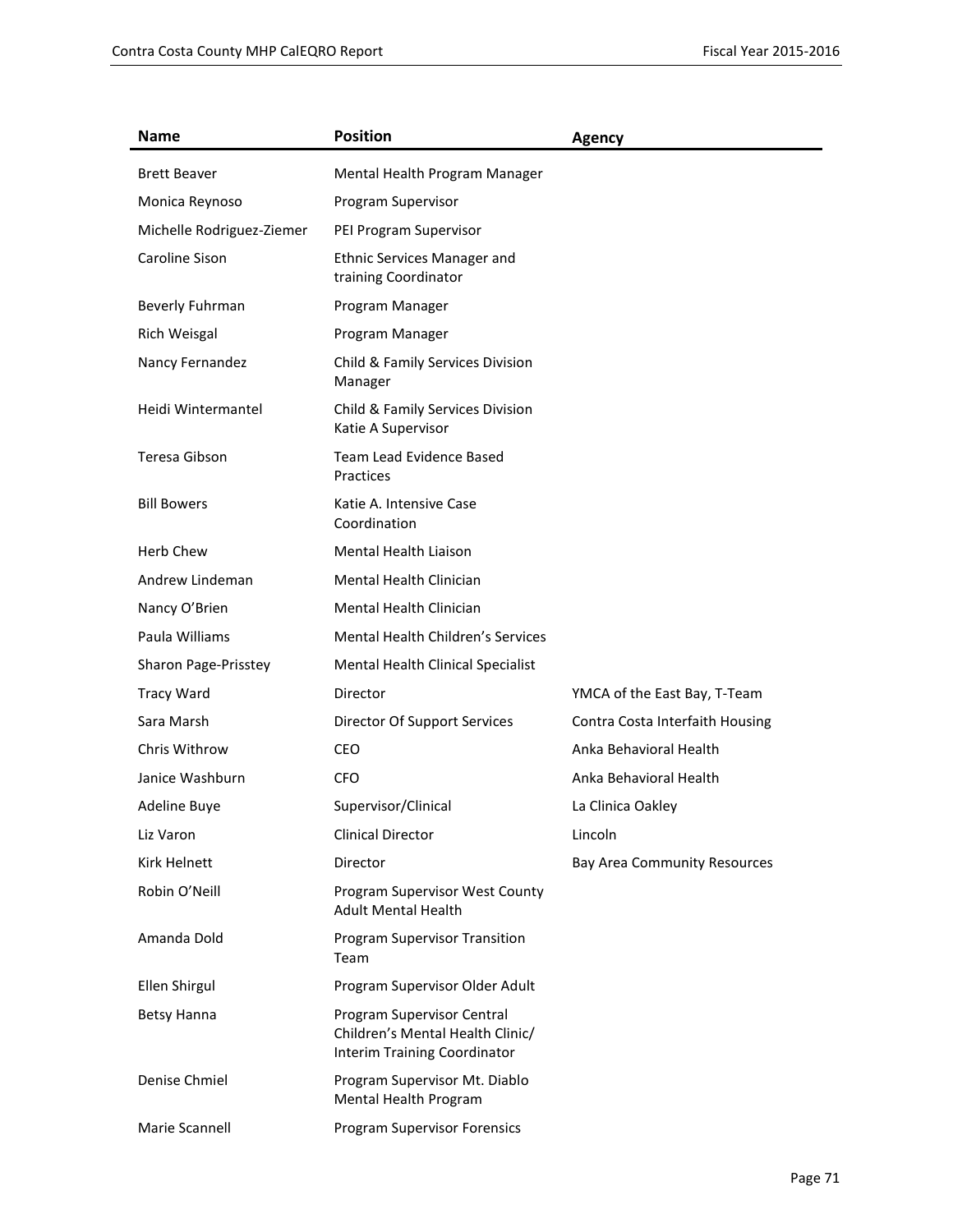| <b>Name</b>            | <b>Position</b>                                       | <b>Agency</b> |
|------------------------|-------------------------------------------------------|---------------|
| Bernie Sanabria        | Program Supervisor East County<br><b>Adult Clinic</b> |               |
| Adam Down              | <b>Mental Health Analyst</b>                          |               |
| Cynthia Belon          | <b>Behavioral Health Director</b>                     |               |
| Ori Tzvieli            | Ambulatory Medical Director                           |               |
| Juanita Garrison       | <b>Clerical Supervisor</b>                            |               |
| Michelle Collins       | <b>Clinical Supervisor</b>                            |               |
| Paolo Gargantiel       | Clinical Lead                                         |               |
| Jorge Pena             | Legacy Team Lead                                      |               |
| Kimberly Nasrul        | Mental Health Program Supervisor                      |               |
| Teri Williams          | <b>Information Technician</b>                         |               |
| JR Ang                 | Director of Patient Accounting                        |               |
| Rusty Hernandez        | Accountant                                            |               |
| Peggy Harris           | <b>Community Support Worker II</b>                    |               |
| Robert Thigpen         | Acting Adult Family Coordinator                       |               |
| Elizabeth Siliezar     | <b>Community Support Worker II</b>                    |               |
| Jennifer R. Grewats    | <b>Community Support Worker II</b>                    |               |
| Paula Serrano-Cardenas | <b>Community Support Worker II</b>                    |               |
| Tina Lindsey           | <b>Community Support Worker II</b>                    |               |
| Oleg Andreev           | Programmer/Analyst                                    |               |
| Carol Malt             | <b>Transition Team Case Manager</b>                   |               |
| Steven Polivka         | Older Adult West County Team<br>Lead                  |               |
| Jimmy Jun              | Older Adult East County Team<br>Lead                  |               |
| Loan Tran              | Adult Case Manager                                    |               |
| <b>Vincent Solaris</b> | Concord Adult Case Manager                            |               |
| Jonel Mizerak          | Concord Adult Case Manager                            |               |
| Jean Cantrell          | Forensic Case manager                                 |               |
| Louis Jumonville       | East County Adult Team Lead                           |               |
| Michele Simes          | Clerical Supervisor                                   |               |
| Duane Chapman          | Mental Health Commissioner                            |               |
| Sakura Barrientos      | <b>Wellness Nurse</b>                                 |               |
| Crystal Whitehead      | <b>Wellness Coach</b>                                 |               |
| Priscilla Olivas       | <b>Quality Management Program</b><br>Coordinator      |               |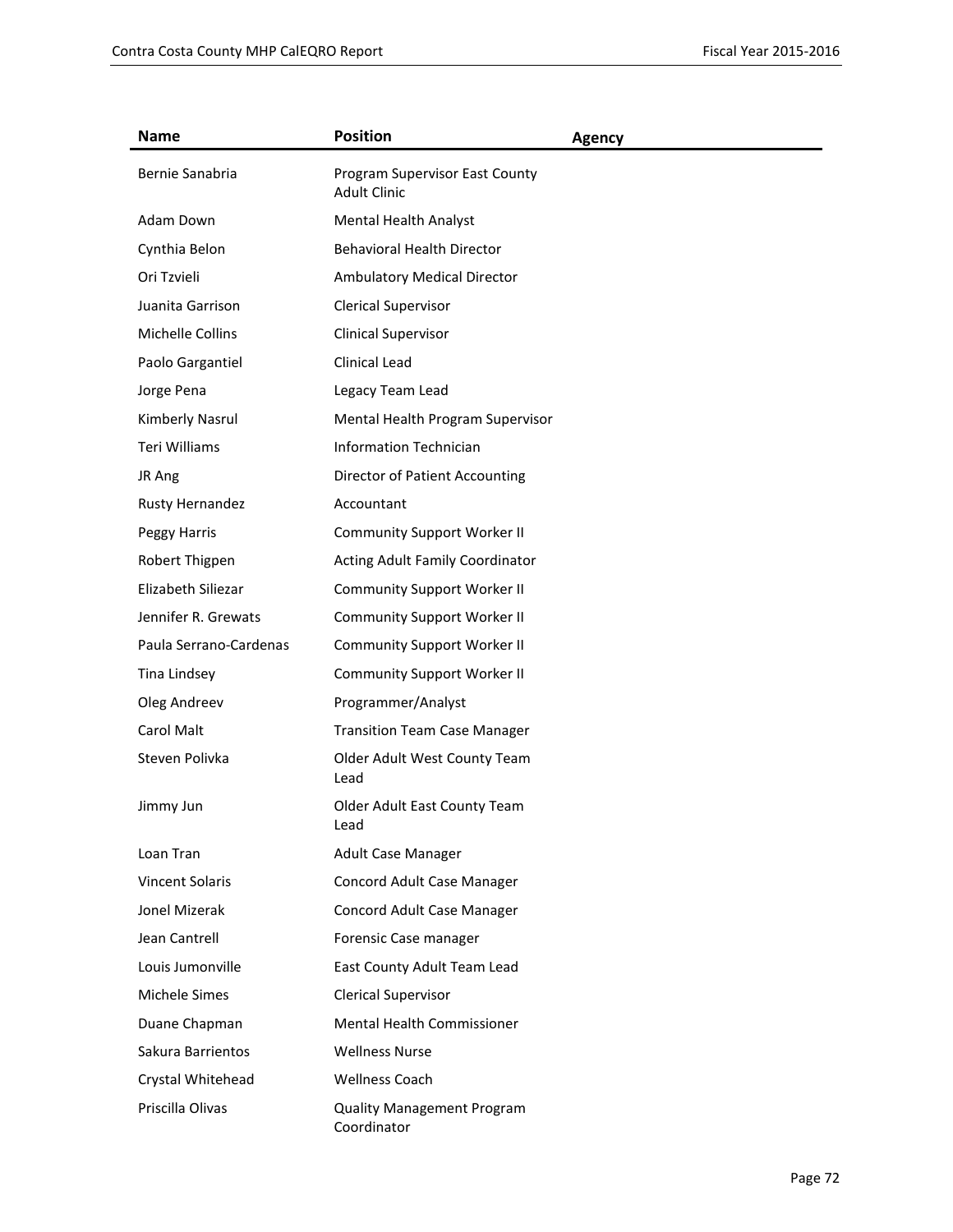| <b>Name</b>       | <b>Position</b>                                                      | Agency |
|-------------------|----------------------------------------------------------------------|--------|
| Stephen Boyd, Jr. | Lead Community Support Worker,<br>Office for Consumer<br>Empowerment |        |
| Debra Beckert     | Nurse Program Manager                                                |        |
| Ken Gallagher     | Research and Evaluation Manager                                      |        |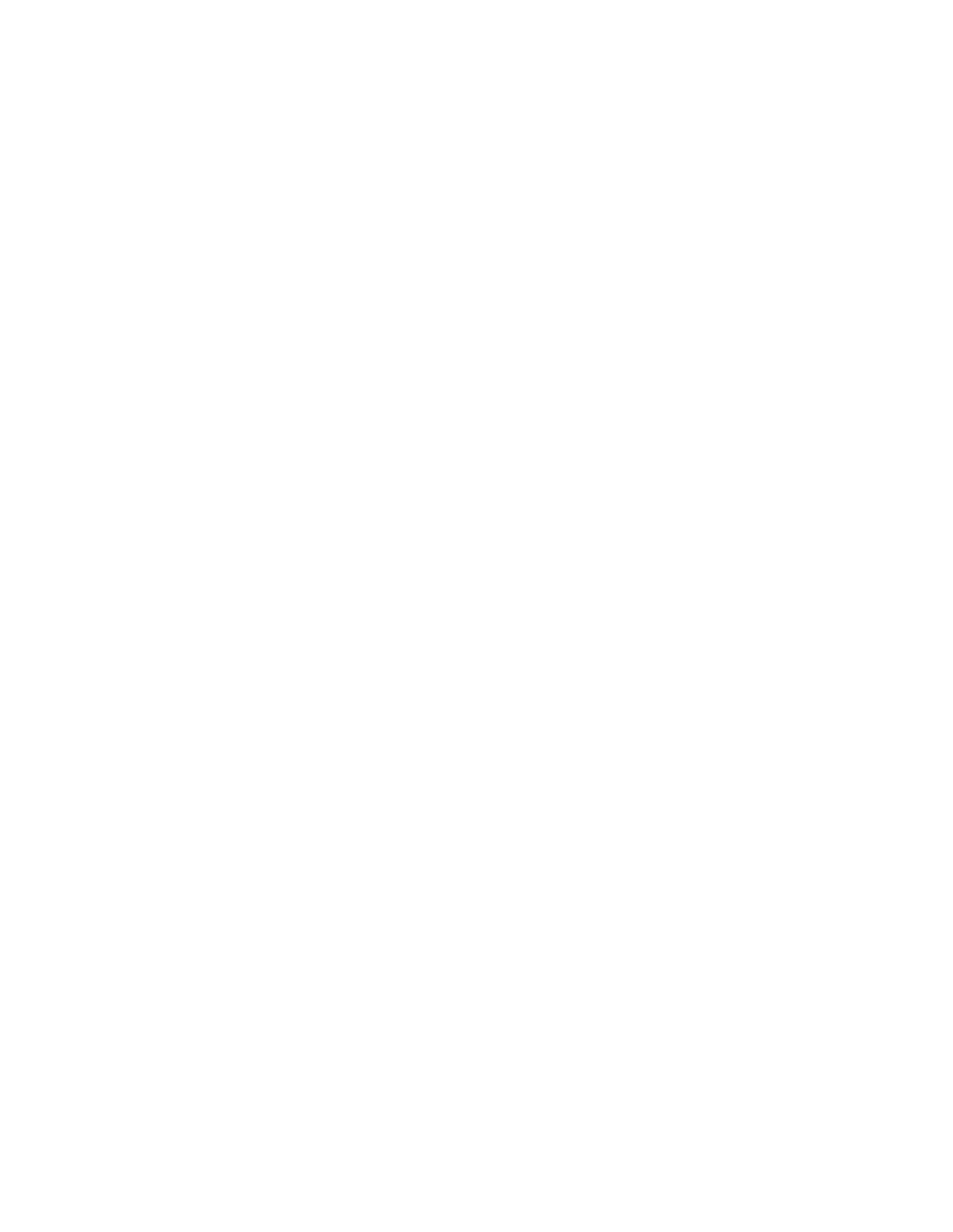## *ATTACHMENT C—APPROVED CLAIMS SOURCE DATA*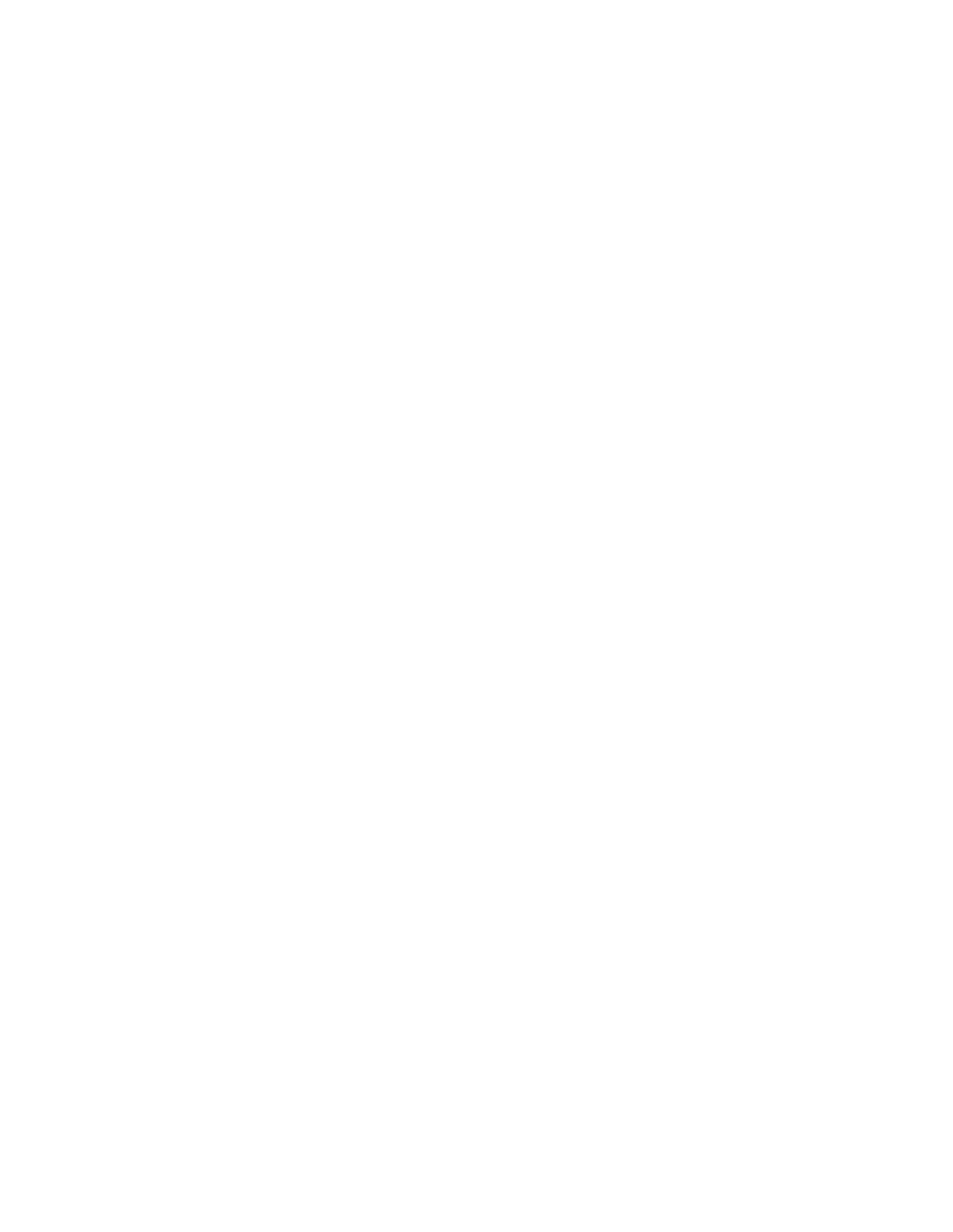These data are provided to the MHP in a HIPAA-compliant manner.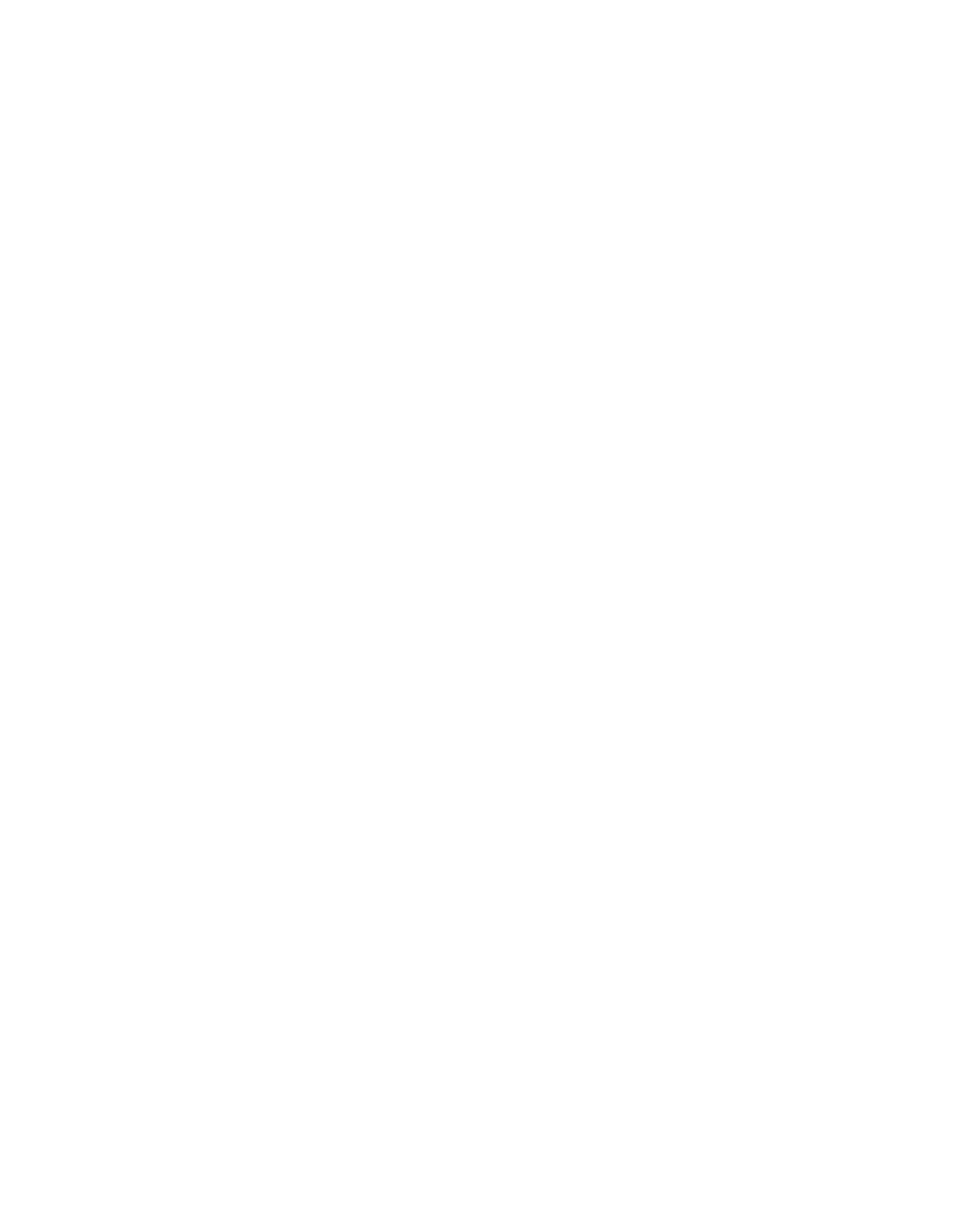*ATTACHMENT D—PIP VALIDATION TOOL*